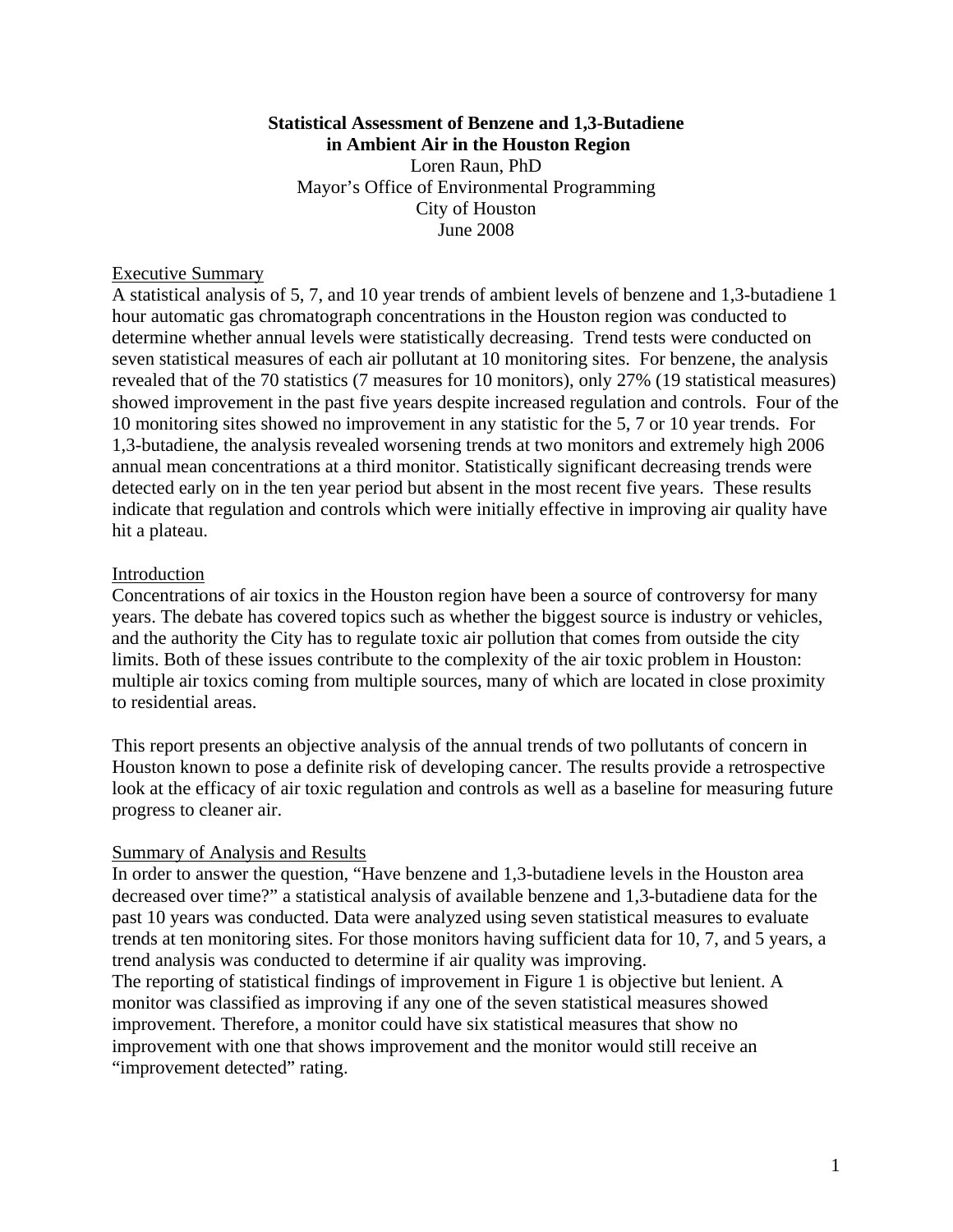Overall results for benzene indicate six of the ten monitors evaluated show an improving trend in benzene concentrations, while four do not. Closer examination of the data reveals that more decreasing trends are found in the 10 year analysis than in the seven or five year analyses. Of ten monitors evaluated from 2003-2007, only half show improvement or a decreasing trend in any of the seven measures. For this same period, seventy statistics (7 measures at 10 monitors) were evaluated, but only 19 show improvement – a 27% improvement rate. The improvement rate for the seven year trend is even lower with only 3 of 21 statistics showing improvement, a meager 14%.

An additional analysis was done to rank twelve monitoring sites from most to least contaminated by benzene for the most recent year, 2007. This most to least ranking, based on current conditions, is key to interpreting the impact of a decreasing trend or no decreasing trend. A "contamination rank" was calculated based on an average of the rankings of seven statistical measures for 2007. Each monitor was given a rank for each of the seven statistical measures. All seven ranks for each monitor were then averaged to produce a single average rank for each monitor, the "contamination rank." Monitors were ordered in a table showing most contaminated at the top to least contaminated at the bottom (Figure 2).



Figure 1. Annual Average Benzene Concentrations for 2007 and 5 Year Trends (2003-2007)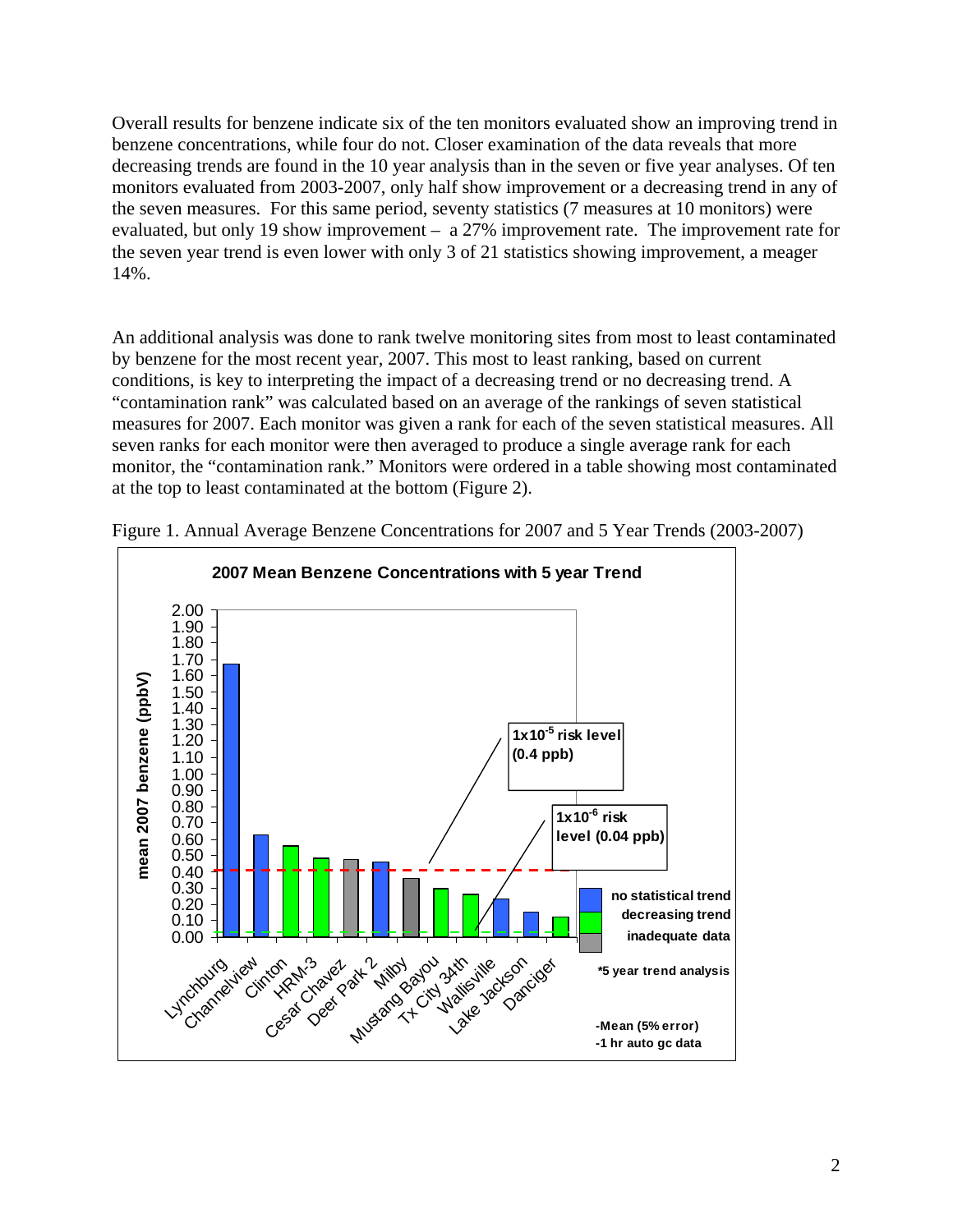| <b>Benzene</b>       | Trend Test Results Which Show Improvement |                                       |     |     |             |  |  |  |  |  |
|----------------------|-------------------------------------------|---------------------------------------|-----|-----|-------------|--|--|--|--|--|
| <b>Order of Most</b> | 2007 contamination                        |                                       |     |     | Improvement |  |  |  |  |  |
| Contaminated         | rank                                      | 10 yr Trend   7 yr Trend   5 yr Trend |     |     | detected?   |  |  |  |  |  |
| Lynchburg            | 10.71                                     |                                       |     | 0/7 | no          |  |  |  |  |  |
| Channelview          | 10.71                                     |                                       | 0/7 | 0/7 | no          |  |  |  |  |  |
| Clinton              | 9.57                                      | 5/7                                   | 1/7 | 2/7 | yes         |  |  |  |  |  |
| HRM-3                | 8.71                                      |                                       |     | 5/7 | yes         |  |  |  |  |  |
| <b>Cesar Chavez</b>  | 7.71                                      |                                       |     |     |             |  |  |  |  |  |
| Deer Park 2          | 7.43                                      | 4/7                                   | 2/7 | 0/7 | ves         |  |  |  |  |  |
| Milby                | 6.86                                      |                                       |     |     |             |  |  |  |  |  |
| Mustang Bayou        | 4.86                                      |                                       |     | 4/7 | ves         |  |  |  |  |  |
| Tx City 34th         | 4.14                                      |                                       |     | 6/7 | yes         |  |  |  |  |  |
| Wallisville          | 3.43                                      |                                       |     | 0/7 | no          |  |  |  |  |  |
| Lake Jackson         | 1.71                                      |                                       |     | 0/7 | no          |  |  |  |  |  |
| Danciger             | 1.29                                      |                                       |     | 2/7 | yes         |  |  |  |  |  |

Figure 2. Ten, Seven and Five Year Trend Test Results for Benzene

ordering based on average rank of 7 statistical indicators

trend summary is the number of trend statistics showing statistically significant

improvement in trend of air quality out of 7 trend tests on different statistics ( $\alpha$ =0.05)

= not enough data

The situation for 1,3-butadiene is somewhat more encouraging. Only one monitor did not show improvement in the trend analysis of the 1 hour automatic gas chromatograph data and measurements at that site are close to an acceptable risk level (Figure 3). However, there were worsening trends for two statistical measures each at the Deer Park 2 and Wallisville monitors.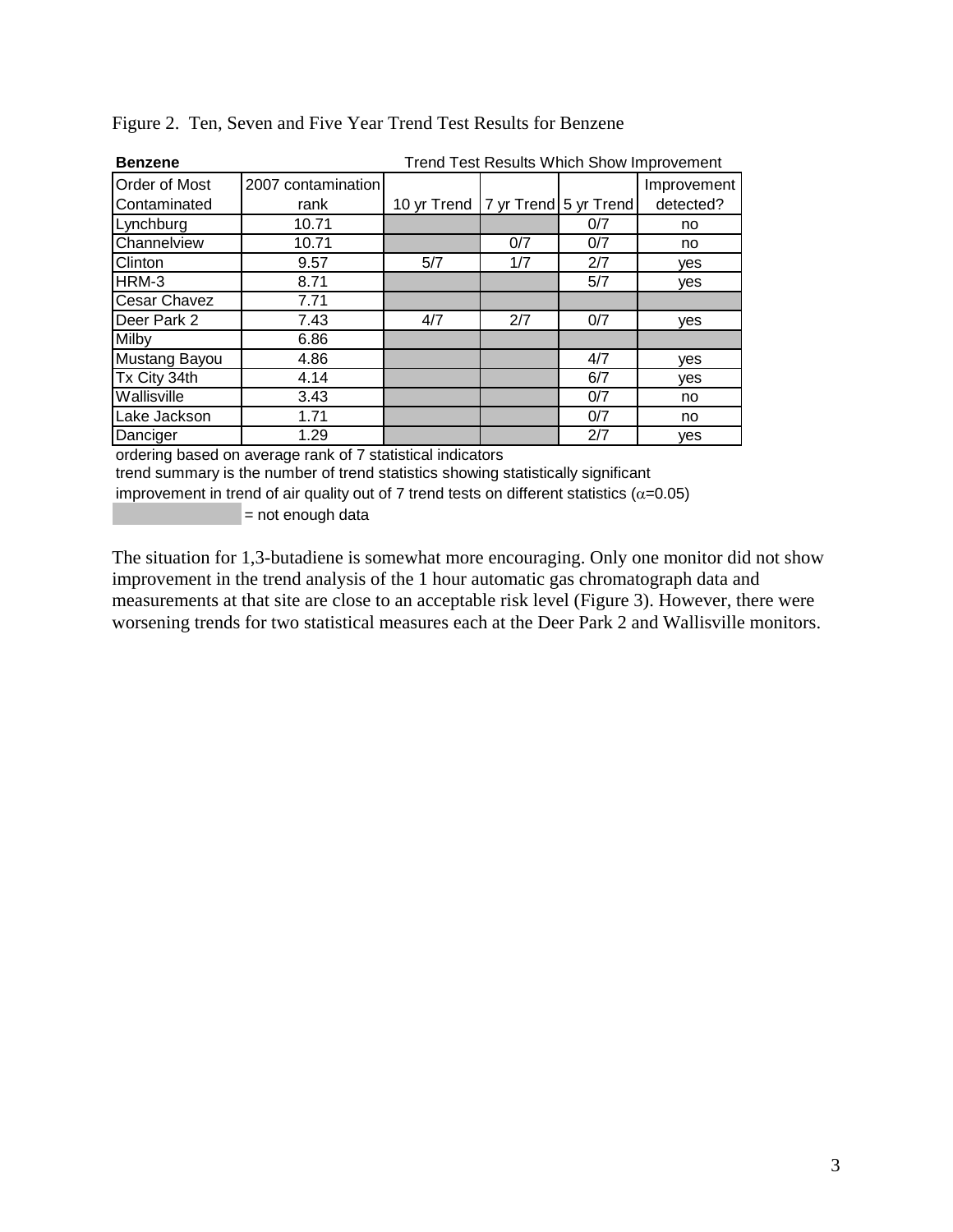

Figure 3. 2007 Mean 1,3-Butadiene Concentrations with 5 year Trend

Figure 4. 1,3-Butadiene. Trend test results which show improvement

| 1,3-butadiene | <b>Trend Test Results Which Show Improvement</b> |                  |       |       |             |  |  |  |  |  |
|---------------|--------------------------------------------------|------------------|-------|-------|-------------|--|--|--|--|--|
|               | 2007                                             |                  |       |       |             |  |  |  |  |  |
| Order of Most | contamination                                    | 10 <sub>yr</sub> | 7 yr  | 5 yr  | Improvement |  |  |  |  |  |
| Contaminated  | rank                                             | Trend            | Trend | Trend | detected?   |  |  |  |  |  |
| Milby         | 11.4                                             |                  |       |       |             |  |  |  |  |  |
| Cesar Chavez  | 9.3                                              |                  |       |       |             |  |  |  |  |  |
| Clinton       | 9.1                                              | 5/7              | 1/7   | 4/7   | Yes         |  |  |  |  |  |
| Deer Park 2   | 8.9                                              | 2/7              | 0/7   | 2/7   | Yes         |  |  |  |  |  |
| Channelview   | 8.4                                              |                  | 3/7   | 2/7   | Yes         |  |  |  |  |  |
| HRM-3         | 7.7                                              |                  |       | 5/7   | Yes         |  |  |  |  |  |
| Lynchberg     | 6.1                                              |                  |       | 4/7   | Yes         |  |  |  |  |  |
| Wallisville   | 4.7                                              |                  |       | 2/7   | Yes         |  |  |  |  |  |
| Mustang       |                                                  |                  |       |       |             |  |  |  |  |  |
| Bayou         | 4.4                                              |                  |       | 2/7   | Yes         |  |  |  |  |  |
| Tx City 34th  | 3.6                                              |                  |       | 1/7   | Yes         |  |  |  |  |  |
| Lake Jackson  | 1.6                                              |                  |       | 0/7   | <b>No</b>   |  |  |  |  |  |
| Danciger      | 1.6                                              |                  |       | 3/7   | <b>Yes</b>  |  |  |  |  |  |

ordering based on average rank of 7 statistical indicators

trend summary is the number of trend statistics showing statistically significant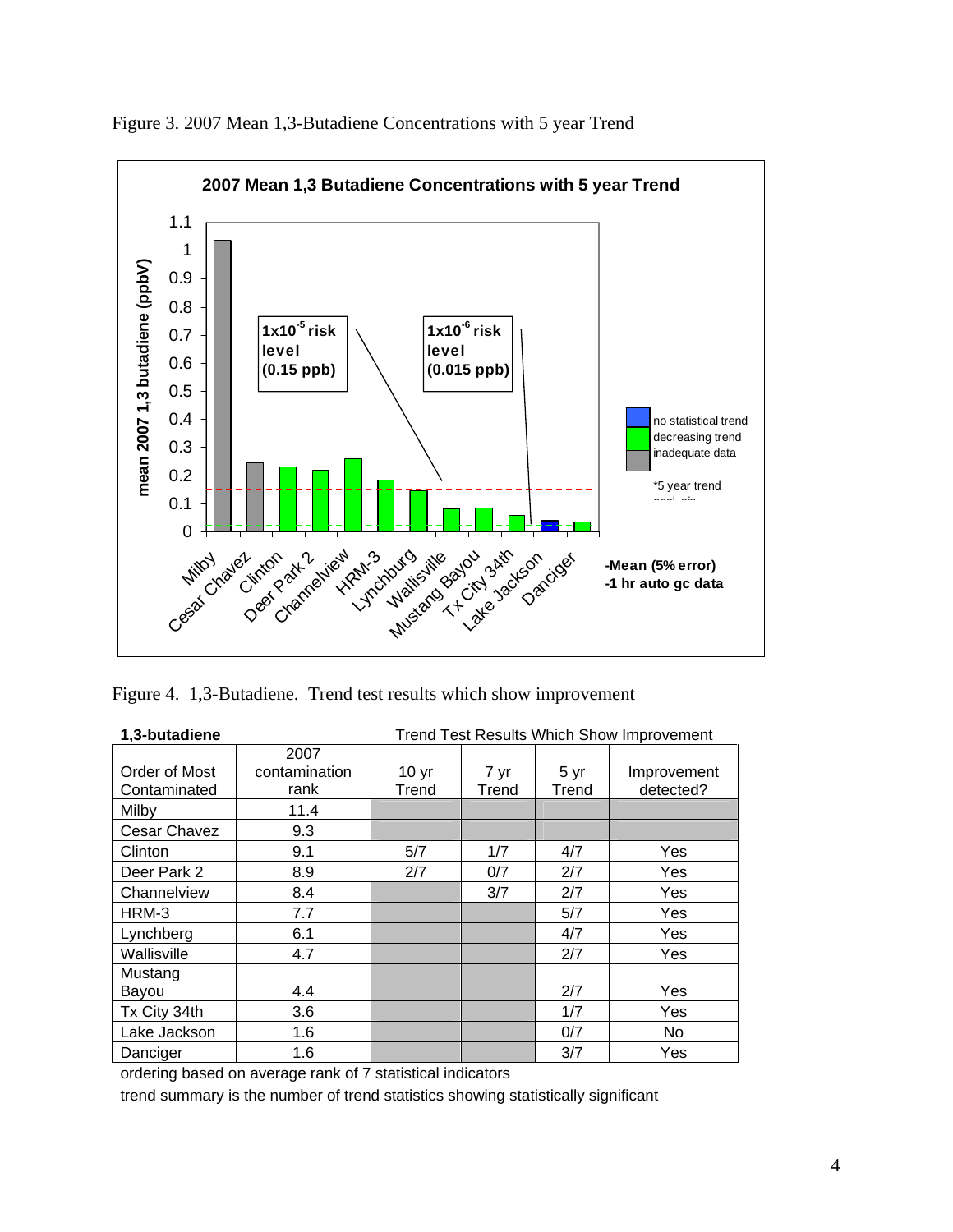improvement in trend of air quality out of 7 trend tests on different statistics  $(=0.05)$ 

= not enough data

\*Wallisville and Deer Park 2 have one 5 yr trend of worsening

conditions

\*Deer Park 2 has three 7 yr trends of worsening conditions

\*Deer Park 2 has one 10 yr trend of worsening conditions

Extremely high annual mean concentrations of 1,3-butadiene are measured at Milby Park. The maximum concentration measured at Milby Park in 2006 was thirteen times greater than the previous maximum measured in the Houston region. One hour gas chromtograph data from Milby has only been available since 2005, so no trend analyses were conducted\*. However, concentrations of 1,3-butadiene at Milby Park in the most recent three years consistently exceed the one in one-hundred thousand health risk level for all statistical measures, with only one exception. (\*Note: Canister data for Milby Park dating back to 1999 shows improvement. However, this trend analysis focuses only on the 1 hour gas chromatograph data.)

The trend analyses and the statistical measures are discussed in detail below.

### **Benzene trend analysis**

The following seven statistical measures were calculated for each of the years that data were available at each site and were used for the trend analysis: mean at 95<sup>th</sup> upper confidence limit (statistically assured average), maximum concentration, median concentration (midpoint), median of concentrations above the  $1x10^{-5}$  limit health limit, percent of time above  $1x10^{-4}$  health limit, percent of time above  $1x10^{-5}$  health limit, and percent of time below  $1x10^{-6}$  health limit.

A trend analysis using the Mann Kendall test was conducted on the statistical measures for the most recent 5, 7 and 10 years to determine increases and decreases in benzene concentrations over time. Decreasing trends are counted as improvements except for percent of time below  $1x10^{-6}$  health limit, which is counted as an improvement if it has an increasing trend. The number of improvements is listed in the numerator of the fractions in Figure 2. If even one of the trends measured in the past 10 years showed a decrease, that monitor was considered as "improving."

Evaluation of annual data for 2007 indicated that the Lynchburg Ferry and Channelview sites ranked as "most contaminated" for seven benzene measures, and the Lake Jackson and Danciger sites were least contaminated (Figure 2 and Appendix Figure P-1). Only two sites, Clinton and Deer Park 2, had sufficient annual data for a 10-year trend analysis. Both showed improvement in several of the seven measures in the 10 and 7-year trend analyses. Clinton showed improvement in the 5-year trend analysis, but the Deer Park 2 monitor showed no improvement.

Although an improvement in the ten year trend of benzene concentrations is seen at Clinton and Deer Park 2, improvement was detected at only half of the ten sites evaluated for the last 5 years. In addition to the Clinton site, HRM-3, Mustang Bayou, Texas City  $34<sup>th</sup>$  St., and Danciger showed improvement. HRM-3 and Texas City  $34<sup>th</sup>$  St. had the most improvement with 5 and 6 of 7 measures showing decreases, respectively. Mustang Bayou had improvement in 4 of 7 measures, and Clinton and Danciger in 2 of 7.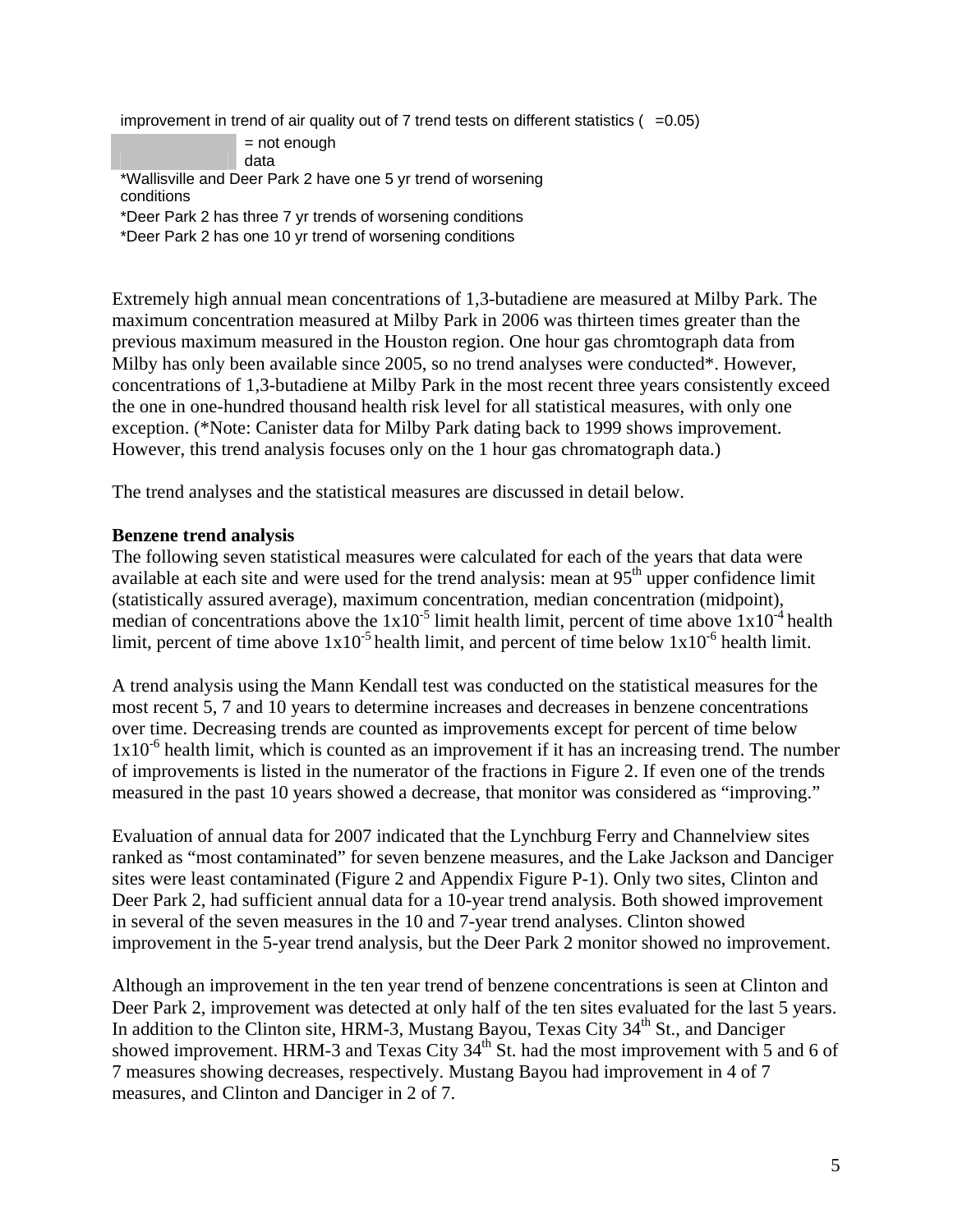In addition to Deer Park 2, four other monitors showed no improvement in the past 5 years: Lynchburg Ferry, Channelview, Wallisville, and Lake Jackson. However, annual mean benzene concentrations at Wallisville and Lake Jackson have remained below  $1x10^{-5}$  (ten in a million) risk level for the past 5 years (Appendix Figure A-1); therefore improvement in any of the seven measures would be unexpected. In contrast, although Deer Park and Clinton monitors show statistical improvement (Figure 2), annual mean benzene concentrations at these two monitors have remained above the  $1x10^{-5}$  (10 in a million) risk level for the past ten years (Appendix Figure A-1).

Acceptable benzene risk levels at Lake Jackson and improving five-year trends at Mustang Bayou and Danciger are consistent with the values for the percent of the year below the  $1x10^{-6}$ (one in a million) risk level (Appendix Figure H-1). In 2004, Lake Jackson experienced acceptable risk levels for 42% of the year and from 22% to 25% for years 2003, 2005, 2006 and 2007. In addition, Mustang Bayou and Danciger had acceptable levels of benzene for at least 10% of the last five years.

Lynchburg Ferry and Channelview sites ranked highest for annual benzene measures in 2007 and have shown no improvement in the past 5-7 years in any of the seven measures evaluated.<sup>1</sup> When comparing annual means (Appendix Figure A-1) and medians (Appendix Figure D-1) at all ten monitors for each of the years that data are available, the annual mean is higher in all cases than the median, indicating that values greater than the middle point are affecting the mean.

Maximum one-hour values are in the  $1x10<sup>-4</sup>$  (100 in a million) risk range for all but two years at two different sites (Appendix Figure B-1). At Lynchburg Ferry, maximum values each year have been greater than 400 ppbV/hour for the past five years. The acceptable  $1x10^{-6}$  risk level is 0.04 ppbV.

By looking only at the data that exceed the  $1x10^{-5}$  (10 in a million) risk level, one can see the severity to which the concentrations exceed the limit at Lynchburg Ferry. In 2003, 2005 and 2006 the median of those concentrations was three times the 10 in a million risk level (Appendix Figure E-1) and benzene concentrations exceeded the  $1x10<sup>-4</sup>$  (100 in a million) risk level for more than 10% of the year (Appendix Figure F-1). The  $1x10^{-5}$  (10 in a million) risk level was exceeded for more than 50% of the year in 2003 and 2005 and more than 40% for 2004, 2006 and 2007 (Appendix Figure G-1).

In the past five years, the  $1x10^{-5}$  (10 in a million) risk level was also exceeded for more than 50% of the year at HRM-3 and Channelview monitors in 2003 (Appendix Figure G-1).

### **1,3-Butadiene trend analysis**

 $\overline{a}$ 

A similar analysis conducted for available data on 1,3-butadiene at the same ten monitors gave a more positive outlook than was seen for benzene. Only the Lake Jackson monitor did not show a decreasing trend for 1,3-butadiene over the past five years (Figure 3) whereas four monitors did not show a decreasing trend for benzene. In ranking the twelve sites for 2007, Milby ranked

 $<sup>1</sup>$  In 2001, the Channelview site had only a 21% frequency of detection.</sup>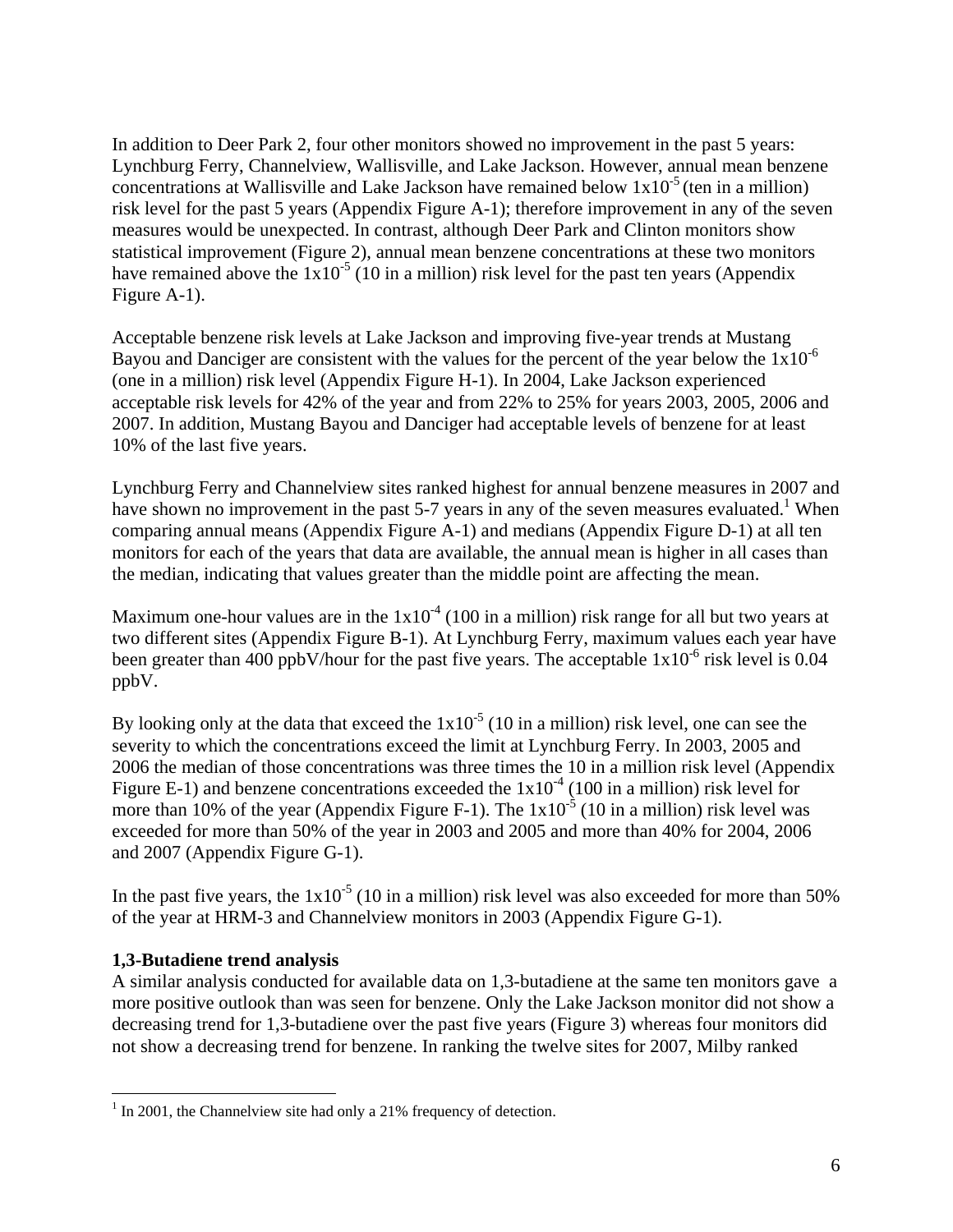highest for the seven 1,3-butadiene measures and Lake Jackson and Danciger were again the lowest (Figure 4 and Appendix Figure P-2).

Clinton and Deer Park 2 were the only two sites that had sufficient data for a 10-year trend analysis and both showed improvement in several of the seven measures in the 10, and 5-year trend analyses. The Deer Park 2 site showed no improvement in any of the seven measures in the 7-year trend analysis and the Clinton site showed improvement in only one measure. Three of seven measures showed improvement at the Channelview site in the 7-year trend analysis.<sup>2</sup> In the five year trend analysis, all ten sites showed improvement for measures of 1,3-butadiene except Lake Jackson. As was the case with benzene, annual mean 1,3-butadiene concentrations at Lake Jackson have remained below  $1x10^{-5}$  (ten in a million) risk level for the past five years and the seven statistical measures would not be expected to show much improvement. HRM-3 showed the most improvement with 5 of 7 measures. Clinton and Lynchburg Ferry had improvement in 4 of 7 measures, and Danciger in 3 of 7. Twenty-five of the seventy statistics evaluated for 1, 3-butadiene showed improvement in the past five years versus nineteen for the benzene statistics (Figure 4) Five years of data are not available for Milby Park or Cesar Chavez monitors, so they are not included in the trend analysis.

One major difference between the benzene and 1,3-butadiene trend analysis is the appearance of "worsening" trends for 1,3-butadiene. The Deer Park 2 monitor had worsening trends for percent of year below  $1x10^{-6}$  for the 10, 7, and 5 year trend analyses, and also for percent of year above  $1x10^{-5}$  for the 7 year trend (Appendix Figures H-2 and G-2). The Wallisville monitor had one worsening trend for the maximum statistic for the five year trend analyses. All of these worsening trends were caused by increases in statistical measures in 2006. No worsening trends were seen in the benzene analysis.

On a more positive note, one site had a risk level of less than one in a million  $(1x10^{-6})$  for one of the statistical measures. The annual median for Mustang Bayou was 0.01 ppbV for 2003 and 0 ppbV for 2006 (Appendix Figure D-2). The remaining three years, 2004, 2005 and 2007 had an annual median of 0.02 ppbV. The acceptable risk level for 1,3-butadiene is 0.015 ppbV.

Both the highest annual mean concentration of 1,3-butadiene (Appendix Figure A-2) and the greatest annual maximum concentration (1611.25 ppbV) were measured at the Milby Park monitor in 2006. This value is 13 times greater than the second highest maximum (121.87 ppbV), which was measured at Lynchburg Ferry in 2005 (Appendix Figure B-2).

Looking only at the highest concentrations measured at Milby Park, those that exceed the  $1x10^{-5}$ (10 in a million) risk level, gives a better picture of the severity of 1,3-butadiene measures. In 2005 and 2007 the median of those concentrations was six times the 10 in a million risk level and four times in 2006 (Appendix Figure E-2). In 2005 and 2007, 1,3-butadiene concentrations exceeded the  $1x10^{-5}$  (10 in a million) risk level for more than 50% of the year (Appendix Figure G-2) and for 49% of 2006. Milby Park exceeded the  $1x10<sup>-4</sup>$  (100 in a million) risk level for 22%, 13% and 19% of the year in 2005, 2006, and 2007 respectively (Appendix Figure F-2). The

<sup>&</sup>lt;sup>2</sup> In 2001, the Channelview site had only a 21% frequency of detection.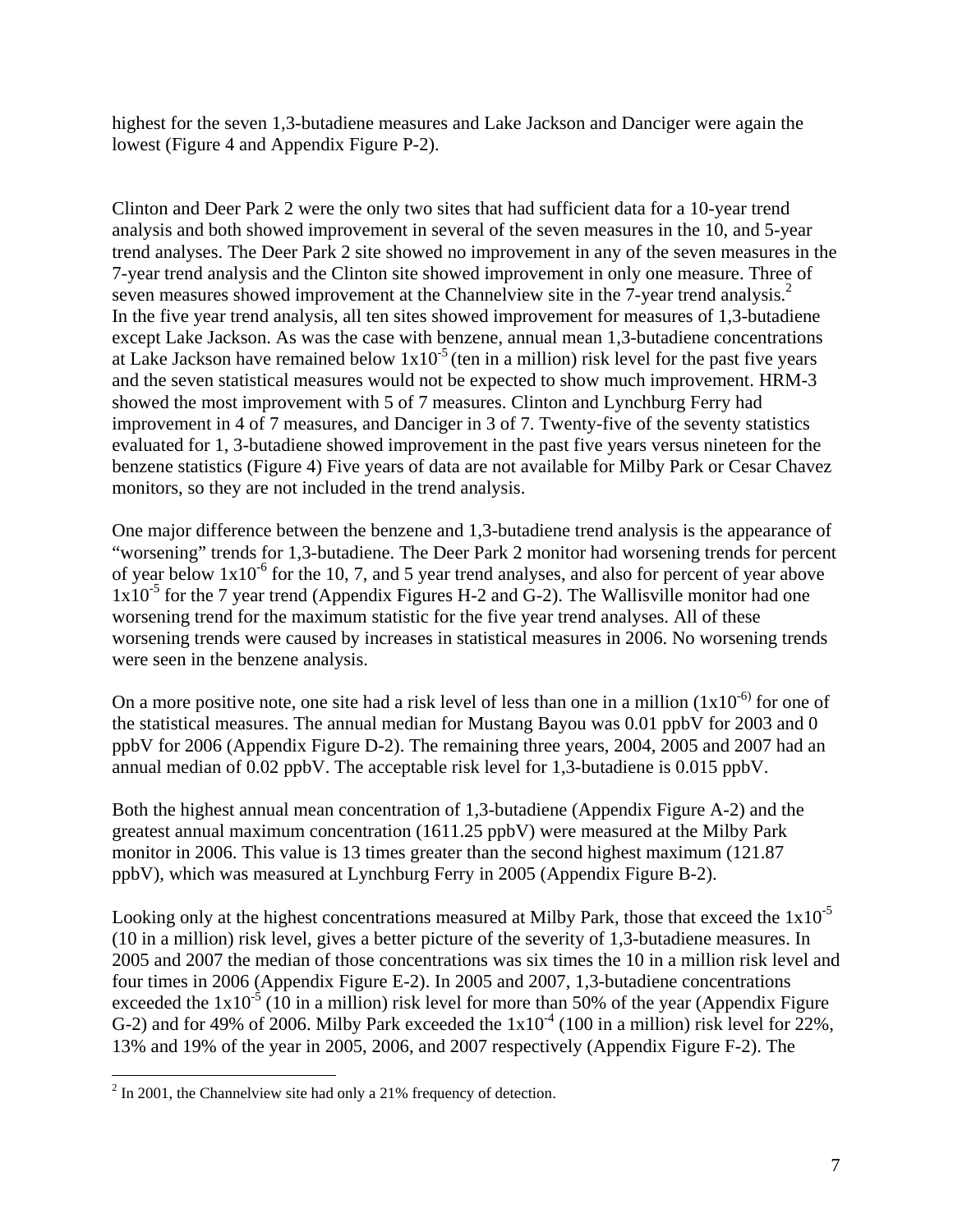Lynchburg Ferry and Deer Park monitors also exceeded  $1x10^{-5}$  (10 in a million) risk level for more than 50% of the year for one of the past five years.

Figure 5. Map of Houston area monitors with automated gas chromatographs



Air Monitor Locations, Houston-Galveston-Brazoria Area

### **Methods**

This analysis is a statistical assessment of 10 years (1998-2007) of all of the available benzene one-hour automated gas chromatograph (autoGC) data in the Houston region. All concentrations are in parts per billion by volume (ppbV). Each year is evaluated in terms of 8 statistical measures for both benzene and 1,3-butadiene: mean at 95<sup>th</sup> upper confidence, arithmetic mean (Appendix Figure C-1 and C-2), maximum, median, median of concentrations above the  $1x10^{-5}$ limit risk level, percent of time above  $1x10^{-4}$  risk level, percent of time above  $1x10^{-5}$  risk level, and percent of time below  $1x10^{-6}$  risk level. A summary of the statistics generated for the 8 measures at twelve monitors, including sample distribution for benzene and 1,3-butadiene, is presented in Appendix Figure I-1 and I-2.

The percent of each year having missing data or non-detectable values was calculated to ensure that the years are representative. Data that were below the detection limit of the equipment and could not be measured were replaced with a value that is one-half the detection limit. This more accurate method is recommended by the EPA for handling data below the detection limit. (Appendix Figures Q-1 and Q-2, R-1 and R-2, S-1 and S-2).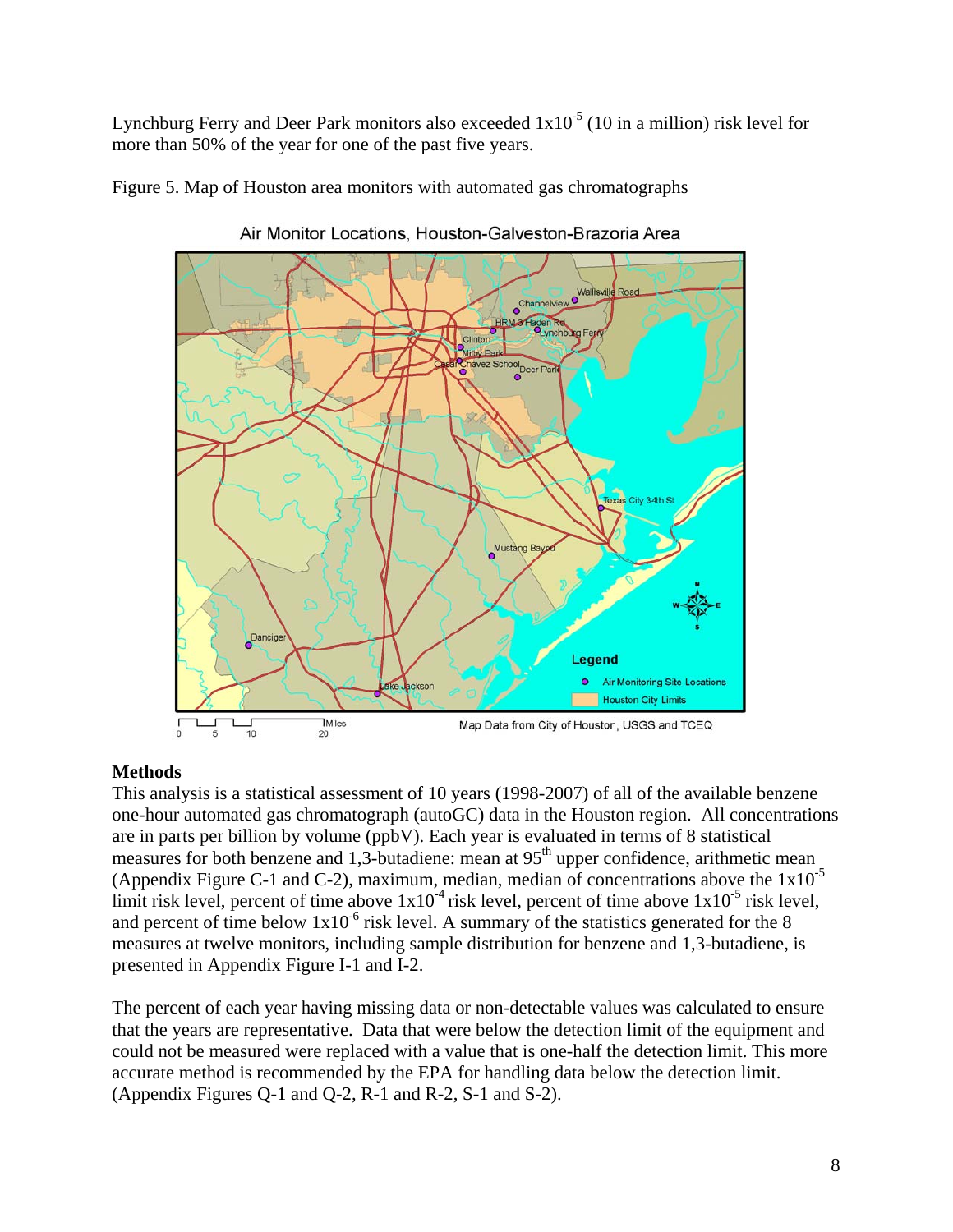All monitors had some years when frequency of detection was less than 80% except the Cesar Chavez and Milby Park monitors that were only analyzed for 2007. In 2003, all monitors except the Channelview monitor had less than 80% frequency of detection (Appendix Figures R-1 and R-2). In those years when frequency of detection was between 50% and 80%, data was interpreted cautiously. For the five year trend analysis, a lower frequency of detection would tend toward less improvement because higher concentrations would be less likely to be measured. The low frequency of detection in 2003 would have less of an effect on the ten year trend analysis.

The trend of each statistic was evaluated using the EPA recommended Mann Kendall test for trend at the 5% significance level, one sided. The Mann Kendall test is a widely accepted trend test especially suited for environmental data (Appendix Figure T-1 and T-2).

Only seven of the eight statistics evaluated at each site were used in the ranking and trend analysis; the arithmetic mean rank was not used because it duplicates the mean rank at 95% confidence. A trend test (Mann Kendall) was conducted for each of the seven statistics at monitors with adequate data ( $\alpha$ =0.05). Trend test results calculated from the Mann Kendall test at 10, 7 and 5 years are presented in Appendix Figures J-1 and J-2, L-1 and L-2, and N-1 and N-2 respectively. Improvements in benzene measures for the same trend analyses are listed in Appendix Figures K-1 and K-2, M-1 and M-2, and O-1 and O-2.

The health levels are derived from the EPA Office of Air Quality Planning and Standards unit risk levels (http://cfpub.epa.gov/ncea/iris/index.cfm?fuseaction=iris.showSubstanceList. 5/30/2008). The  $1x10^{-6}$  risk level for benzene is 0.04 ppbV and for 1,3-butadiene is 0.015 ppbV.

Figure 5 shows the sites with automated gas chromatographs. All of these sites are in the Houston region. Clinton, Milby and Cesar Chavez are in the city limits, HRM-3 is just outside of the city limits and Channelview, Deer Park 2, Wallisville, and Lynchburg are close to the Houston Ship Channel and within Harris County. Texas City, Mustang Bayou, Lake Jackson, and Danciger are located along the Gulf Coast but within the 8-county metropolitan statistical area and considered to be part of the Houston region. The data were obtained from the Texas Commission on Environmental Quality that maintains a network of monitors in the Houston region.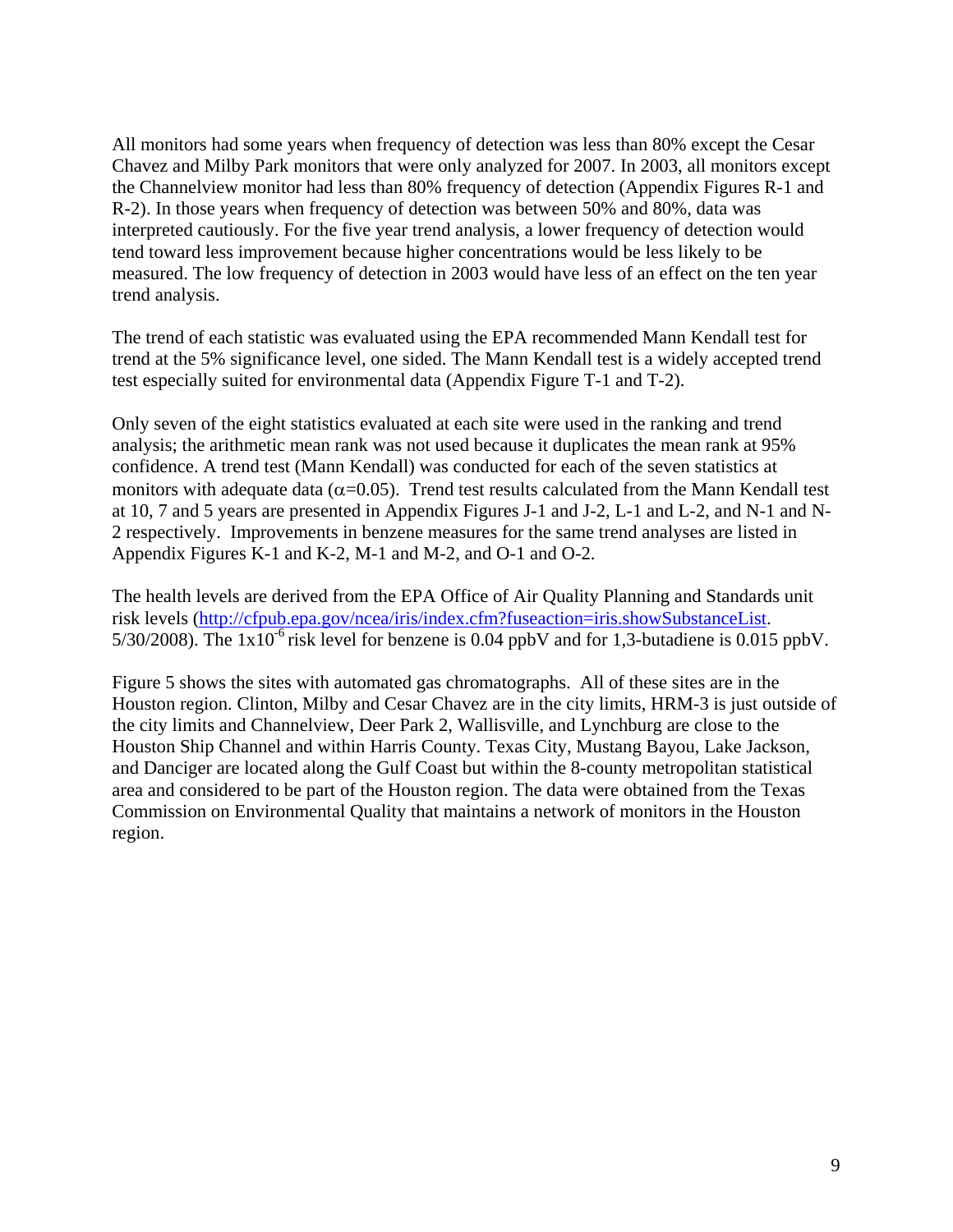#### **Appendix: List of Figures**

- Figure A-1. Benzene mean with 95% confidence
- Figure B-1. Benzene maximum
- Figure C-1. Benzene mean
- Figure D-1. Benzene median
- Figure E-1. Benzene median of concentrations above  $1 \times 10^{-5}$  risk
- Figure F-1. Benzene % of the year that exceeds  $1x10^{-4}$  risk limit
- Figure G-1. Benzene % of the year that exceeds  $1x10^{-5}$  risk limit
- Figure H-1. Benzene % of the year below  $1x10^{-6}$  risk limit
- Figure I-1. Descriptive statistics: 10 years of data 1998-2007
- Figure J-1. Mann-Kendall trend test results:10 years of data 1998-2007
- Figure K-1. Benzene Improvements:10 years of data 1998-2007
- Figure L-1. Mann-Kendall trend test results: 7 years of data 2001-2007
- Figure M-1. Benzene Improvements: 7 years of data 2001-2007
- Figure N-1. Mann-Kendall trend test results: 5 years of data 2003-2007
- Figure O-1. Benzene Improvements: 5 years of data 2003-2007
- Figure P-1. Average statistical ranks
- Figure Q-1. Benzene % of samples below detection limit
- Figure R-1. Benzene frequency of detection
- Figure S-1. Benzene number of samples
- Figure T-1. Benzene coefficient of variation
- Figure A-2. 1,3-Butadiene mean with 95% confidence
- Figure B-2. 1,3-Butadiene maximum
- Figure C-2. 1,3-Butadiene mean
- Figure D-2. 1,3-Butadiene median
- Figure E-2. 1,3-Butadiene median of concentrations above 1 x  $10^{-5}$  risk
- Figure F-2. 1,3-Butadiene % of the year that exceeds  $1x10^{-4}$  risk limit
- Figure G-2. 1,3-Butadiene % of the year that exceeds  $1x10^{-5}$  risk limit
- Figure H-2. 1,3-Butadiene % of the year below  $1x10^{-6}$  risk limit
- Figure I-2. Descriptive statistics: 10 years of data 1998-2007
- Figure J-2. Mann-Kendall trend test results:10 years of data 1998-2007
- Figure K-2. 1,3-Butadiene Improvements:10 years of data 1998-2007
- Figure L-2. Mann-Kendall trend test results: 7 years of data 2001-2007
- Figure M-2. 1,3-Butadiene Improvements: 7 years of data 2001-2007
- Figure N-2. Mann-Kendall trend test results: 5 years of data 2003-2007
- Figure O-2. 1,3-Butadiene Improvements: 5 years of data 2003-2007
- Figure P-2. Average statistical ranks
- Figure Q-2. 1,3-Butadiene % of samples below detection limit
- Figure R-2. 1,3-Butadiene frequency of detection
- Figure S-2. 1,3-Butadiene number of samples
- Figure T-2. 1,3-Butadiene coefficient of variation

Figure A-3. Benzene and 1,3-Butadiene Combined Inhalation Risk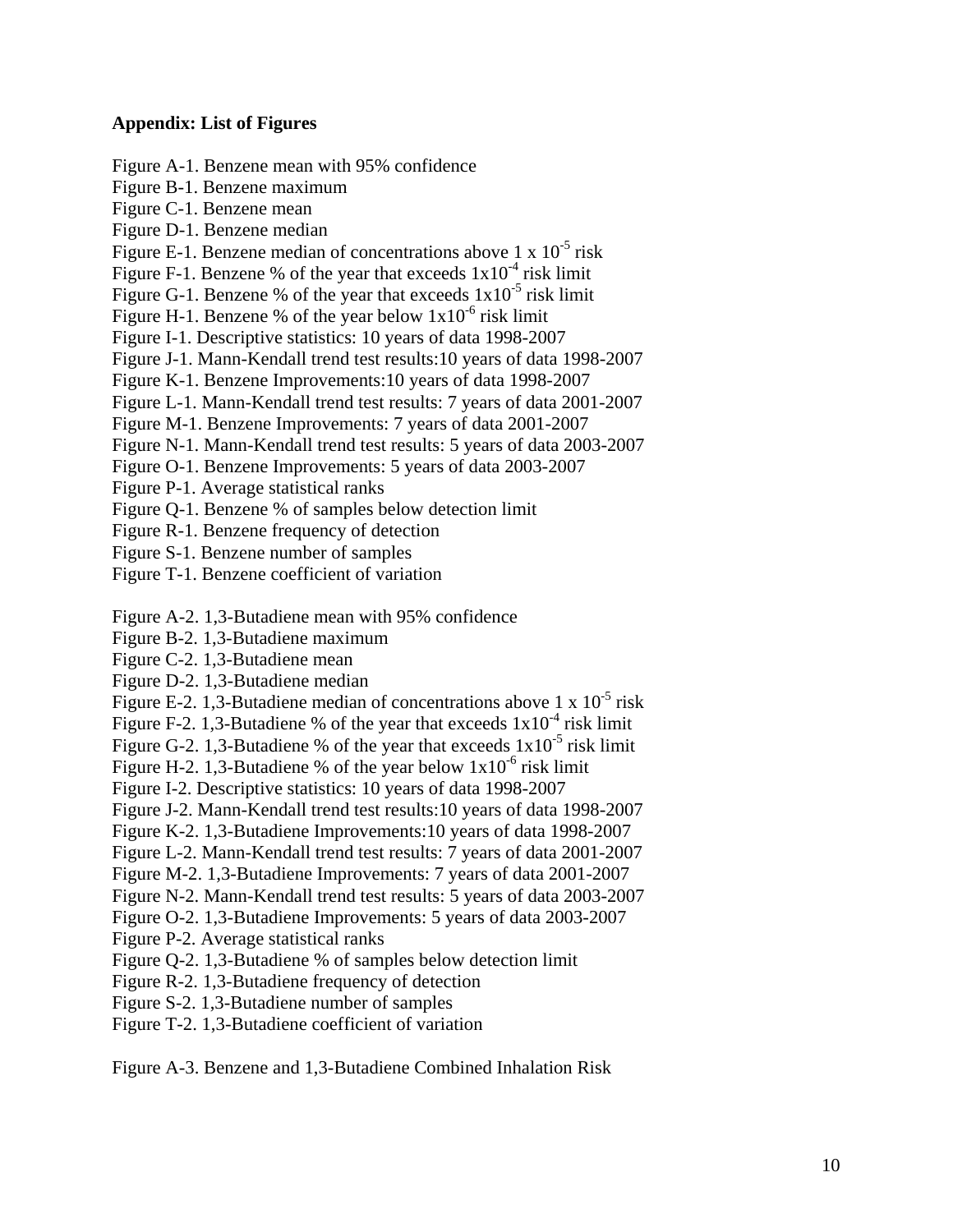

Figure A-1. Benzene mean with 95% confidence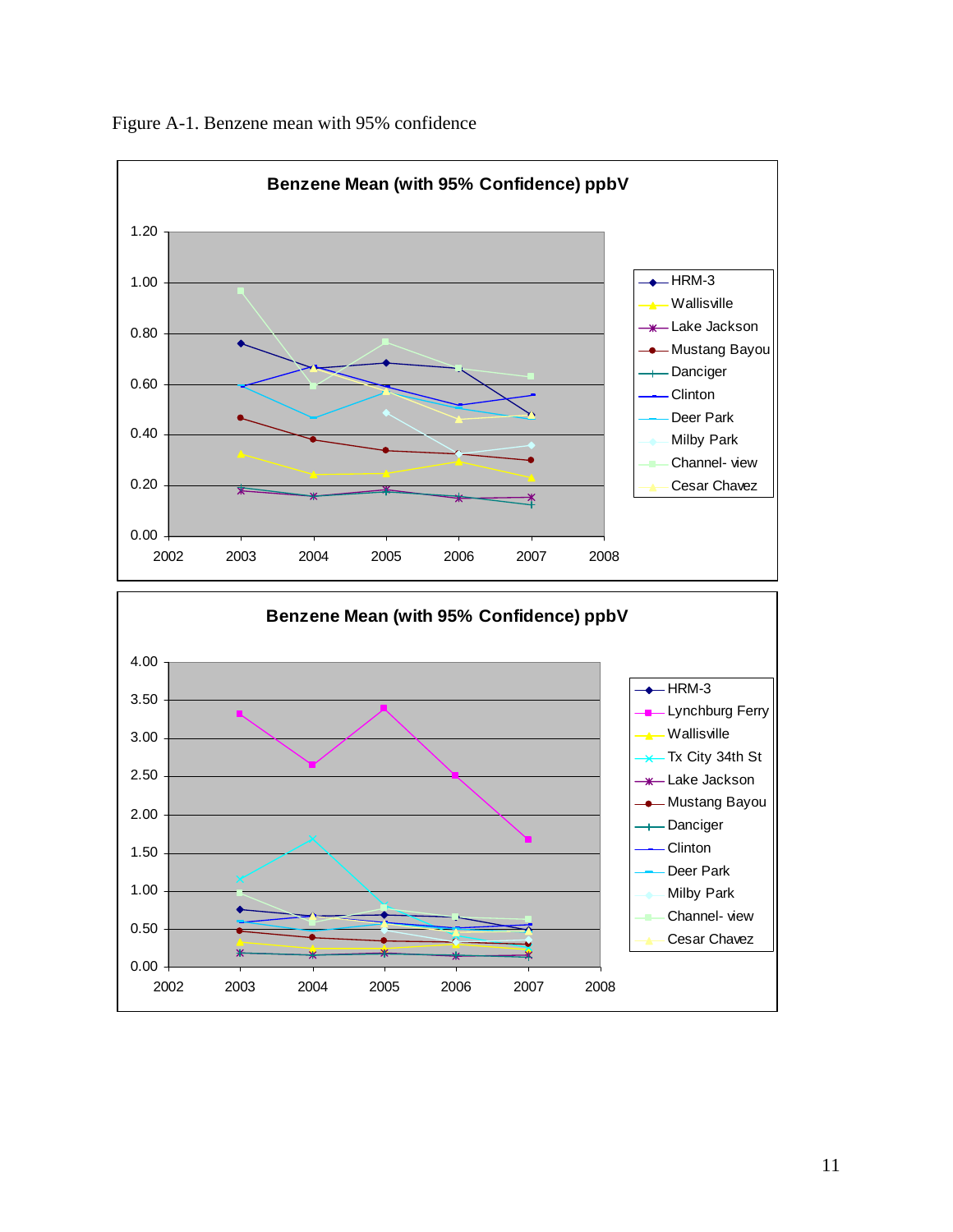|                    | 1998 | 1999 | 2000 | 2001 | <u>Delizene Mean (With 3976 Compenier) ppb v</u><br>2002 | 2003 | 2004 | 2005 | 2006 | 2007 |
|--------------------|------|------|------|------|----------------------------------------------------------|------|------|------|------|------|
|                    |      |      |      |      |                                                          |      |      |      |      |      |
| HRM-3              |      |      |      | 1.16 |                                                          | 0.76 | 0.66 | 0.68 | 0.66 | 0.48 |
| Lynchburg<br>Ferry |      |      |      |      |                                                          | 3.32 | 2.65 | 3.39 | 2.51 | 1.67 |
| Wallisville        |      |      |      |      |                                                          | 0.33 | 0.24 | 0.25 | 0.29 | 0.23 |
| Tx City 34th<br>St |      |      |      |      |                                                          | 1.15 | 1.68 | 0.80 | 0.41 | 0.26 |
| Lake<br>Jackson    |      |      |      |      |                                                          | 0.18 | 0.16 | 0.18 | 0.15 | 0.15 |
| Mustang<br>Bayou   |      |      |      |      |                                                          | 0.47 | 0.38 | 0.34 | 0.32 | 0.30 |
| Danciger           |      |      |      |      |                                                          | 0.19 | 0.16 | 0.18 | 0.16 | 0.13 |
| Clinton            | 0.72 | 0.75 | 0.82 | 0.68 | 0.58                                                     | 0.59 | 0.67 | 0.59 | 0.52 | 0.56 |
| Deer Park          | 0.66 | 0.78 | 0.47 | 0.55 | 0.64                                                     | 0.60 | 0.46 | 0.57 | 0.50 | 0.46 |
| <b>Milby Park</b>  |      |      |      |      |                                                          |      |      | 0.49 | 0.33 | 0.36 |
| Channel-<br>view   |      |      |      | 0.91 | 0.68                                                     | 0.97 | 0.59 | 0.76 | 0.66 | 0.63 |
| Cesar<br>Chavez    |      |      |      |      |                                                          |      | 0.66 | 0.57 | 0.46 | 0.48 |

**Benzene Mean (with 95% Confidence) ppbV**

This statistic is the upper 95th confidence limit of the annual mean of the hourly automatic gas chromatograph data. Although the true mean cannot be known without analyzing all of the air, the probability that the true mean is higher than this number is held to 5%.

| red             | = $1x10^{-4}$ risk, 4.0 ppbV, or greater                                 |
|-----------------|--------------------------------------------------------------------------|
| orange          | $=1x10^{-5}$ risk, 0.4 ppbV, or greater                                  |
| vellow<br>green | = $1x10^{-6}$ risk, 0.04 ppbV, or greater<br>=less than $1x10^{-6}$ risk |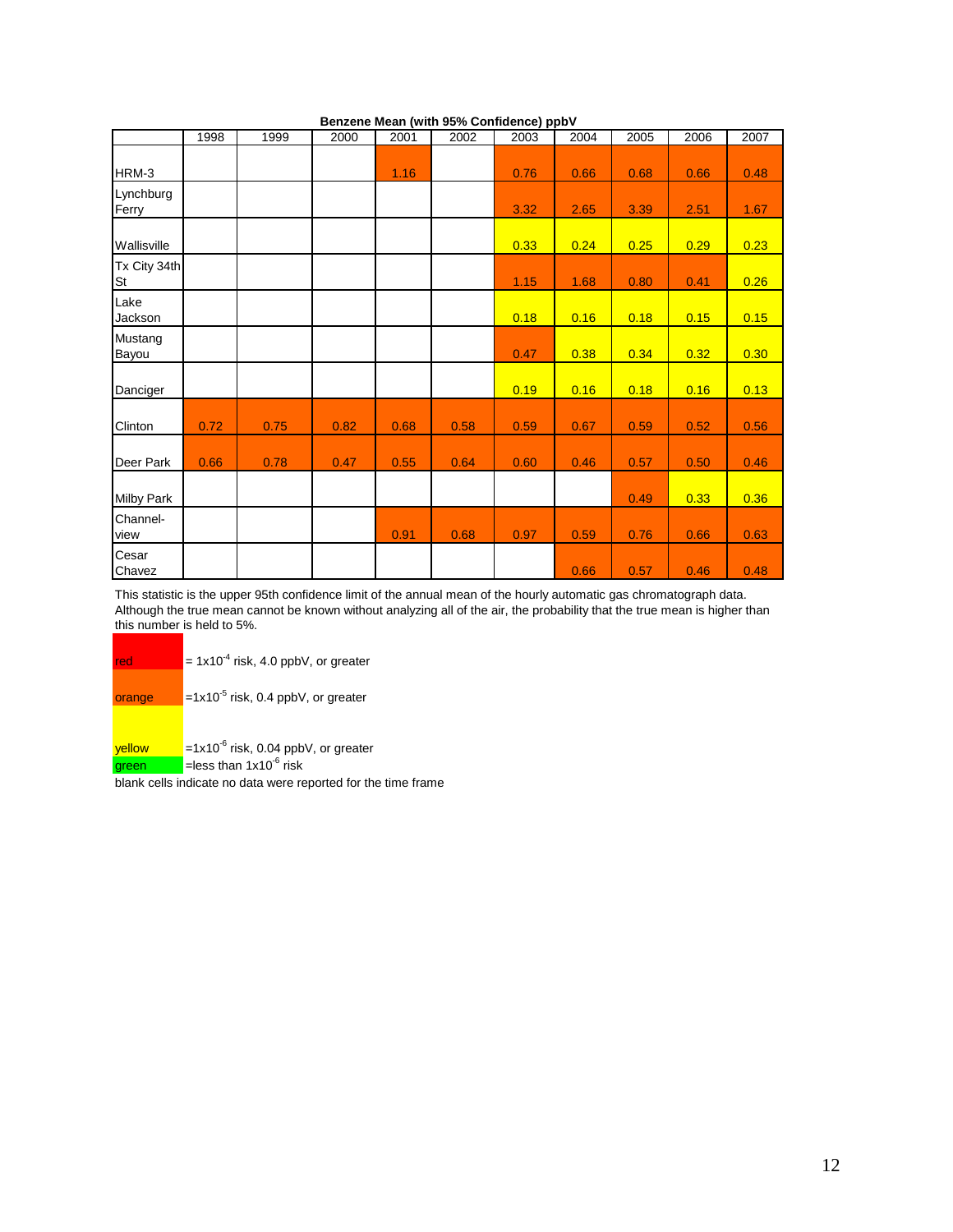## Figure B-1. Benzene maximum

|                    | Benzene Maximum ppbV |       |       |       |       |        |         |        |        |        |  |  |
|--------------------|----------------------|-------|-------|-------|-------|--------|---------|--------|--------|--------|--|--|
|                    | 1998                 | 1999  | 2000  | 2001  | 2002  | 2003   | 2004    | 2005   | 2006   | 2007   |  |  |
|                    |                      |       |       |       |       |        |         |        |        |        |  |  |
| HRM-3              |                      |       |       | 13.64 |       | 25.37  | 31.74   | 153.96 | 296.58 | 44.12  |  |  |
| Lynchburg<br>Ferry |                      |       |       |       |       | 525.58 | 1551.92 | 770.78 | 418.98 | 912.74 |  |  |
| Wallisville        |                      |       |       |       |       | 9.28   | 7.39    | 7.22   | 8.88   | 10.67  |  |  |
| Tx City<br>34th St |                      |       |       |       |       | 115.86 | 177.01  | 179.24 | 57.95  | 14.14  |  |  |
| Lake<br>Jackson    |                      |       |       |       |       | 4.31   | 19.92   | 3.79   | 8.9    | 3.5    |  |  |
| Mustang<br>Bayou   |                      |       |       |       |       | 10.15  | 13.51   | 8.19   | 15.52  | 13.83  |  |  |
| Danciger           |                      |       |       |       |       | 4.49   | 6.83    | 6.23   | 5.4    | 2.68   |  |  |
| Clinton            | 113.68               | 77.59 | 52.19 | 43.53 | 23.82 | 27.52  | 73.54   | 26.09  | 8.52   | 66.93  |  |  |
| Deer Park          | 32.56                | 27.03 | 13.37 | 25.68 | 15.63 | 17.03  | 16.2    | 23.6   | 20.85  | 41.8   |  |  |
| <b>Milby Park</b>  |                      |       |       |       |       |        |         | 25.59  | 21.1   | 21.03  |  |  |
| Channel-<br>view   |                      |       |       | 44.31 | 17.75 | 70.95  | 23.84   | 133.48 | 26.57  | 25.68  |  |  |
| Cesar<br>Chavez    |                      |       |       |       |       |        | 20.93   | 15     | 32.21  | 17.44  |  |  |

**Benzene Maximum ppbV**

This statistic is the maximum concentration of the 1 hour annual data.

red  $= 1x10^{-4}$  risk, 4.0 ppbV, or greater

**orange**  $=1x10^{-5}$  risk, 0.4 ppbV, or greater

yellow =1x10<sup>-6</sup> risk, 0.04 ppbV, or greater

green = = less than 1x10<sup>-6</sup> risk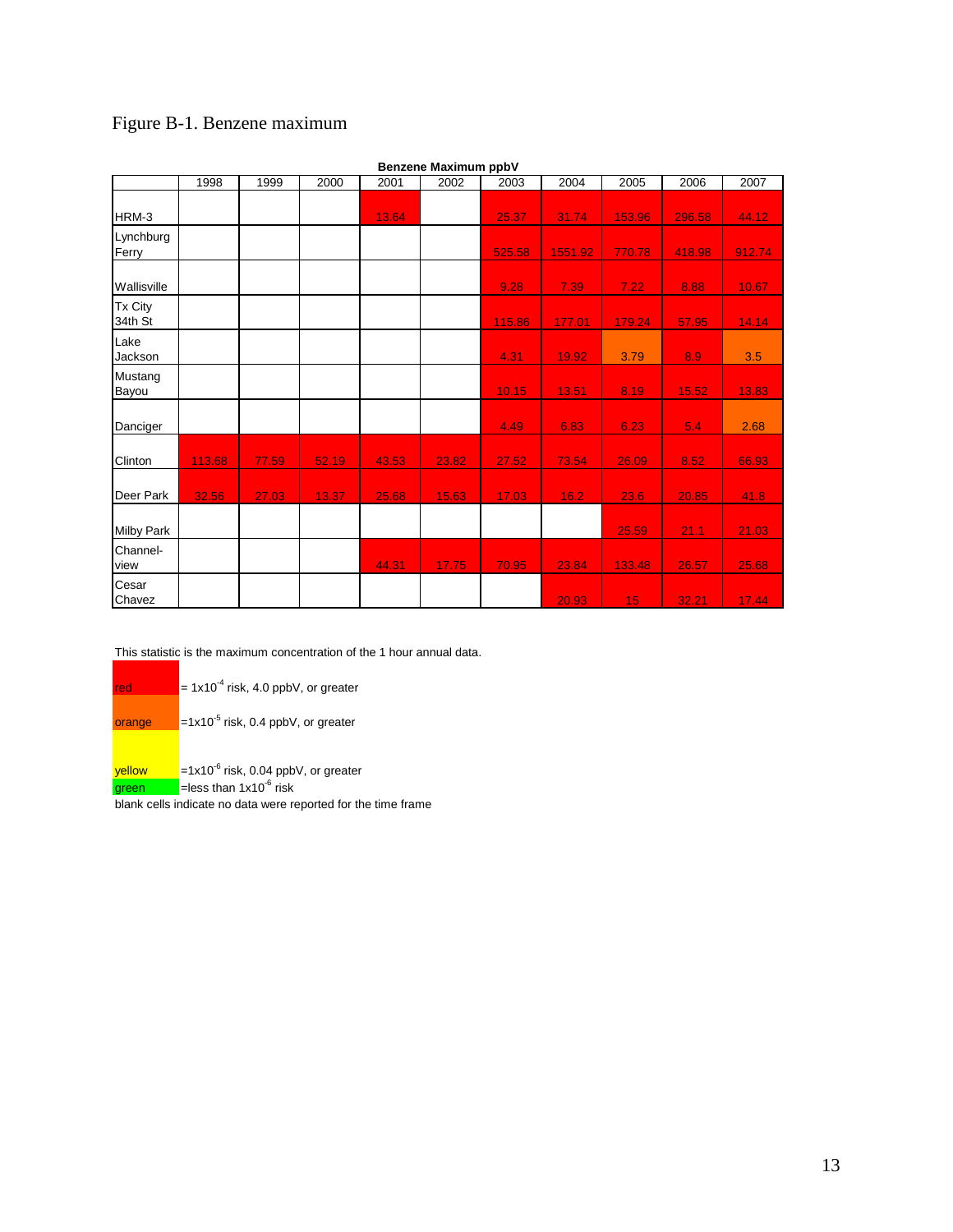|                    |      |      |      |      | Benzene Mean ppbV |      |      |      |      |      |
|--------------------|------|------|------|------|-------------------|------|------|------|------|------|
|                    | 1998 | 1999 | 2000 | 2001 | 2002              | 2003 | 2004 | 2005 | 2006 | 2007 |
| HRM-3              |      |      |      | 1.11 |                   | 0.74 | 0.65 | 0.64 | 0.58 | 0.46 |
| Lynchburg<br>Ferry |      |      |      |      |                   | 2.84 | 2.23 | 3.02 | 2.27 | 1.44 |
| Wallisville        |      |      |      |      |                   | 0.32 | 0.24 | 0.24 | 0.29 | 0.23 |
| Tx City 34th<br>St |      |      |      |      |                   | 1.04 | 1.55 | 0.74 | 0.39 | 0.25 |
| Lake<br>Jackson    |      |      |      |      |                   | 0.17 | 0.15 | 0.18 | 0.14 | 0.15 |
| Mustang<br>Bayou   |      |      |      |      |                   | 0.45 | 0.37 | 0.33 | 0.31 | 0.29 |
| Danciger           |      |      |      |      |                   | 0.18 | 0.15 | 0.17 | 0.15 | 0.12 |
| Clinton            | 0.69 | 0.71 | 0.79 | 0.65 | 0.57              | 0.57 | 0.64 | 0.57 | 0.50 | 0.54 |
| Deer Park          | 0.64 | 0.75 | 0.46 | 0.53 | 0.63              | 0.58 | 0.45 | 0.54 | 0.49 | 0.44 |
| <b>Milby Park</b>  |      |      |      |      |                   |      |      | 0.47 | 0.31 | 0.35 |
| Channel-<br>view   |      |      |      | 0.85 | 0.66              | 0.93 | 0.57 | 0.71 | 0.64 | 0.61 |
| Cesar<br>Chavez    |      |      |      |      |                   |      | 0.64 | 0.56 | 0.45 | 0.46 |

# Figure C-1. Benzene mean

This statistic is the the annual sample mean of the hourly automatic gas chromatograph data without confidence. It is used in conjunction with the number of samples collected and the standard deviation of the samples to calculate the upper confidence limit of the true mean.

| red    | $= 1x10^{-4}$ risk, 4.0 ppbV, or greater |
|--------|------------------------------------------|
| orange | $=1x10^{-5}$ risk, 0.4 ppbV, or greater  |
| vellow | $=1x10^{6}$ risk, 0.04 ppbV, or greater  |
| green  | =less than $1x10^{-6}$ risk              |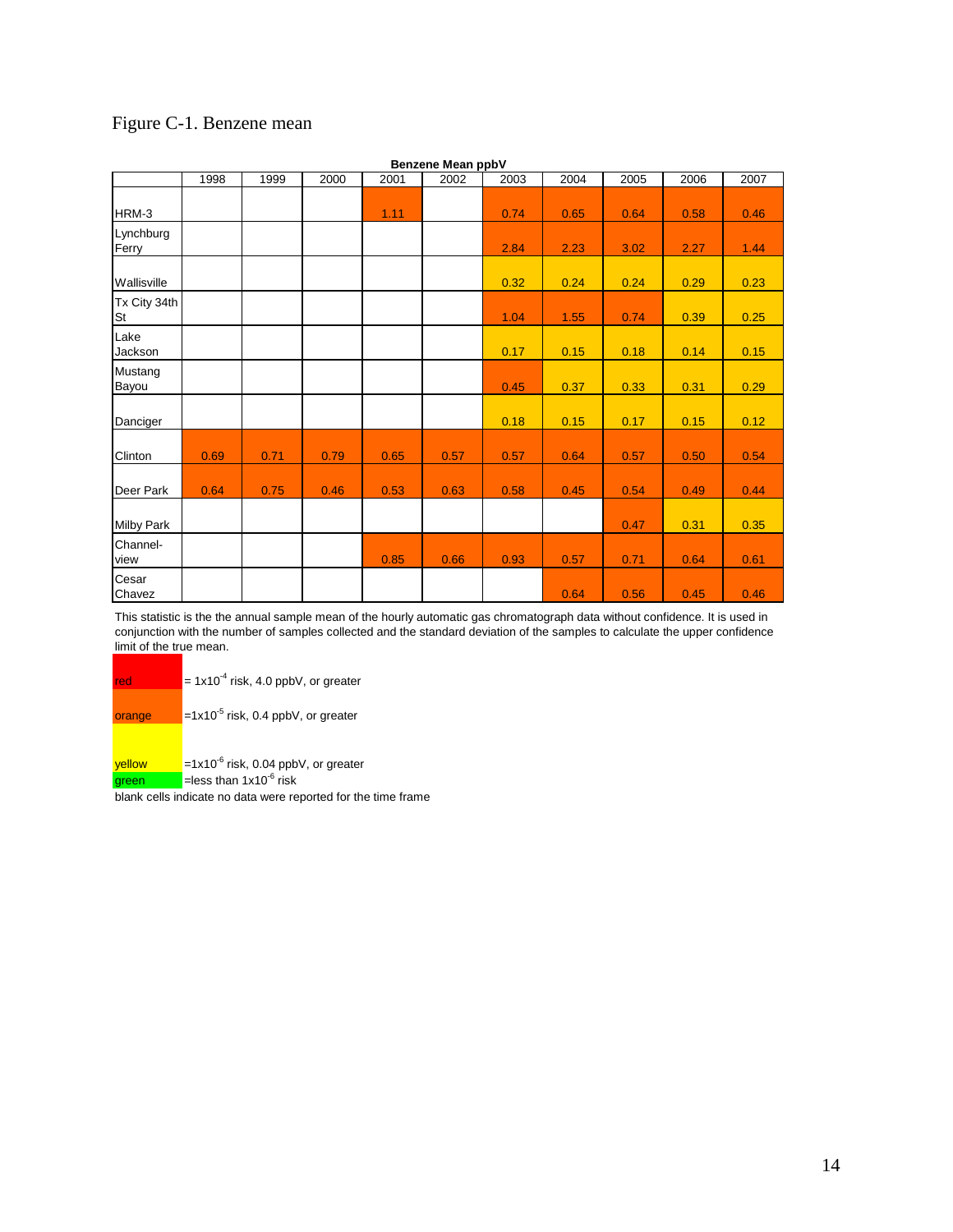Figure D-1. Benzene median

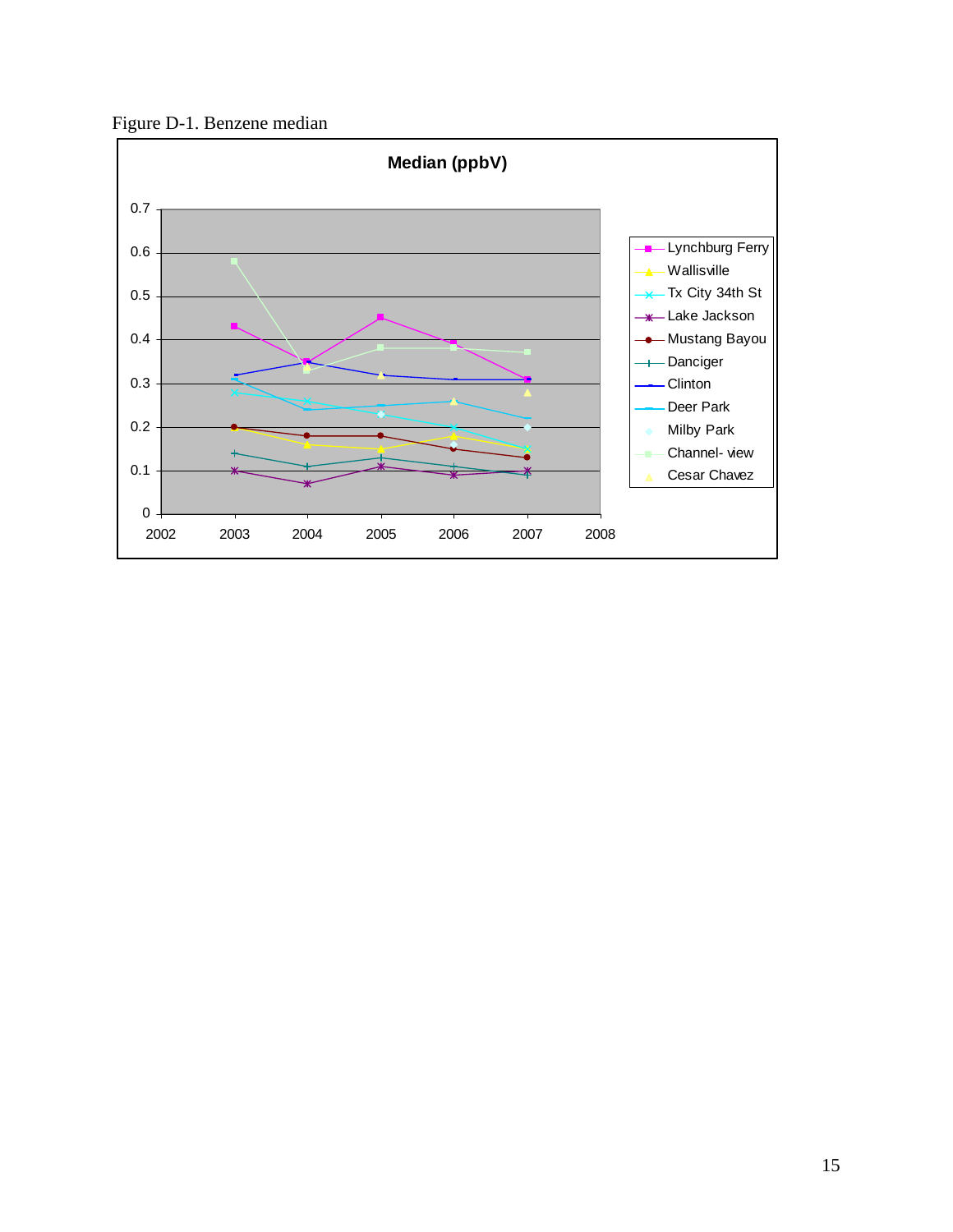|                    | Benzene Median ppbV |      |      |      |      |      |      |      |      |      |  |  |  |
|--------------------|---------------------|------|------|------|------|------|------|------|------|------|--|--|--|
|                    | 1998                | 1999 | 2000 | 2001 | 2002 | 2003 | 2004 | 2005 | 2006 | 2007 |  |  |  |
| HRM-3              |                     |      |      | 0.83 |      | 0.44 | 0.39 | 0.39 | 0.29 | 0.29 |  |  |  |
| Lynchburg<br>Ferry |                     |      |      |      |      | 0.43 | 0.35 | 0.45 | 0.39 | 0.31 |  |  |  |
| Wallisville        |                     |      |      |      |      | 0.2  | 0.16 | 0.15 | 0.18 | 0.15 |  |  |  |
| Tx City<br>34th St |                     |      |      |      |      | 0.28 | 0.26 | 0.23 | 0.2  | 0.15 |  |  |  |
| Lake<br>Jackson    |                     |      |      |      |      | 0.1  | 0.07 | 0.11 | 0.09 | 0.1  |  |  |  |
| Mustang<br>Bayou   |                     |      |      |      |      | 0.2  | 0.18 | 0.18 | 0.15 | 0.13 |  |  |  |
| Danciger           |                     |      |      |      |      | 0.14 | 0.11 | 0.13 | 0.11 | 0.09 |  |  |  |
| Clinton            | 0.41                | 0.37 | 0.5  | 0.37 | 0.31 | 0.32 | 0.35 | 0.32 | 0.31 | 0.31 |  |  |  |
| Deer Park          | 0.38                | 0.37 | 0.29 | 0.26 | 0.37 | 0.31 | 0.24 | 0.25 | 0.26 | 0.22 |  |  |  |
| <b>Milby Park</b>  |                     |      |      |      |      |      |      | 0.23 | 0.16 | 0.2  |  |  |  |
| Channel-<br>view   |                     |      |      | 0.54 | 0.49 | 0.58 | 0.33 | 0.38 | 0.38 | 0.37 |  |  |  |
| Cesar<br>Chavez    |                     |      |      |      |      |      | 0.34 | 0.32 | 0.26 | 0.28 |  |  |  |

This statistic is the middle 50% of the data. It is a better indicator of central tendancy of the data distribution than the mean for skewed environmental datasets.

red  $= 1x10^{-4}$  risk, 4.0 ppbV, or greater

orange =1x10<sup>-5</sup> risk, 0.4 ppbV, or greater

yellow =1x10<sup>-6</sup> risk, 0.04 ppbV, or greater

green =less than 1x10-6 risk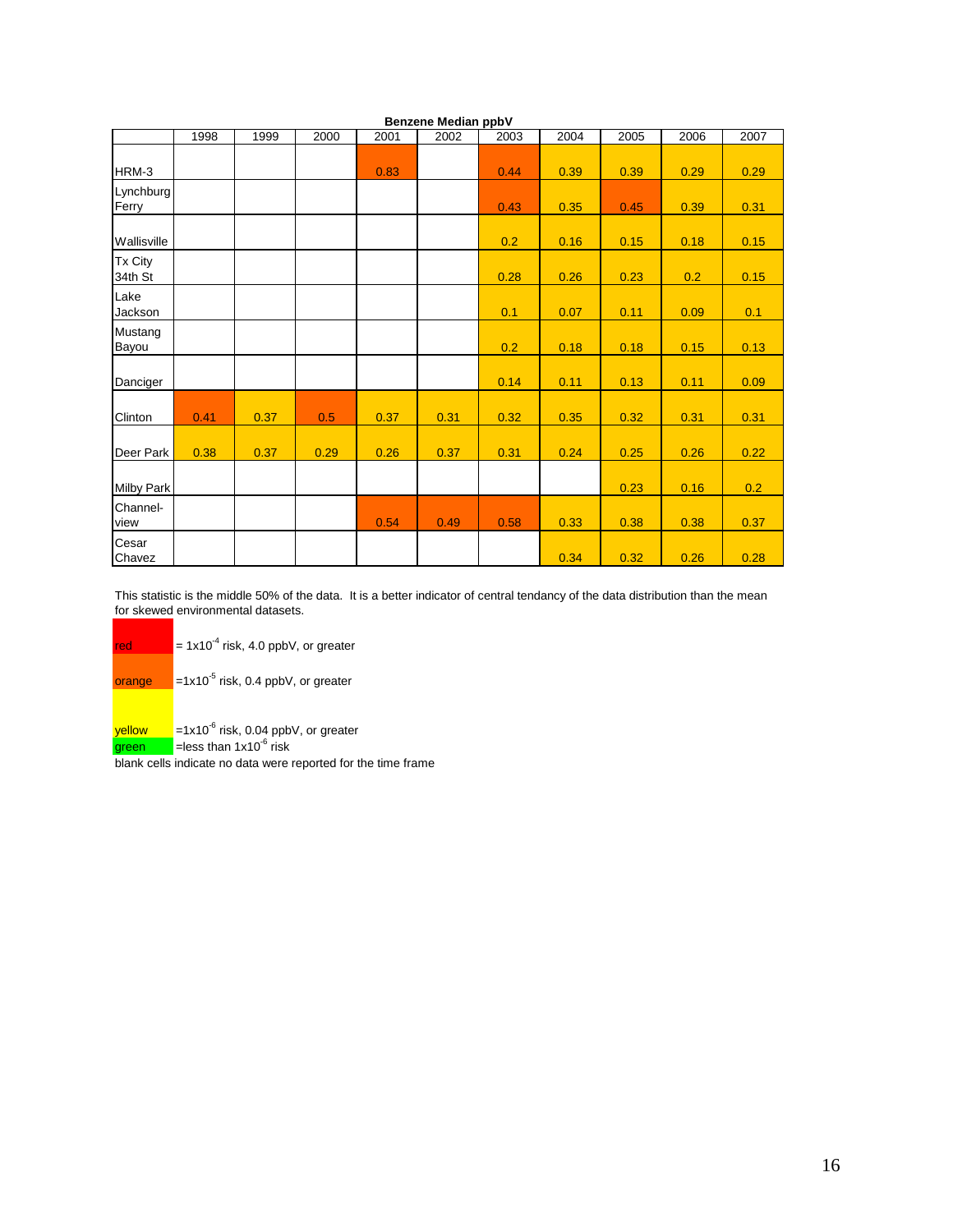

Figure E-1. Benzene median of concentrations above 1 x  $10^{-5}$  risk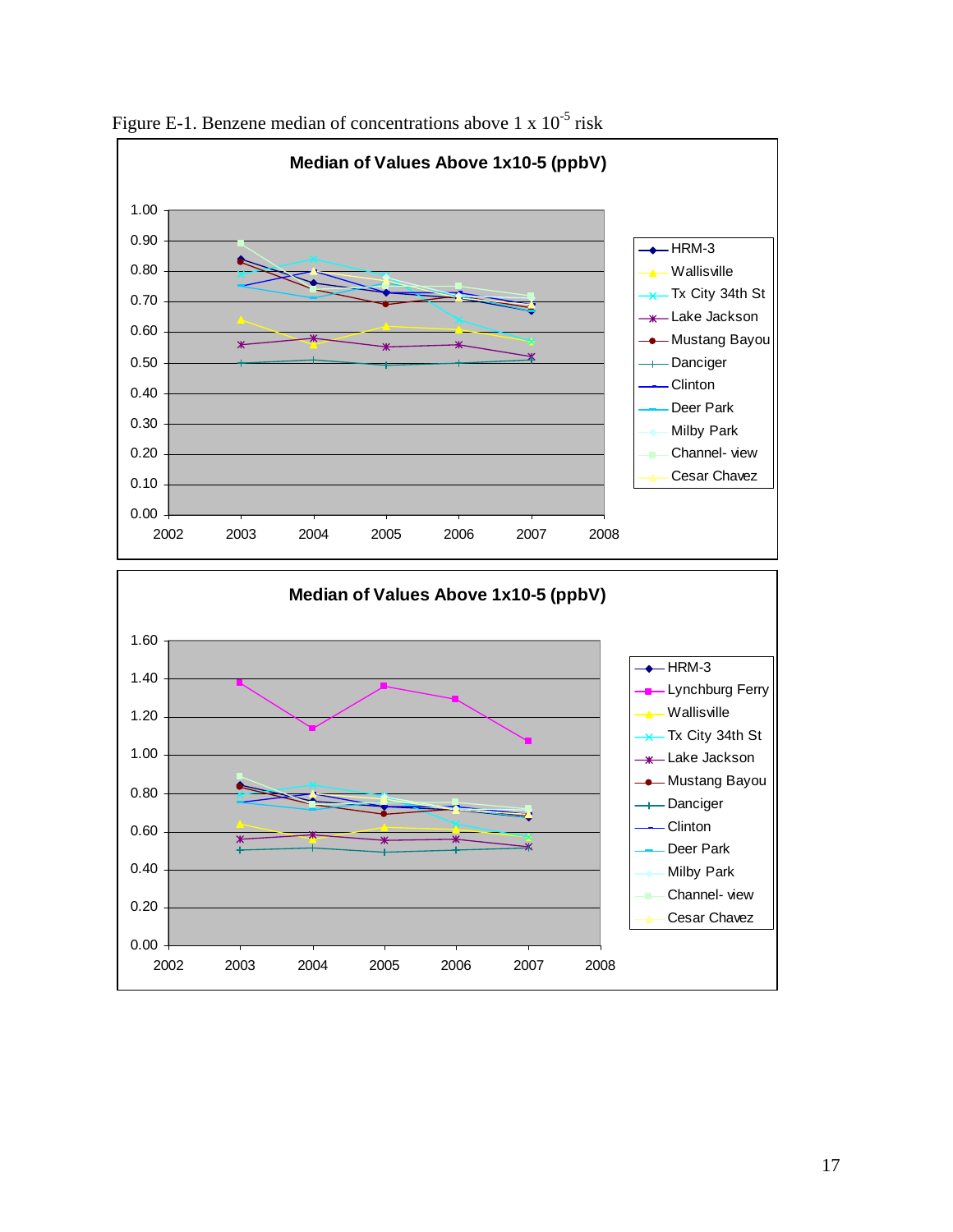|                    | 1998 | 1999 | 2000 | 2001 | 2002 | 2003 | 2004 | 2005 | 2006 | 2007 |
|--------------------|------|------|------|------|------|------|------|------|------|------|
| HRM-3              |      |      |      | 1.10 |      | 0.84 | 0.76 | 0.73 | 0.71 | 0.67 |
| Lynchburg<br>Ferry |      |      |      |      |      | 1.38 | 1.14 | 1.36 | 1.29 | 1.07 |
| Wallisville        |      |      |      |      |      | 0.64 | 0.56 | 0.62 | 0.61 | 0.57 |
| Tx City<br>34th St |      |      |      |      |      | 0.79 | 0.84 | 0.79 | 0.64 | 0.57 |
| Lake<br>Jackson    |      |      |      |      |      | 0.56 | 0.58 | 0.55 | 0.56 | 0.52 |
| Mustang<br>Bayou   |      |      |      |      |      | 0.83 | 0.74 | 0.69 | 0.72 | 0.68 |
| Danciger           |      |      |      |      |      | 0.50 | 0.51 | 0.49 | 0.50 | 0.51 |
| Clinton            | 0.77 | 0.80 | 0.73 | 0.78 | 0.78 | 0.75 | 0.80 | 0.73 | 0.73 | 0.69 |
| Deer Park          | 0.70 | 0.80 | 0.69 | 0.76 | 0.73 | 0.75 | 0.71 | 0.76 | 0.72 | 0.67 |
| <b>Milby Park</b>  |      |      |      |      |      |      |      | 0.78 | 0.72 | 0.71 |
| Channel-<br>view   |      |      |      | 0.84 | 0.68 | 0.89 | 0.74 | 0.75 | 0.75 | 0.72 |
| Cesar<br>Chavez    |      |      |      |      |      |      | 0.80 | 0.77 | 0.71 | 0.69 |

### **Benzene Median of Concentrations above 1x10-5 risk ppbV**

This statistic is the middle 50% of the data which exceeds the  $1x10<sup>-5</sup>$  risk limit. It is an indicator of the severity to which the concentrations exceed the limit.

pink  $=$  concentrations are 3x the 1x10<sup>-5</sup> risk, 1.2 ppbV, or greater

rose = concentrations are 2x the  $1x10^{-5}$  risk, 0.8 ppbV, or greater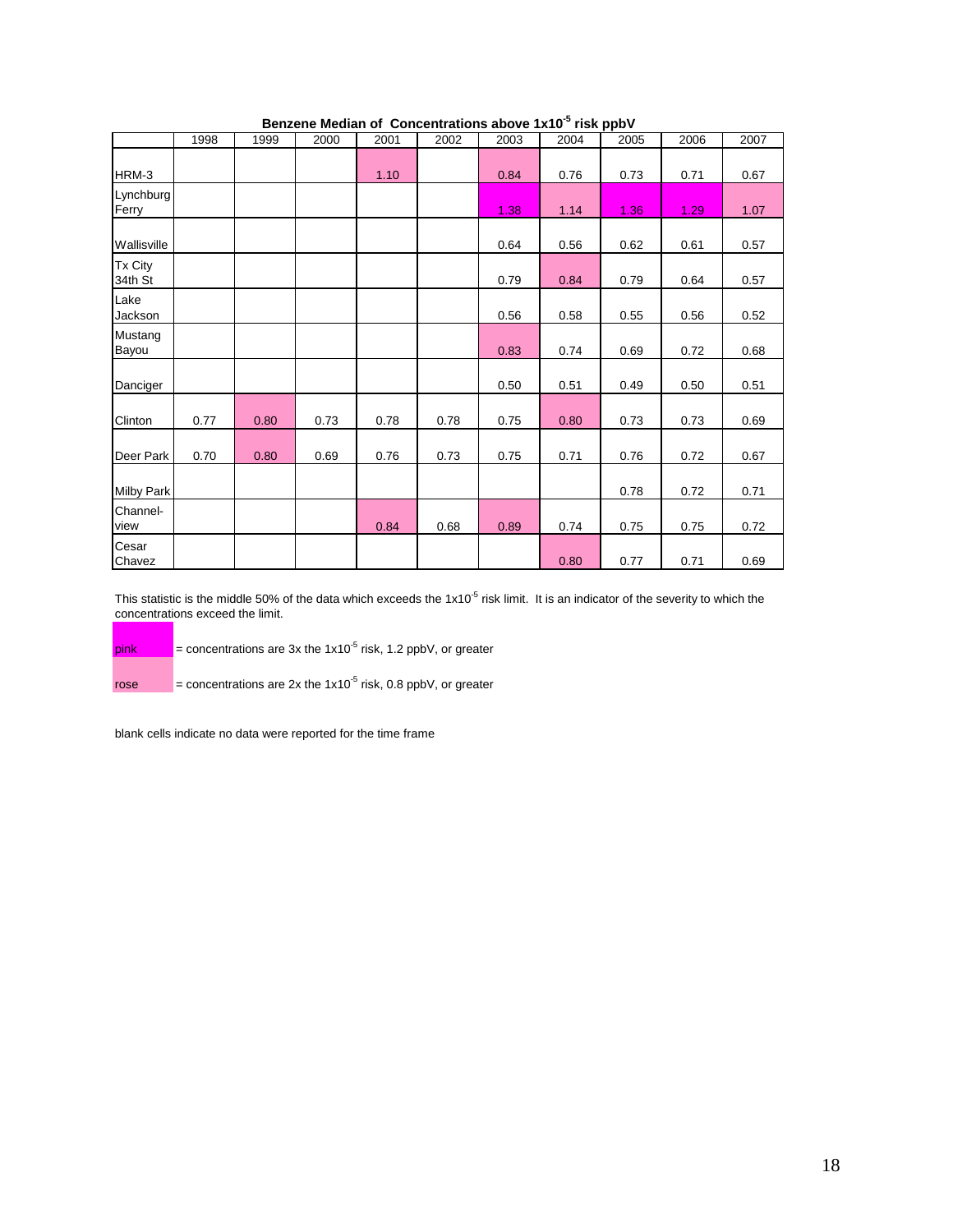

Figure F-1. Benzene % of the year that exceeds  $1x10^{-4}$  risk limit

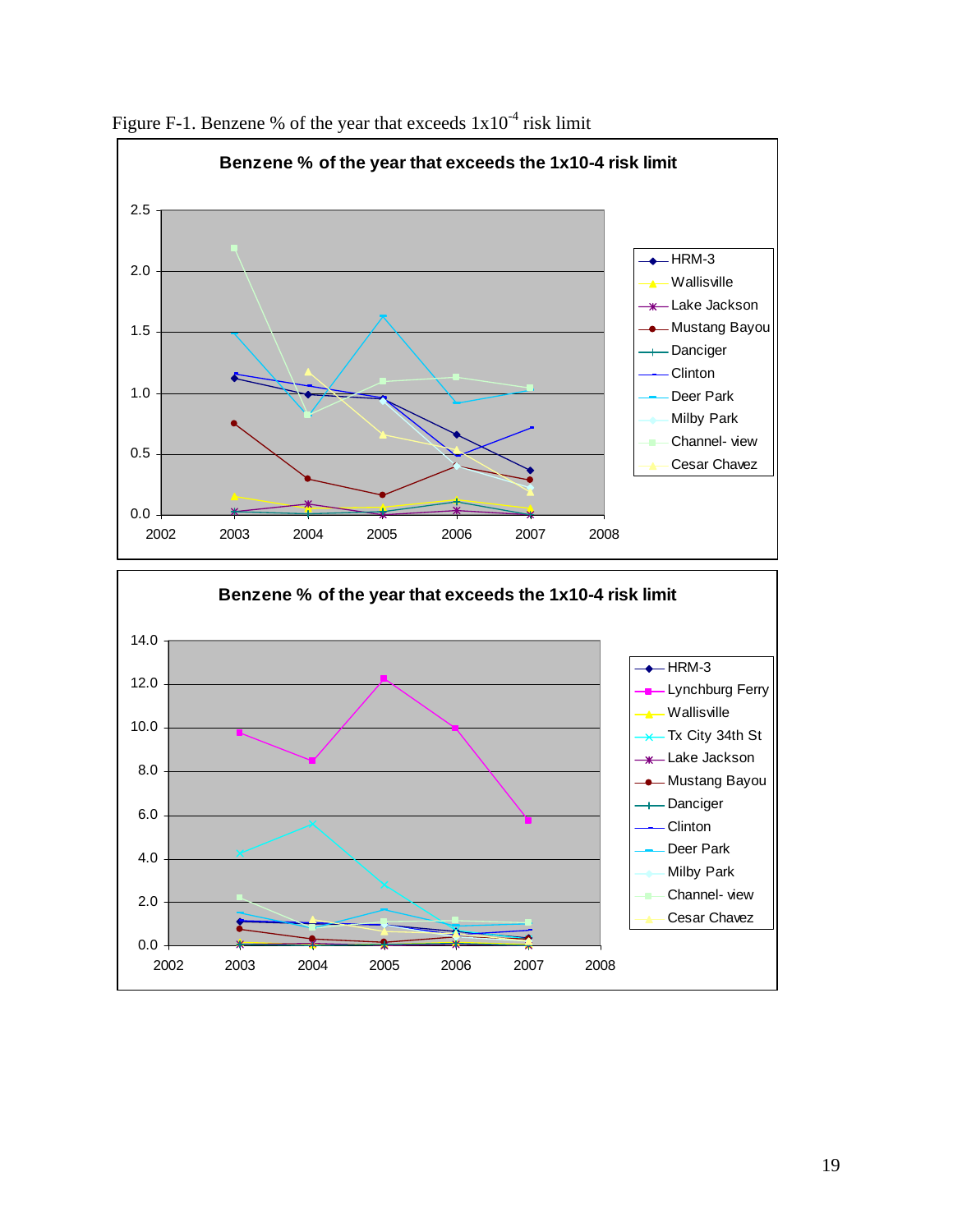|                    | 1998 | 1999           | 2000           | 2001             | 2002         | 2003           | 2004             | 2005                      | 2006        | 2007           |
|--------------------|------|----------------|----------------|------------------|--------------|----------------|------------------|---------------------------|-------------|----------------|
| HRM-3              |      |                |                | $\boldsymbol{2}$ |              | 1              | 1                | $\mathbf{1}$              | 1           | $\mathbf 0$    |
| Lynchburg<br>Ferry |      |                |                |                  |              | 10             | $\boldsymbol{8}$ | 12                        | 10          | $6\phantom{1}$ |
| Wallisville        |      |                |                |                  |              | $\mathbf 0$    | $\mathsf 0$      | $\boldsymbol{0}$          | $\mathbf 0$ | $\pmb{0}$      |
| Tx City<br>34th St |      |                |                |                  |              | $\overline{4}$ | 6                | $\ensuremath{\mathsf{3}}$ | 1           | $\pmb{0}$      |
| Lake<br>Jackson    |      |                |                |                  |              | $\mathbf 0$    | $\mathsf 0$      | $\mathbf 0$               | $\mathbf 0$ | $\pmb{0}$      |
| Mustang<br>Bayou   |      |                |                |                  |              | 1              | $\mathsf 0$      | $\boldsymbol{0}$          | $\mathsf 0$ | $\mathbf 0$    |
| Danciger           |      |                |                |                  |              | $\mathbf 0$    | $\mathsf 0$      | $\mathbf 0$               | $\mathbf 0$ | $\mathbf 0$    |
| Clinton            | 1    | $\overline{c}$ | $\overline{2}$ | $\mathbf{1}$     | $\mathbf{1}$ | 1              | 1                | 1                         | $\mathbf 0$ | 1              |
| Deer Park          | 1    | $\mathsf 3$    | 1              | 1                | $\mathbf{1}$ | 1              | 1                | $\mathbf{2}$              | 1           | 1              |
| <b>Milby Park</b>  |      |                |                |                  |              |                |                  | $\mathbf{1}$              | $\mathbf 0$ | $\mathbf 0$    |
| Channel-<br>view   |      |                |                | $\sqrt{2}$       | $\mathbf{1}$ | $\sqrt{2}$     | $\mathbf{1}$     | $\mathbf{1}$              | 1           | 1              |
| Cesar<br>Chavez    |      |                |                |                  |              |                | 1                | $\mathbf{1}$              | 1           | $\mathbf 0$    |

### **Benzene % of the year that exceeds the 1x10-4 risk limit**

This statistic is the percent of the year that hourly concentrations exceeded the  $1x10^{-4}$  risk limit. This is an indicator of how often very extreme values were experienced.

dk gray = percent of year with 10% or greater extreme values

lt gray = percent of year with 5% or greater extreme values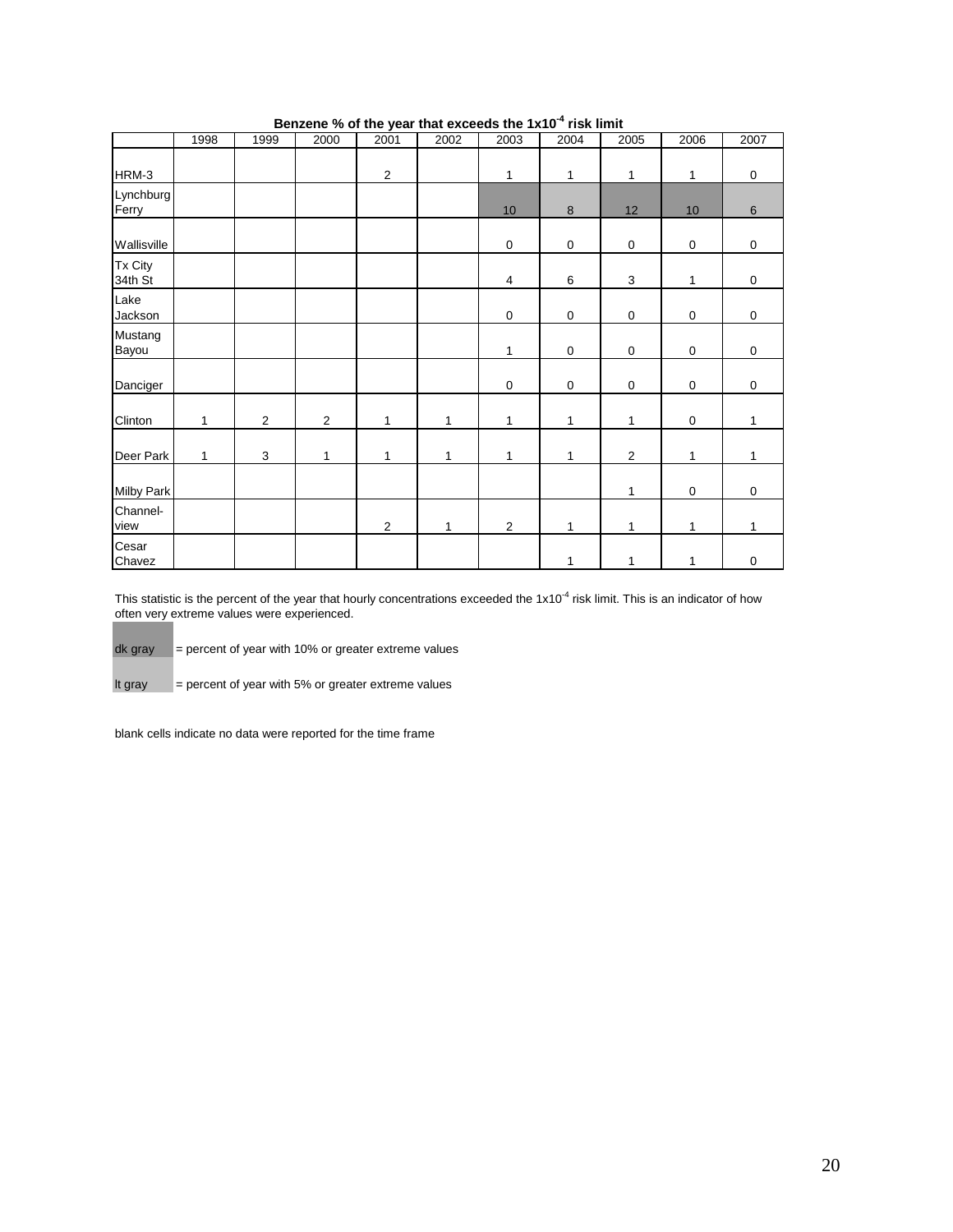

Figure G-1. Benzene % of the year that exceeds  $1x10^{-5}$  risk limit

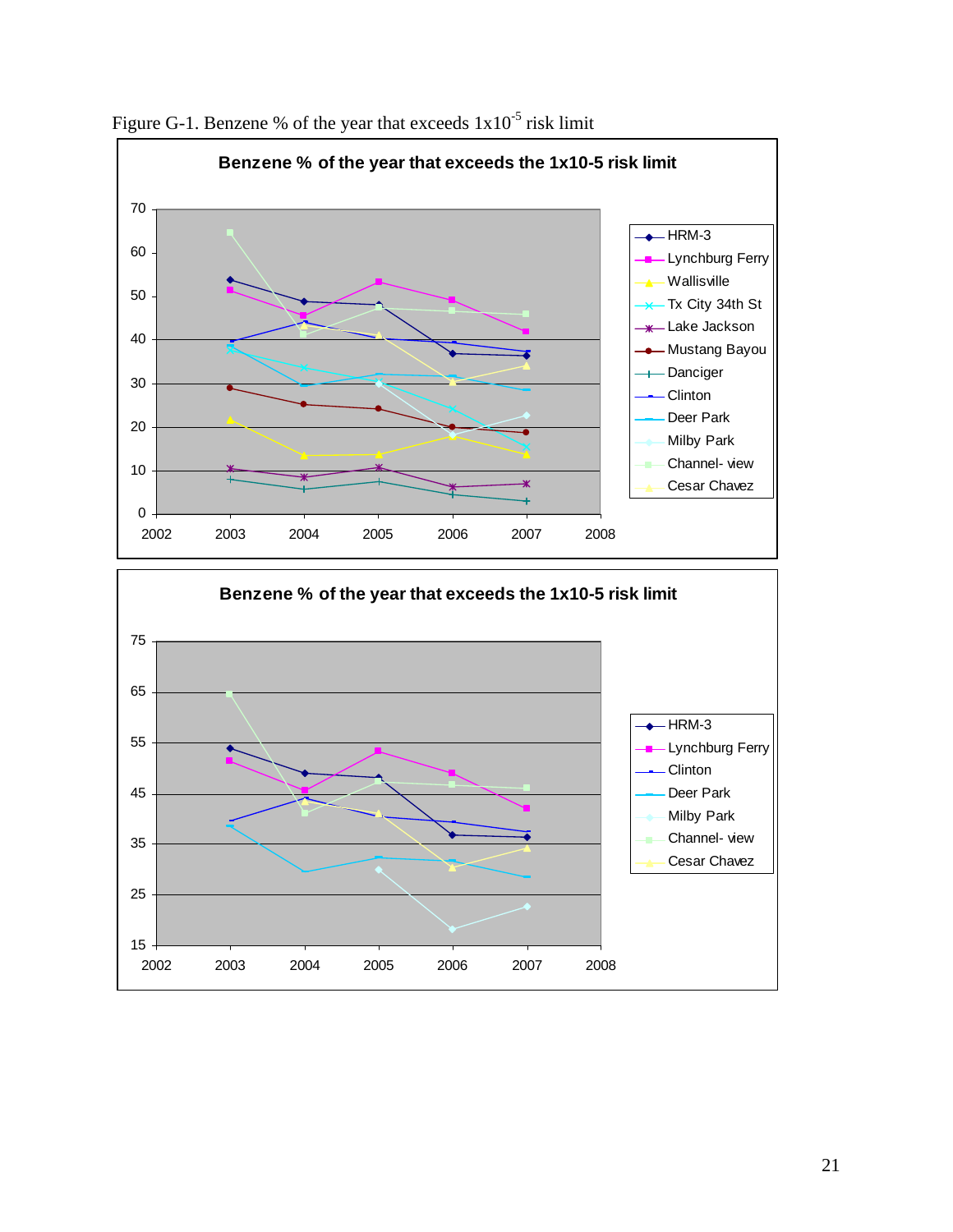|                    | 1998 | 1999 | 2000 | 2001 | 2002 | 2003 | 2004 | 2005            | 2006            | 2007           |
|--------------------|------|------|------|------|------|------|------|-----------------|-----------------|----------------|
| HRM-3              |      |      |      | 77   |      | 54   | 49   | 48              | 37              | 36             |
| Lynchburg<br>Ferry |      |      |      |      |      | 51   | 46   | 53              | 49              | 42             |
| Wallisville        |      |      |      |      |      | 22   | 13   | 14              | 18              | 14             |
| Tx City<br>34th St |      |      |      |      |      | 38   | 34   | 30 <sub>o</sub> | 24              | 15             |
| Lake<br>Jackson    |      |      |      |      |      | 11   | 9    | 11              | 6               | $\overline{7}$ |
| Mustang<br>Bayou   |      |      |      |      |      | 29   | 25   | 24              | 20              | 19             |
| Danciger           |      |      |      |      |      | 8    | 6    | $\overline{7}$  | 5               | 3              |
| Clinton            | 50   | 47   | 61   | 47   | 39   | 40   | 44   | 40              | 39              | 37             |
| Deer Park          | 47   | 46   | 34   | 35   | 45   | 39   | 29   | 32              | 32 <sub>2</sub> | 28             |
| <b>Milby Park</b>  |      |      |      |      |      |      |      | 30              | 18              | 23             |
| Channel-<br>view   |      |      |      | 61   | 61   | 65   | 41   | 47              | 47              | 46             |
| Cesar<br>Chavez    |      |      |      |      |      |      | 43   | 41              | 30              | 34             |

### **Benzene % of the year that exceeds the 1x10<sup>-5</sup> risk limit**

This statistic is the percent of the year that hourly concentrations exceeded the  $1x10<sup>-5</sup>$  risk limit. This is an indicator of how often extreme values were experienced.

dk orange = percent of year with 50% or greater extreme values

 $\frac{1}{10}$  to  $\frac{1}{2}$  = percent of year with 30% or greater extreme values

blank cells indicate no data were reported for the time frame

Figure H-1. Benzene % of the year below  $1x10^{-6}$  risk limit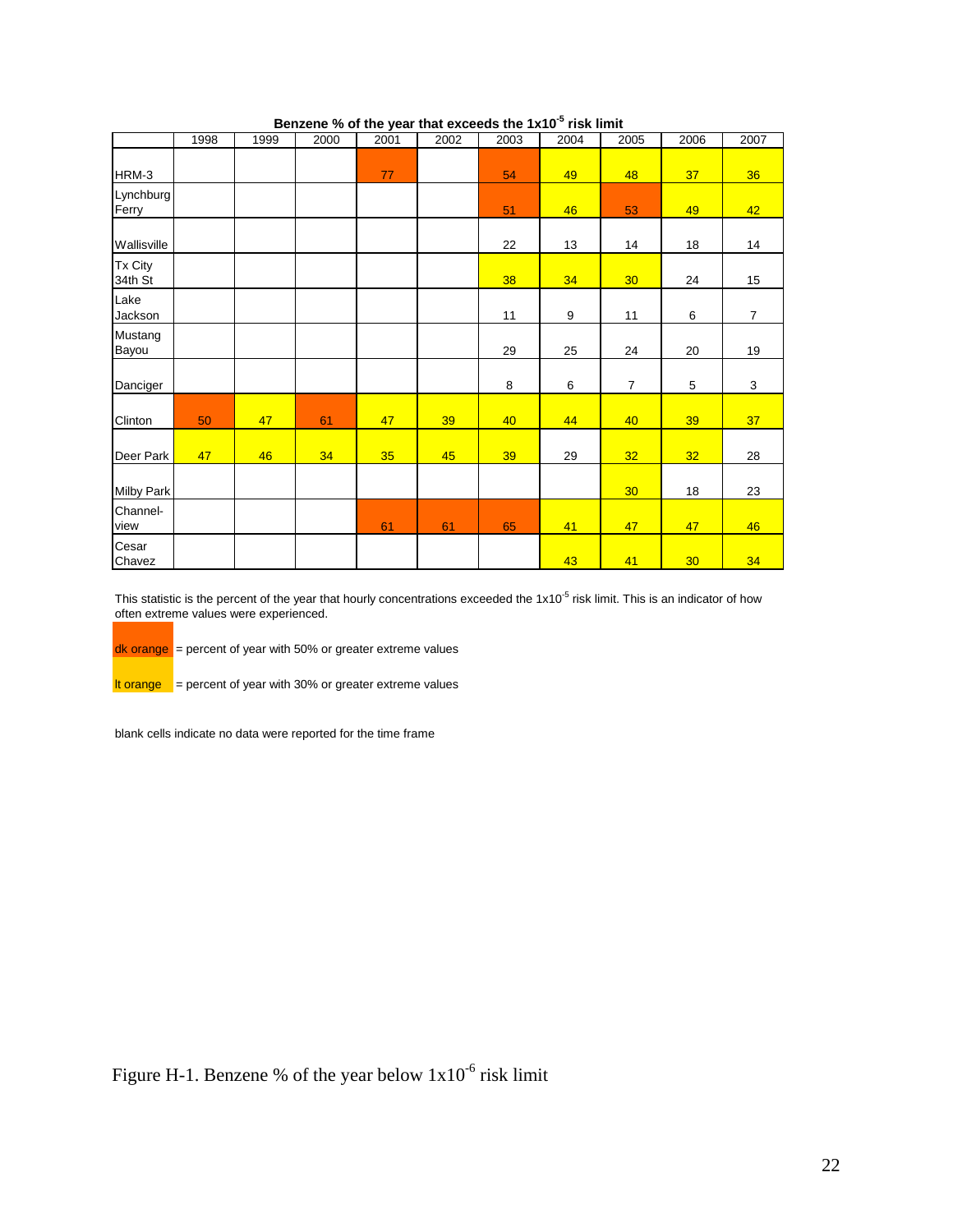

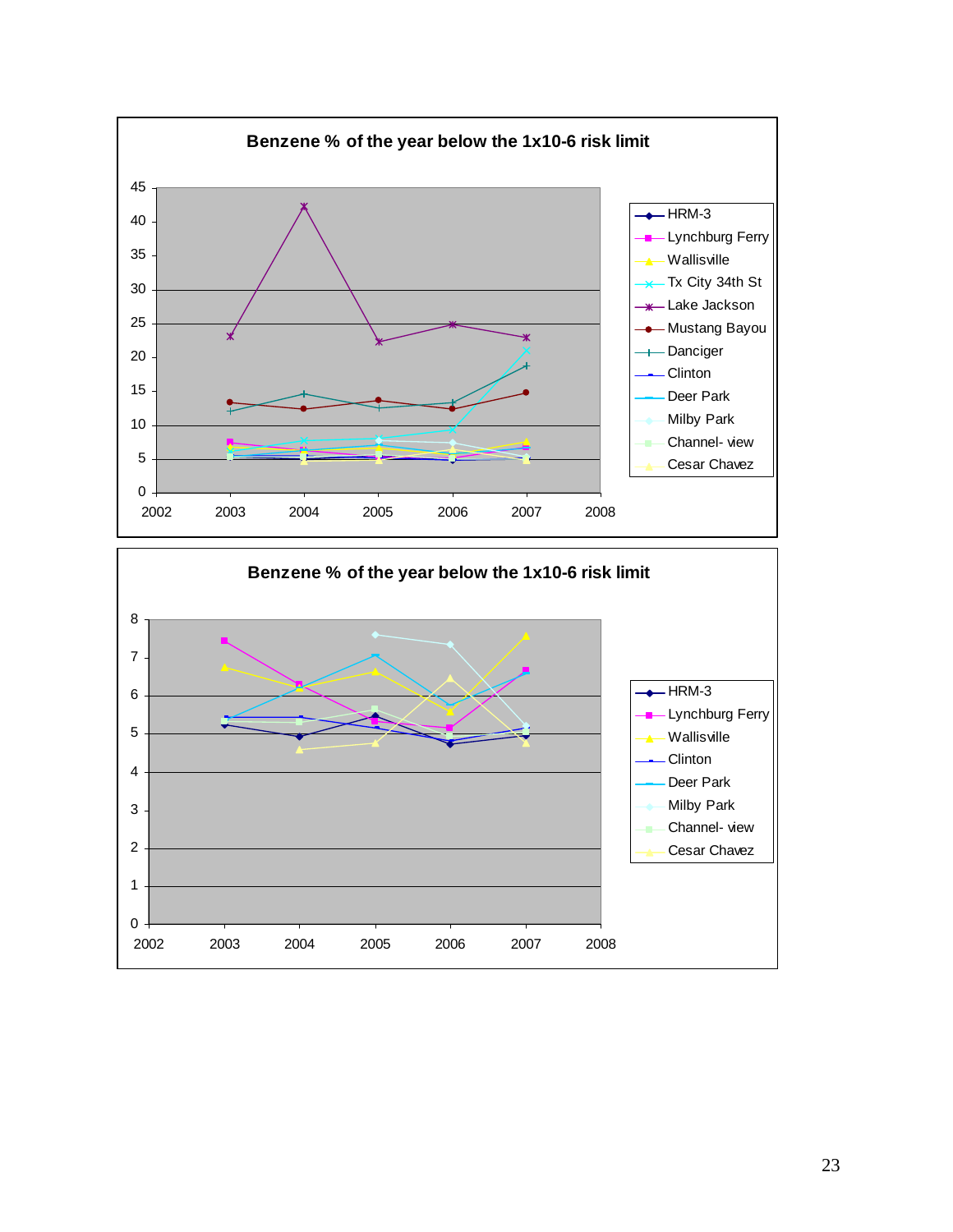|                    | 1998           | 1999 | 2000 | 2001        | 2002 | 2003            | 2004            | 2005            | 2006            | 2007            |
|--------------------|----------------|------|------|-------------|------|-----------------|-----------------|-----------------|-----------------|-----------------|
| HRM-3              |                |      |      | 6           |      | 5               | 5               | 5               | 5               | 5               |
| Lynchburg<br>Ferry |                |      |      |             |      | $\overline{7}$  | 6               | 5               | 5               | $\overline{7}$  |
| Wallisville        |                |      |      |             |      | $\overline{7}$  | 6               | $\overline{7}$  | 6               | 8               |
| Tx City<br>34th St |                |      |      |             |      | 6               | 8               | 8               | 9               | 21              |
| Lake<br>Jackson    |                |      |      |             |      | 23              | 42              | 22              | 25              | 23              |
| Mustang<br>Bayou   |                |      |      |             |      | 13              | 12 <sub>2</sub> | 14              | 12 <sub>1</sub> | 15 <sub>1</sub> |
| Danciger           |                |      |      |             |      | 12 <sub>1</sub> | 15              | 12 <sub>2</sub> | 13 <sub>1</sub> | 19              |
| <b>Clinton</b>     | 5              | 5    | 5    | 5           | 5    | 5               | 5               | 5               | 5               | 5               |
| Deer Park          | $\overline{7}$ | 5    | 6    | 5           | 5    | 5               | 6               | $\overline{7}$  | 6               | $\overline{7}$  |
| <b>Milby Park</b>  |                |      |      |             |      |                 |                 | 8               | $\overline{7}$  | 5               |
| Channel-<br>view   |                |      |      | $\mathbf 0$ | 10   | 5               | 5               | 6               | 5               | 5               |
| Cesar<br>Chavez    |                |      |      |             |      |                 | 5               | 5               | 6               | $\mathbf 5$     |

### **Benzene % of the year below the 1x10-6 risk limit**

This statistic is the percent of the year that hourly concentrations are below the  $1x10<sup>-6</sup>$  risk limit. This is an indicator of how often accetable values were experienced.

 $dk$  orange  $=$  percent of year with 30% or greater acceptable values

It orange  $=$  percent of year with 10% or greater acceptable values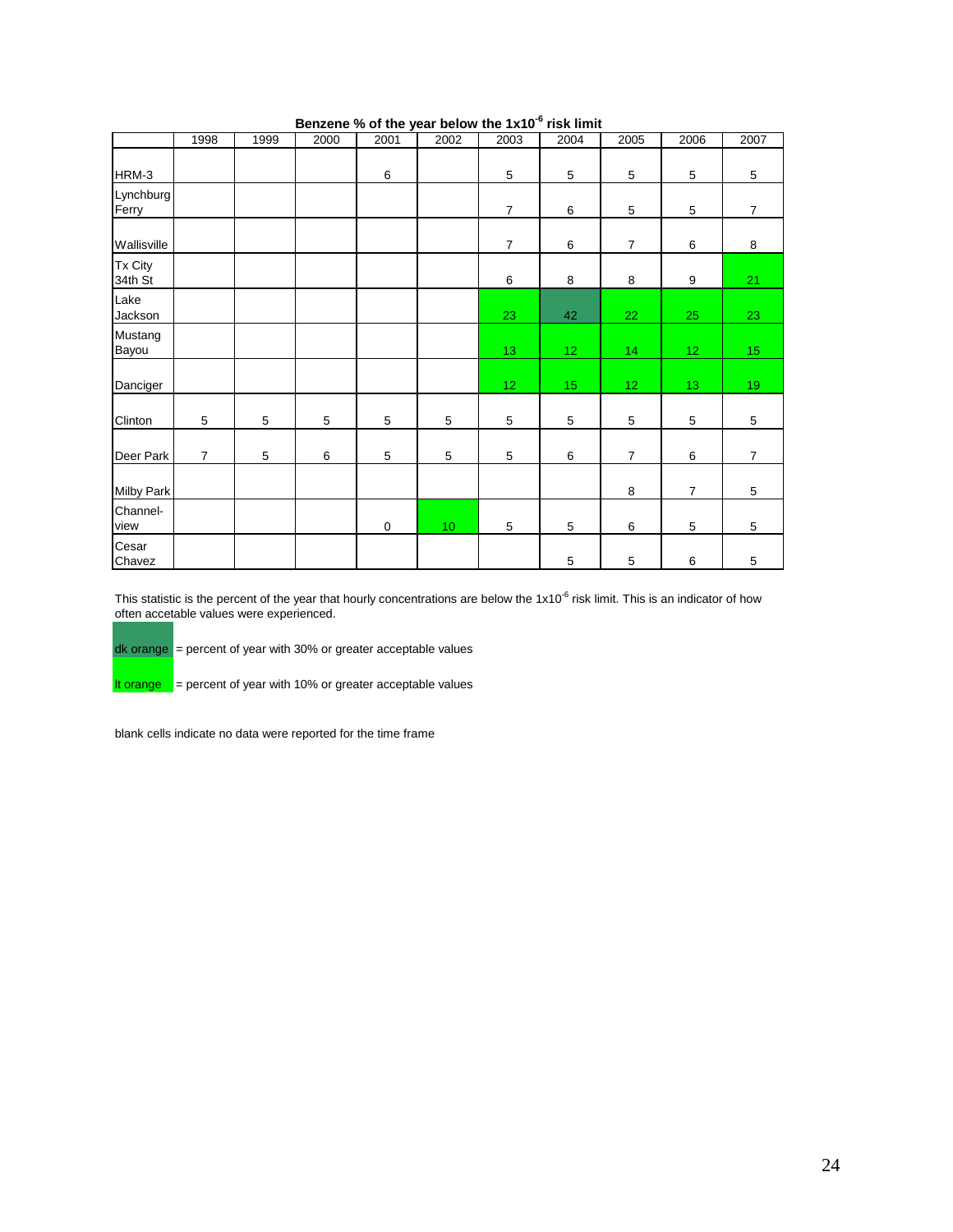|                          |      |                |                |                | <b>Tex City</b> | Lake           | Mustang        |                |                         | Deer Park      |                |                         | Cesar          |
|--------------------------|------|----------------|----------------|----------------|-----------------|----------------|----------------|----------------|-------------------------|----------------|----------------|-------------------------|----------------|
|                          |      | HRM-3          | Lynchburg      | Wallisville    | 34th            | Jackson        | Bayou          | Danciger       | Clinton                 | 2              | Milby Park     | Channelview             | Chavez         |
|                          |      | Site_22        | Site 23        | Site_24        | Site_25         | Site_26        | Site_27        | Site_28        | Site A                  | Site_H         | Site_K         | Site_R                  | Site_V         |
|                          | 1998 |                |                |                |                 |                |                |                | 1.79                    | 1.06           |                |                         |                |
|                          | 1999 |                |                |                |                 |                |                |                | 1.75                    | 1.30           |                |                         |                |
| Standard Deviation       |      |                |                |                |                 |                |                |                |                         | 0.64           |                |                         |                |
|                          | 2000 |                |                |                |                 |                |                |                | 1.40                    |                |                |                         |                |
|                          | 2001 | 1.10           |                |                |                 |                |                |                | 1.15                    | 0.97           |                | 1.51                    |                |
|                          | 2002 |                |                |                |                 |                |                |                | 0.85                    | 0.87           |                | 0.78                    |                |
|                          | 2003 | 1.00           | 19.56          | 0.42           | 4.57            | 0.24           | 0.72           | 0.20           | 0.99                    | 0.95           |                | 1.66                    |                |
|                          | 2004 | 0.97           | 21.02          | 0.29           | 7.07            | 0.38           | 0.61           | 0.17           | 1.63                    | 0.82           |                | 0.95                    | 1.04           |
|                          | 2005 | 2.17           | 19.35          | 0.34           | 3.38            | 0.22           | 0.49           | 0.19           | 1.05                    | 1.11           | 0.88           | 2.61                    | 0.73           |
|                          | 2006 | 4.12           | 12.62          | 0.38           | 1.25            | 0.24           | 0.58           | 0.22           | 0.61                    | 0.86           | 0.65           | 1.07                    | 0.82           |
|                          | 2007 | 0.82           | 12.59          | 0.29           | 0.50            | 0.18           | 0.54           | 0.12           | 1.16                    | 0.96           | 0.55           | 0.96                    | 0.65           |
|                          | 1998 |                |                |                |                 |                |                |                | 4                       | 5              |                |                         |                |
| % of Samples Below Limit | 1999 |                |                |                |                 |                |                |                | 4                       | 3              |                |                         |                |
|                          | 2000 |                |                |                |                 |                |                |                | $\overline{4}$          | 3              |                |                         |                |
|                          | 2001 | $\mathbf{1}$   |                |                |                 |                |                |                | $\overline{4}$          | $\overline{4}$ |                | $\mathbf{1}$            |                |
|                          | 2002 |                |                |                |                 |                |                |                | 4                       | 4              |                | $\overline{4}$          |                |
|                          | 2003 | $\overline{2}$ | 3              | 2              | 3               | 2              | 3              | 2              | 4                       | 4              |                | $\overline{4}$          |                |
|                          | 2004 | $\overline{4}$ | 5              | 4              | $\overline{4}$  | 4              | 5              | $\overline{4}$ | 4                       | 4              |                | $\overline{\mathbf{4}}$ | 3              |
|                          | 2005 | 4              | 4              | 4              | 4               | $\overline{4}$ | 4              | 4              | $\overline{\mathbf{4}}$ | 5              | 4              | 4                       | $\overline{4}$ |
|                          | 2006 | $\overline{4}$ | $\overline{4}$ | $\overline{4}$ | 4               | $\overline{4}$ | $\overline{4}$ | $\overline{4}$ | $\overline{4}$          | $\overline{4}$ | $\overline{4}$ | $\overline{4}$          | $\overline{4}$ |
|                          | 2007 | 4              | $\overline{4}$ | 4              | 4               | 4              | 4              | 4              | $\overline{4}$          | 4              | 4              | 4                       | 4              |
|                          |      |                |                |                |                 |                |                |                |                         |                |                |                         |                |
|                          | 1998 |                |                |                |                 |                |                |                | 7487                    | 6653           |                |                         |                |
|                          | 1999 |                |                |                |                 |                |                |                | 6384                    | 5351           |                |                         |                |
| Number of Samples        | 2000 |                |                |                |                 |                |                |                | 7662                    | 5699           |                |                         |                |
|                          | 2001 | 1445           |                |                |                 |                |                |                | 5883                    | 6549           |                | 1839                    |                |
|                          | 2002 |                |                |                |                 |                |                |                | 6416                    | 6658           |                | 3524                    |                |
|                          | 2003 | 4551           | 4433           | 4503           | 4653            | 3476           | 3485           | 3821           | 6118                    | 6847           |                | 7303                    |                |
|                          | 2004 | 7683           | 6879           | 7567           | 7937            | 6788           | 7202           | 7799           | 7164                    | 6917           |                | 6111                    | 5025           |
|                          | 2005 | 6736           | 7297           | 6403           | 7742            | 6985           | 7332           | 7375           | 7197                    | 6387           | 6294           | 6311                    | 7711           |
|                          | 2006 | 8020           | 7726           | 6346           | 7607            | 7565           | 7518           | 7227           | 7706                    | 7216           | 7550           | 7371                    | 7361           |
|                          | 2007 | 7657           | 7895           | 7655           | 7632            | 7890           | 7484           | 7694           | 7546                    | 7656           | 7740           | 7494                    | 7860           |
|                          | 1998 |                |                |                |                 |                |                |                | 2.61                    | 1.66           |                |                         |                |
|                          | 1999 |                |                |                |                 |                |                |                | 2.45                    | 1.74           |                |                         |                |
|                          | 2000 |                |                |                |                 |                |                |                | 1.77                    | 1.38           |                |                         |                |
|                          | 2001 | 0.99           |                |                |                 |                |                |                | 1.77                    | 1.84           |                | 1.76                    |                |
|                          | 2002 |                |                |                |                 |                |                |                | 1.50                    | 1.39           |                | 1.18                    |                |
| Coefficient of Variation | 2003 | 1.36           | 6.89           | 1.33           | 4.40            | 1.40           | 1.62           | 1.11           | 1.74                    | 1.65           |                | 1.77                    |                |
|                          | 2004 | 1.51           | 9.43           | 1.24           | 4.56            | 2.53           | 1.64           | 1.08           | 2.55                    | 1.82           |                | 1.67                    | 1.63           |
|                          | 2005 | 3.39           | 6.41           | 1.41           | 4.57            | 1.22           | 1.49           | 1.10           | 1.84                    | 2.04           | 1.88           | 3.68                    | 1.30           |
|                          | 2006 | 7.05           | 5.56           | 1.33           | 3.21            | 1.64           | 1.84           | 1.40           | 1.22                    | 1.77           | 2.06           | 1.66                    | 1.83           |
|                          |      |                |                |                | 2.00            |                | 1.89           | 1.00           |                         | 2.17           |                |                         |                |
|                          | 2007 | 1.76           | 8.76           | 1.29           |                 | 1.19           |                |                | 2.18                    |                | 1.58           | 1.58                    | 1.41           |
|                          | 1998 |                |                |                |                 |                |                |                | 85%                     | 76%            |                |                         |                |
| Frequency of Detect      | 1999 |                |                |                |                 |                |                |                | 73%                     | 61%            |                |                         |                |
|                          | 2000 |                |                |                |                 |                |                |                | 87%                     | 65%            |                |                         |                |
|                          | 2001 | 16%            |                |                |                 |                |                |                | 67%                     | 75%            |                | 21%                     |                |
|                          | 2002 |                |                |                |                 |                |                |                | 73%                     | 76%            |                | 40%                     |                |
|                          | 2003 | 52%            | 51%            | 51%            | 53%             | 40%            | 40%            | 44%            | 70%                     | 78%            |                | 83%                     |                |
|                          | 2004 | 87%            | 78%            | 86%            | 90%             | 77%            | 82%            | 89%            | 82%                     | 79%            |                | 70%                     | 57%            |
|                          | 2005 | 77%            | 83%            | 73%            | 88%             | 80%            | 84%            | 84%            | 82%                     | 73%            | 72%            | 72%                     | 88%            |
|                          | 2006 | 92%            | 88%            | 72%            | 87%             | 86%            | 86%            | 83%            | 88%                     | 82%            | 86%            | 84%                     | 84%            |
|                          | 2007 | 87%            | 90%            | 87%            | 87%             | 90%            | 85%            | 88%            | 86%                     | 87%            | 88%            | 86%                     | 90%            |

Figure I-1. Descriptive statistics: 10 years of data 1998-2007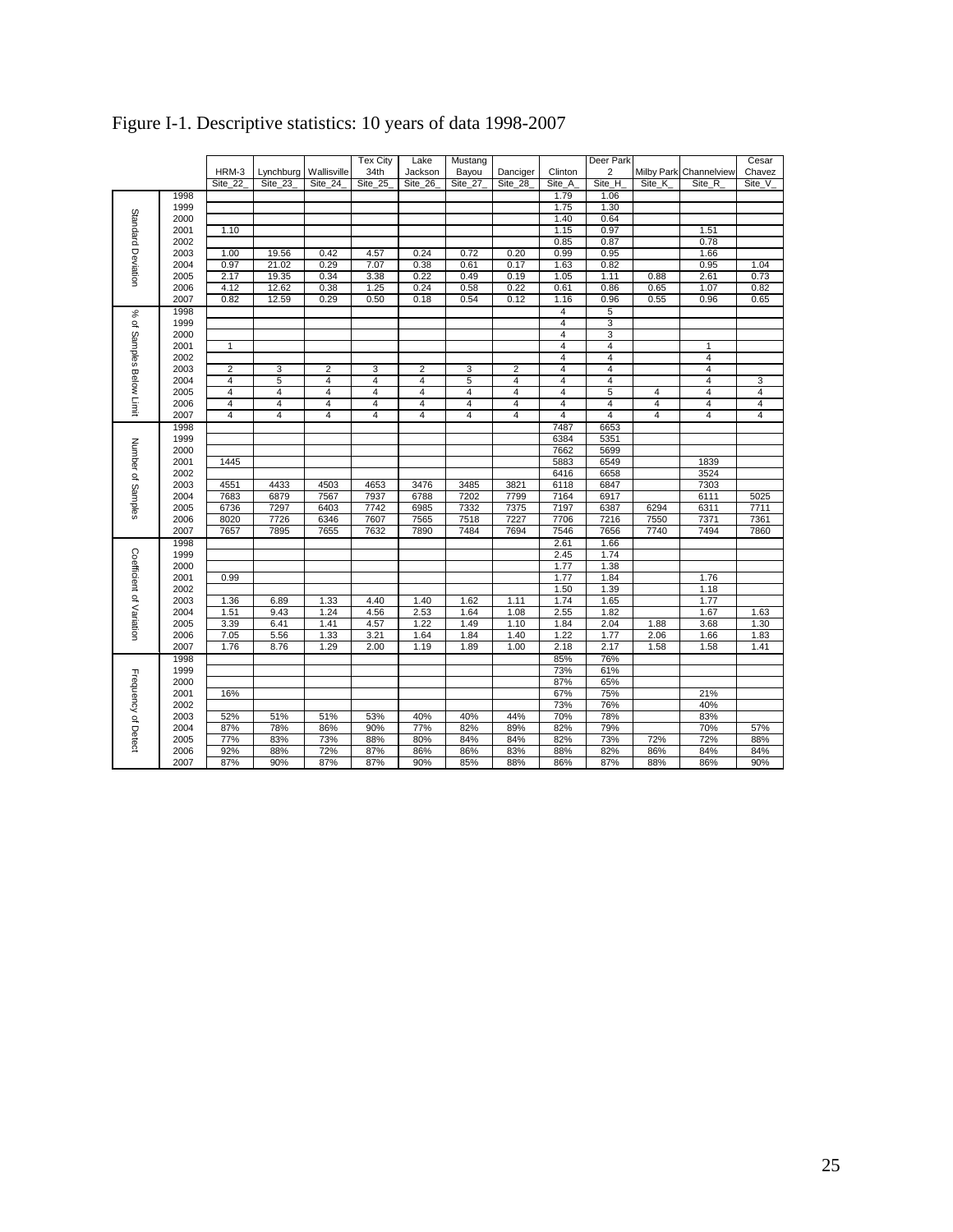|                                                |              |                  |                          |                        | Tex City         | Lake               | Mustang          |                     |                     | Deer Park                |                             |                       | Cesar             |
|------------------------------------------------|--------------|------------------|--------------------------|------------------------|------------------|--------------------|------------------|---------------------|---------------------|--------------------------|-----------------------------|-----------------------|-------------------|
|                                                |              | HRM-3<br>Site 22 | Lynchburg<br>Site 23     | Wallisville<br>Site 24 | 34th<br>Site_25  | Jackson<br>Site_26 | Bayou<br>Site_27 | Danciger<br>Site_28 | Clinton<br>Site_A   | $\overline{2}$<br>Site_H | <b>Milby Park</b><br>Site K | Channelview<br>Site_R | Chavez<br>Site_V_ |
|                                                | 1998         |                  |                          |                        |                  |                    |                  |                     | 0.72                | 0.66                     |                             |                       |                   |
| 95th Upper Confidence Lin                      | 1999         |                  |                          |                        |                  |                    |                  |                     | 0.75                | 0.78                     |                             |                       |                   |
|                                                | 2000         |                  |                          |                        |                  |                    |                  |                     | 0.82                | 0.47                     |                             |                       |                   |
|                                                | 2001         | 1.16             |                          |                        |                  |                    |                  |                     | 0.68                | 0.55                     |                             | 0.91                  |                   |
|                                                | 2002         |                  |                          |                        |                  |                    |                  |                     | 0.58                | 0.64                     |                             | 0.68                  |                   |
|                                                | 2003<br>2004 | 0.76             | 3.32                     | 0.33                   | 1.15             | 0.18<br>0.16       | 0.47             | 0.19<br>0.16        | 0.59<br>0.67        | 0.60                     |                             | 0.97                  | 0.66              |
|                                                | 2005         | 0.66<br>0.68     | 2.65<br>3.39             | 0.24<br>0.25           | 1.68<br>0.80     | 0.18               | 0.38<br>0.34     | 0.18                | 0.59                | 0.46<br>0.57             | 0.49                        | 0.59<br>0.76          | 0.57              |
|                                                | 2006         | 0.66             | 2.51                     | 0.29                   | 0.41             | 0.15               | 0.32             | 0.16                | 0.52                | 0.50                     | 0.33                        | 0.66                  | 0.46              |
|                                                | 2007         | 0.48             | 1.67                     | 0.23                   | 0.26             | 0.15               | 0.30             | 0.13                | 0.56                | 0.46                     | 0.36                        | 0.63                  | 0.48              |
|                                                | 1998         |                  |                          |                        |                  |                    |                  |                     | 113.68              | 32.56                    |                             |                       |                   |
|                                                | 1999         |                  |                          |                        |                  |                    |                  |                     | 77.59               | 27.03                    |                             |                       |                   |
|                                                | 2000         |                  |                          |                        |                  |                    |                  |                     | 52.19               | 13.37                    |                             |                       |                   |
|                                                | 2001         | 13.64            |                          |                        |                  |                    |                  |                     | 43.53               | 25.68                    |                             | 44.31                 |                   |
| Maximum                                        | 2002         |                  |                          |                        |                  |                    |                  |                     | 23.82               | 15.63                    |                             | 17.75                 |                   |
|                                                | 2003<br>2004 | 25.37<br>31.74   | 525.58<br>1551.92        | 9.28<br>7.39           | 115.86<br>177.01 | 4.31<br>19.92      | 10.15<br>13.51   | 4.49<br>6.83        | 27.52<br>73.54      | 17.03<br>16.2            |                             | 70.95<br>23.84        | 20.93             |
|                                                | 2005         | 153.96           | 770.78                   | 7.22                   | 179.24           | 3.79               | 8.19             | 6.23                | 26.09               | 23.6                     | 25.59                       | 133.48                | 15                |
|                                                | 2006         | 296.58           | 418.98                   | 8.88                   | 57.95            | 8.9                | 15.52            | 5.4                 | 8.52                | 20.85                    | 21.1                        | 26.57                 | 32.21             |
|                                                | 2007         | 44.12            | 912.74                   | 10.67                  | 14.14            | 3.5                | 13.83            | 2.68                | 66.93               | 41.8                     | 21.03                       | 25.68                 | 17.44             |
|                                                | 1998         |                  |                          |                        |                  |                    |                  |                     | 0.69                | 0.64                     |                             |                       |                   |
|                                                | 1999         |                  |                          |                        |                  |                    |                  |                     | 0.71                | 0.75                     |                             |                       |                   |
|                                                | 2000         |                  |                          |                        |                  |                    |                  |                     | 0.79                | 0.46                     |                             |                       |                   |
|                                                | 2001         | 1.11             |                          |                        |                  |                    |                  |                     | 0.65                | 0.53                     |                             | 0.85                  |                   |
| Mean                                           | 2002         | 0.74             | 2.84                     | 0.32                   | 1.04             | 0.17               | 0.45             |                     | 0.57                | 0.63<br>0.58             |                             | 0.66<br>0.93          |                   |
|                                                | 2003<br>2004 | 0.65             | 2.23                     | 0.24                   | 1.55             | 0.15               | 0.37             | 0.18<br>0.15        | 0.57<br>0.64        | 0.45                     |                             | 0.57                  | 0.64              |
|                                                | 2005         | 0.64             | 3.02                     | 0.24                   | 0.74             | 0.18               | 0.33             | 0.17                | 0.57                | 0.54                     | 0.47                        | 0.71                  | 0.56              |
|                                                | 2006         | 0.58             | 2.27                     | 0.29                   | 0.39             | 0.14               | 0.31             | 0.15                | 0.50                | 0.49                     | 0.31                        | 0.64                  | 0.45              |
|                                                | 2007         | 0.46             | 1.44                     | 0.23                   | 0.25             | 0.15               | 0.29             | 0.12                | 0.54                | 0.44                     | 0.35                        | 0.61                  | 0.46              |
|                                                | 1998         |                  |                          |                        |                  |                    |                  |                     | 0.41                | 0.38                     |                             |                       |                   |
|                                                | 1999         |                  |                          |                        |                  |                    |                  |                     | 0.37                | 0.37                     |                             |                       |                   |
|                                                | 2000         |                  |                          |                        |                  |                    |                  |                     | 0.5                 | 0.29                     |                             |                       |                   |
|                                                | 2001         | 0.83             |                          |                        |                  |                    |                  |                     | 0.37                | 0.26                     |                             | 0.54                  |                   |
| Median                                         | 2002         |                  |                          |                        |                  |                    |                  |                     | 0.31                | 0.37                     |                             | 0.49                  |                   |
|                                                | 2003         | 0.44<br>0.39     | 0.43                     | 0.2                    | 0.28<br>0.26     | 0.1<br>0.07        | 0.2              | 0.14<br>0.11        | 0.32                | 0.31<br>0.24             |                             | 0.58                  |                   |
|                                                | 2004<br>2005 | 0.39             | 0.35<br>0.45             | 0.16<br>0.15           | 0.23             | 0.11               | 0.18<br>0.18     | 0.13                | 0.35<br>0.32        | 0.25                     | 0.23                        | 0.33<br>0.38          | 0.34<br>0.32      |
|                                                | 2006         | 0.29             | 0.39                     | 0.18                   | 0.2              | 0.09               | 0.15             | 0.11                | 0.31                | 0.26                     | 0.16                        | 0.38                  | 0.26              |
|                                                | 2007         | 0.29             | 0.31                     | 0.15                   | 0.15             | 0.1                | 0.13             | 0.09                | 0.31                | 0.22                     | 0.2                         | 0.37                  | 0.28              |
|                                                | 1998         |                  |                          |                        |                  |                    |                  |                     | 0                   | 0.01                     |                             |                       |                   |
|                                                | 1999         |                  |                          |                        |                  |                    |                  |                     | 0                   | 0.015                    |                             |                       |                   |
|                                                | 2000         |                  |                          |                        |                  |                    |                  |                     | 0.035               | 0                        |                             |                       |                   |
|                                                | 2001         | 0                |                          |                        |                  |                    |                  |                     | 0.015               | $\mathbf 0$              |                             |                       |                   |
| Median of Lower Tail                           | 2002         |                  |                          |                        |                  |                    |                  |                     | 0.005               | 0.025                    |                             | 0.02                  |                   |
|                                                | 2003         | 0                | 0                        | 0                      | 0                | 0                  | 0                | 0.01                | 0                   | 0                        |                             | 0.005                 |                   |
|                                                | 2004<br>2005 | 0<br>0           | $\mathbf 0$<br>$\pmb{0}$ | $\overline{0}$<br>0    | 0<br>0           | $\mathbf 0$<br>0   | 0<br>0           | 0.02<br>0           | $\overline{0}$<br>0 | 0<br>0                   | 0                           | 0.01<br>0.005         | 0.005<br>0        |
|                                                | 2006         | 0.015            | $\pmb{0}$                | $\overline{0}$         | 0                | $\mathbf 0$        | 0.01             | 0.01                | 0                   | 0.01                     | 0.005                       | 0.025                 | $\mathbf 0$       |
|                                                | 2007         | 0                | $\overline{0}$           | 0                      | 0                | $\overline{0}$     | 0                | 0.02                | 0.005               | 0                        | 0                           | 0                     | 0.015             |
|                                                | 1998         |                  |                          |                        |                  |                    |                  |                     | 0.77                | 0.7                      |                             |                       |                   |
|                                                | 1999         |                  |                          |                        |                  |                    |                  |                     | 0.8                 | 0.8                      |                             |                       |                   |
| Median of Upper Tail                           | 2000         |                  |                          |                        |                  |                    |                  |                     | 0.73                | 0.69                     |                             |                       |                   |
|                                                | 2001         | 1.1              |                          |                        |                  |                    |                  |                     | 0.78                | 0.76                     |                             | 0.84                  |                   |
|                                                | 2002         |                  |                          |                        |                  |                    |                  |                     | 0.78                | 0.73                     |                             | 0.68                  |                   |
|                                                | 2003<br>2004 | 0.84<br>0.76     | 1.38<br>1.14             | 0.64<br>0.56           | 0.79<br>0.84     | 0.56<br>0.58       | 0.83<br>0.74     | 0.5<br>0.51         | 0.75<br>0.8         | 0.75<br>0.71             |                             | 0.89<br>0.74          | 0.8               |
|                                                | 2005         | 0.73             | 1.36                     | 0.62                   | 0.785            | 0.55               | 0.69             | 0.49                | 0.73                | 0.76                     | 0.78                        | 0.75                  | 0.77              |
|                                                | 2006         | 0.71             | 1.29                     | 0.61                   | 0.64             | 0.56               | 0.72             | 0.5                 | 0.73                | 0.72                     | 0.72                        | 0.75                  | 0.71              |
|                                                | 2007         | 0.67             | 1.07                     | 0.57                   | 0.57             | 0.52               | 0.68             | 0.51                | 0.69                | 0.67                     | 0.71                        | 0.72                  | 0.69              |
| Ъe                                             | 1998         |                  |                          |                        |                  |                    |                  |                     | 1.24                | 1.41                     |                             |                       |                   |
|                                                | 1999         |                  |                          |                        |                  |                    |                  |                     | 1.54                | 2.64                     |                             |                       |                   |
|                                                | 2000         |                  |                          |                        |                  |                    |                  |                     | 1.51                | 0.60                     |                             |                       |                   |
| rcent of Year Above 10-<br>4 (4 ppb)           | 2001         | 2.08             |                          |                        |                  |                    |                  |                     | 1.00                | 1.04                     |                             | 1.96                  |                   |
| $(4$ ppb)                                      | 2002<br>2003 | 1.12             | 9.75                     | 0.16                   | 4.23             | 0.03               | 0.75             | 0.03                | 0.81<br>1.16        | 1.31<br>1.49             |                             | 0.85<br>2.19          |                   |
|                                                | 2004         | 0.99             | 8.48                     | 0.05                   | 5.57             | 0.09               | 0.29             | 0.01                | 1.06                | 0.81                     |                             | 0.82                  | 1.17              |
|                                                | 2005         | 0.95             | 12.24                    | 0.06                   | 2.80             | 0.00               | 0.16             | 0.03                | 0.96                | 1.63                     | 0.94                        | 1.09                  | 0.66              |
|                                                | 2006         | 0.66             | 9.94                     | 0.13                   | 0.70             | 0.04               | 0.40             | 0.11                | 0.48                | 0.91                     | 0.40                        | 1.13                  | 0.53              |
|                                                |              |                  |                          |                        |                  |                    |                  |                     |                     |                          |                             |                       |                   |
|                                                | 2007         | 0.37             | 5.71                     | 0.05                   | 0.29             | 0.00               | 0.28             | 0.00                | 0.72                | 1.02                     | 0.22                        | 1.04                  | 0.19              |
|                                                | 1998         |                  |                          |                        |                  |                    |                  |                     | 50.29               | 47.00                    |                             |                       |                   |
|                                                | 1999         |                  |                          |                        |                  |                    |                  |                     | 46.51               | 46.37                    |                             |                       |                   |
|                                                | 2000         |                  |                          |                        |                  |                    |                  |                     | 61.08               | 33.76                    |                             |                       |                   |
|                                                | 2001         | 77.09            |                          |                        |                  |                    |                  |                     | 47.03               | 34.66                    |                             | 61.39                 |                   |
|                                                | 2002         |                  |                          |                        |                  |                    |                  |                     | 38.58               | 45.21                    |                             | 61.49                 |                   |
| $($ ddd $+$                                    | 2003         | 53.90<br>48.89   | 51.25<br>45.52           | 21.79<br>13.47         | 37.65<br>33.74   | 10.56<br>8.52      | 28.84<br>25.08   | 7.88<br>5.76        | 39.60<br>44.05      | 38.59<br>29.49           |                             | 64.54<br>41.04        | 43.44             |
|                                                | 2004<br>2005 | 48.13            | 53.27                    | 13.60                  | 30.35            | 10.64              | 24.20            | 7.40                | 40.36               | 32.19                    | 29.92                       | 47.31                 | 41.05             |
| Percent of Year Above<br>Percent of Year Above | 2006         | 36.87            | 48.99                    | 17.87                  | 24.27            | 6.35               | 19.82            | 4.55                | 39.29               | 31.68                    | 18.13                       | 46.59                 | 30.34             |
| ÷                                              | 2007         | 36.40            | 41.96                    | 13.76                  | 15.45            | 6.97               | 18.56            | 2.90                | 37.33               | 28.37                    | 22.61                       | 45.93                 | 34.21             |
|                                                | 1998         |                  |                          |                        |                  |                    |                  |                     | 5.18                | 6.51                     |                             |                       |                   |
|                                                | 1999         |                  |                          |                        |                  |                    |                  |                     | 5.33                | 5.03                     |                             |                       |                   |
|                                                | 2000         |                  |                          |                        |                  |                    |                  |                     | 4.78                | 5.74                     |                             |                       |                   |
|                                                | 2001         | 5.54             |                          |                        |                  |                    |                  |                     | 5.25                | 5.05                     |                             | 0.00                  |                   |
|                                                | 2002         |                  |                          |                        |                  |                    |                  |                     | 5.08                | 5.08                     |                             | 9.62                  |                   |
|                                                | 2003         | 5.23             | 7.44                     | 6.75                   | 6.02             | 22.99              | 13.26            | 11.96               | 5.44                | 5.36                     |                             | 5.31                  |                   |
|                                                | 2004         | 4.93             | 6.29                     | 6.21                   | 7.67             | 42.34              | 12.37            | 14.53               | 5.43                | 6.20                     |                             | 5.30                  | 4.60              |
| Percent of Year Below 10-<br>6 (0.04 ppb)      | 2005<br>2006 | 5.48<br>4.73     | 5.32<br>5.16             | 6.62<br>5.58           | 7.96<br>9.36     | 22.32<br>24.86     | 13.67<br>12.29   | 12.49<br>13.24      | 5.14<br>4.80        | 7.06<br>5.75             | 7.61<br>7.34                | 5.64<br>4.92          | 4.76<br>6.45      |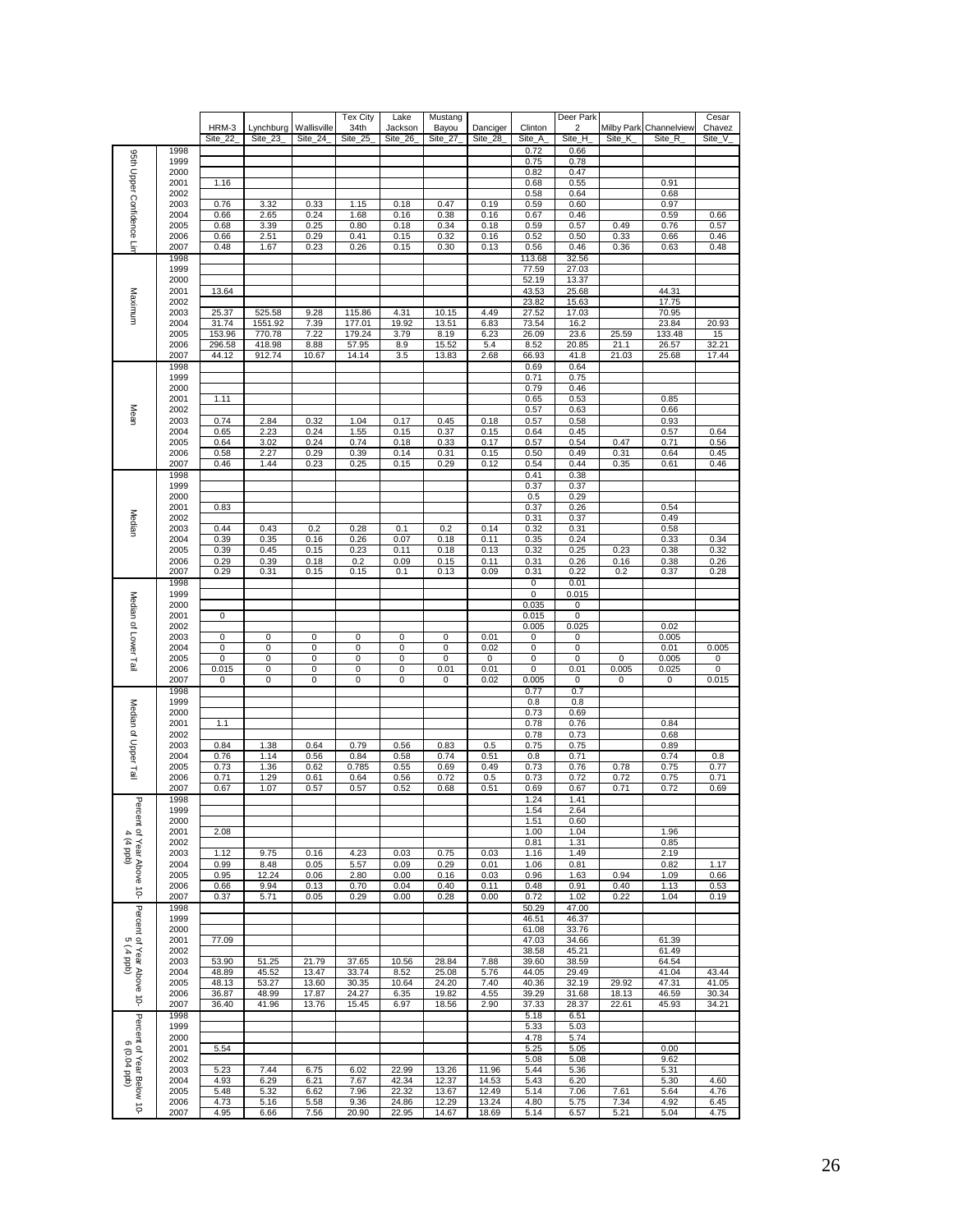# Figure J-1. Mann-Kendall trend test results: 10 years of data 1998-2007

| benzene       | 95th ucl | max   | mean  | median | median of<br>upper tail | % of year<br>above $10^{-4}$<br>$(4$ ppb $)$ | % of year<br>above 10 <sup>-5</sup><br>$(.4$ ppb) | % of year<br>below 10 <sup>-6</sup><br>$(0.04$ ppb) |
|---------------|----------|-------|-------|--------|-------------------------|----------------------------------------------|---------------------------------------------------|-----------------------------------------------------|
| HRM-3         |          |       |       |        |                         |                                              |                                                   |                                                     |
| Lynchburg     |          |       |       |        |                         |                                              |                                                   |                                                     |
| Wallisville   |          |       |       |        |                         |                                              |                                                   |                                                     |
| Tx City 34th  |          |       |       |        |                         |                                              |                                                   |                                                     |
| Lake Jackson  |          |       |       |        |                         |                                              |                                                   |                                                     |
| Mustang Bayou |          |       |       |        |                         |                                              |                                                   |                                                     |
| Danciger      |          |       |       |        |                         |                                              |                                                   |                                                     |
| Clinton       | $-27$    | $-21$ | $-27$ | $-28$  | $-18$                   | $-29$                                        | $-27$                                             | $-3$                                                |
| Deer Park 2   | $-23$    |       | $-23$ | $-29$  | $-8$                    | $-5$                                         | $-31$                                             | 19                                                  |
| Milby         |          |       |       |        |                         |                                              |                                                   |                                                     |
| Channelview   |          |       |       |        |                         |                                              |                                                   |                                                     |
| Cesar Chavez  |          |       |       |        |                         |                                              |                                                   |                                                     |

| Mann Kendall Trend Test Results: Ten Years of Data 1998-2007 |  |  |  |
|--------------------------------------------------------------|--|--|--|
|--------------------------------------------------------------|--|--|--|

S= or >19 or S<-19 is significant, +S= upward, -S=downward at 5% error rate

### Figure K-1. Benzene Improvements: 10 years of data 1998-2007

|                         |            |           |           |           |            | % of year        | % of year       | % of year              |
|-------------------------|------------|-----------|-----------|-----------|------------|------------------|-----------------|------------------------|
|                         | mean (95th |           |           |           | median of  | above $10^{-4}$  | above $10^{-5}$ | below 10 <sup>-6</sup> |
| benzene                 | ucl)       | max       | mean      | median    | upper tail | $(1.5$ ppb)      | $(0.15$ ppb)    | $(0.015$ ppb)          |
| HRM-3                   |            |           |           |           |            |                  |                 |                        |
| Lynchburg               |            |           |           |           |            |                  |                 |                        |
| Wallisville             |            |           |           |           |            |                  |                 |                        |
| Tx City 34th            |            |           |           |           |            |                  |                 |                        |
| Lake Jackson            |            |           |           |           |            |                  |                 |                        |
| <b>Mustang</b><br>Bayou |            |           |           |           |            |                  |                 |                        |
| Danciger                |            |           |           |           |            |                  |                 |                        |
| Clinton                 | Improving  | Improving | Improving | Improving | No change  | <b>Improving</b> | Improving       | No change              |
| Deer Park 2             | Improving  | No change | Improving | Improving | No change  | No change        | Improving       | <b>Improving</b>       |
| <b>Milby</b>            |            |           |           |           |            |                  |                 |                        |
| Channelview             |            |           |           |           |            |                  |                 |                        |
| Cesar Chavez            |            |           |           |           |            |                  |                 |                        |

Mann Kendall Trend Test Results: Ten Years of Data 1998-2007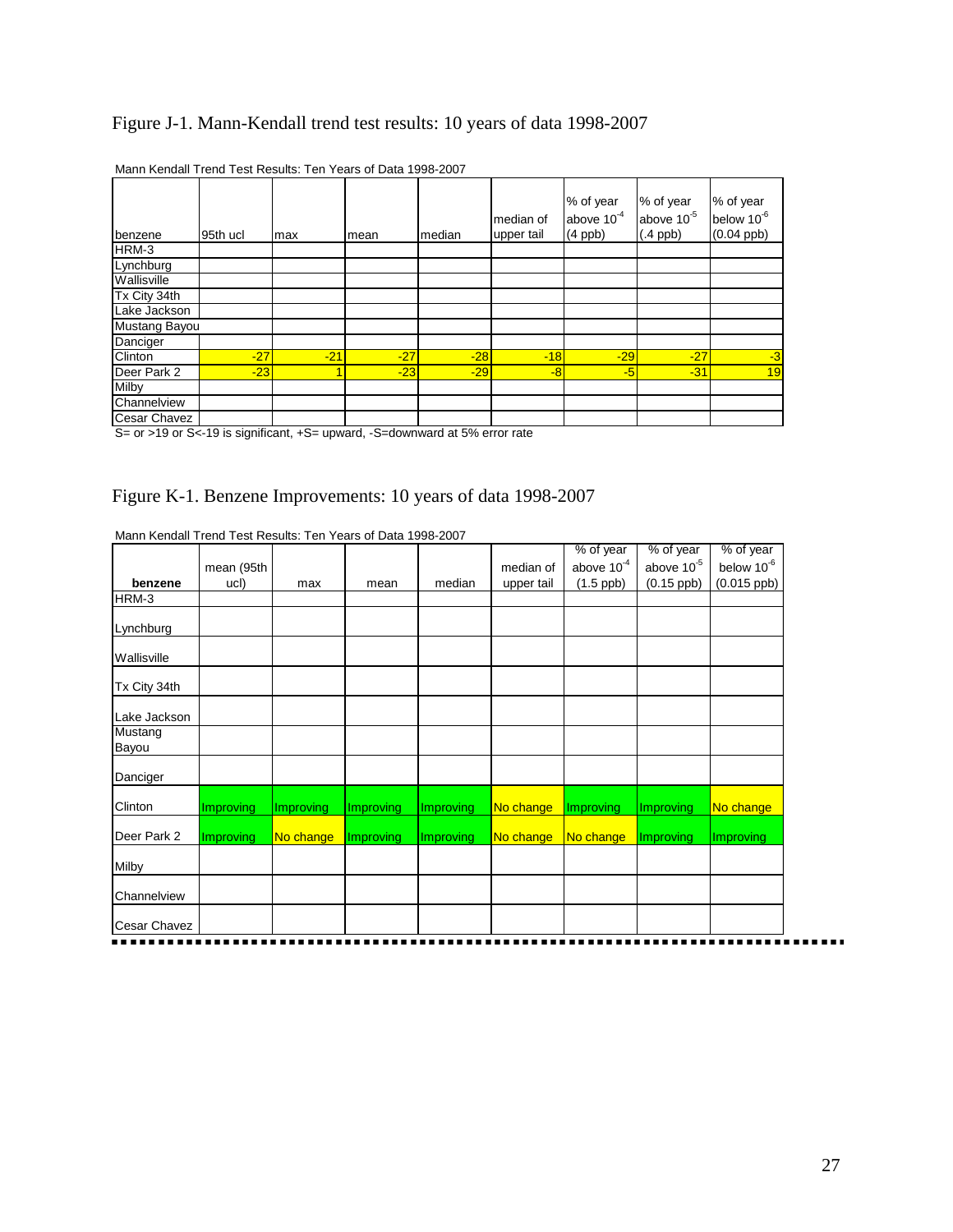## Figure L-1. Mann-Kendall trend test results: 7 years of data 2001-2007

| benzene       | 95th ucl | max  | mean  | median | median of<br>upper tail | % of year<br>above $10^{-4}$<br>$(4$ ppb $)$ | % of year<br>above 10 <sup>-5</sup><br>$(.4$ ppb) | % of year<br>below 10 <sup>-6</sup><br>$(0.04$ ppb) |
|---------------|----------|------|-------|--------|-------------------------|----------------------------------------------|---------------------------------------------------|-----------------------------------------------------|
| HRM-3         |          |      |       |        |                         |                                              |                                                   |                                                     |
| Lynchburg     |          |      |       |        |                         |                                              |                                                   |                                                     |
| Wallisville   |          |      |       |        |                         |                                              |                                                   |                                                     |
| Tx City 34th  |          |      |       |        |                         |                                              |                                                   |                                                     |
| Lake Jackson  |          |      |       |        |                         |                                              |                                                   |                                                     |
| Mustang Bayou |          |      |       |        |                         |                                              |                                                   |                                                     |
| Danciger      |          |      |       |        |                         |                                              |                                                   |                                                     |
| Clinton       | $-9$     | $-1$ | $-9$  | $-9$   | $-13$                   | $-9$                                         | $-9$                                              | $-5$                                                |
| Deer Park 2   | $-11$    | 7    | $-11$ | $-10$  | $-10$                   | $-1$                                         | $-13$                                             | 15                                                  |
| Milby         |          |      |       |        |                         |                                              |                                                   |                                                     |
| Channelview   | $-9$     |      | $-9$  | $-10$  | $-4$                    | $-3$                                         | $-9$                                              | $-3$                                                |
| Cesar Chavez  |          |      |       |        |                         |                                              |                                                   |                                                     |

|  | Mann Kendall Trend Test S-Statistic: 7 Years of Data 2001-2007 |  |  |
|--|----------------------------------------------------------------|--|--|
|--|----------------------------------------------------------------|--|--|

S= or >12 or S<-12 is significant, +S= upward, -S=downward at 5% error rate

### Figure M-1. Benzene Improvements: 7 years of data 2001-2007

|                   |            |                                                      |           |           |            | % of year       | % of year       | % of year              |
|-------------------|------------|------------------------------------------------------|-----------|-----------|------------|-----------------|-----------------|------------------------|
|                   | mean (95th |                                                      |           |           | median of  | above $10^{-4}$ | above $10^{-5}$ | below 10 <sup>-6</sup> |
| benzene           | ucl)       | max                                                  | mean      | median    | upper tail | $(1.5$ ppb)     | $(0.15$ ppb)    | $(0.015$ ppb)          |
| HRM-3             |            |                                                      |           |           |            |                 |                 |                        |
| Lynchburg         |            |                                                      |           |           |            |                 |                 |                        |
| Wallisville       |            |                                                      |           |           |            |                 |                 |                        |
| Tx City 34th      |            |                                                      |           |           |            |                 |                 |                        |
| Lake Jackson      |            |                                                      |           |           |            |                 |                 |                        |
| Mustang<br>Bayou  |            |                                                      |           |           |            |                 |                 |                        |
| Danciger          |            |                                                      |           |           |            |                 |                 |                        |
| Clinton           | No change  | No change                                            | No change | No change | Improving  | No change       | No change       | No change              |
| Deer Park 2       | No change  | No change                                            | No change | No change | No change  | No change       | Improving       | <b>Improving</b>       |
| Milby             |            |                                                      |           |           |            |                 |                 |                        |
| Channelview       | No change  | No change                                            | No change | No change | No change  | No change       | No change       | No change              |
| Cesar Chavez      |            |                                                      |           |           |            |                 |                 |                        |
| Improving:        |            | statistically signifcant improvement in air quality  |           |           |            |                 |                 |                        |
| <b>Worsening:</b> |            | statistically significant degradation of air quality |           |           |            |                 |                 |                        |

Mann Kendall Trend Test S-Statistic: 7 Years of Data 2001-2007

No Change: no statistically significant change in air quality

5% Type I error rate

. . . . . . . .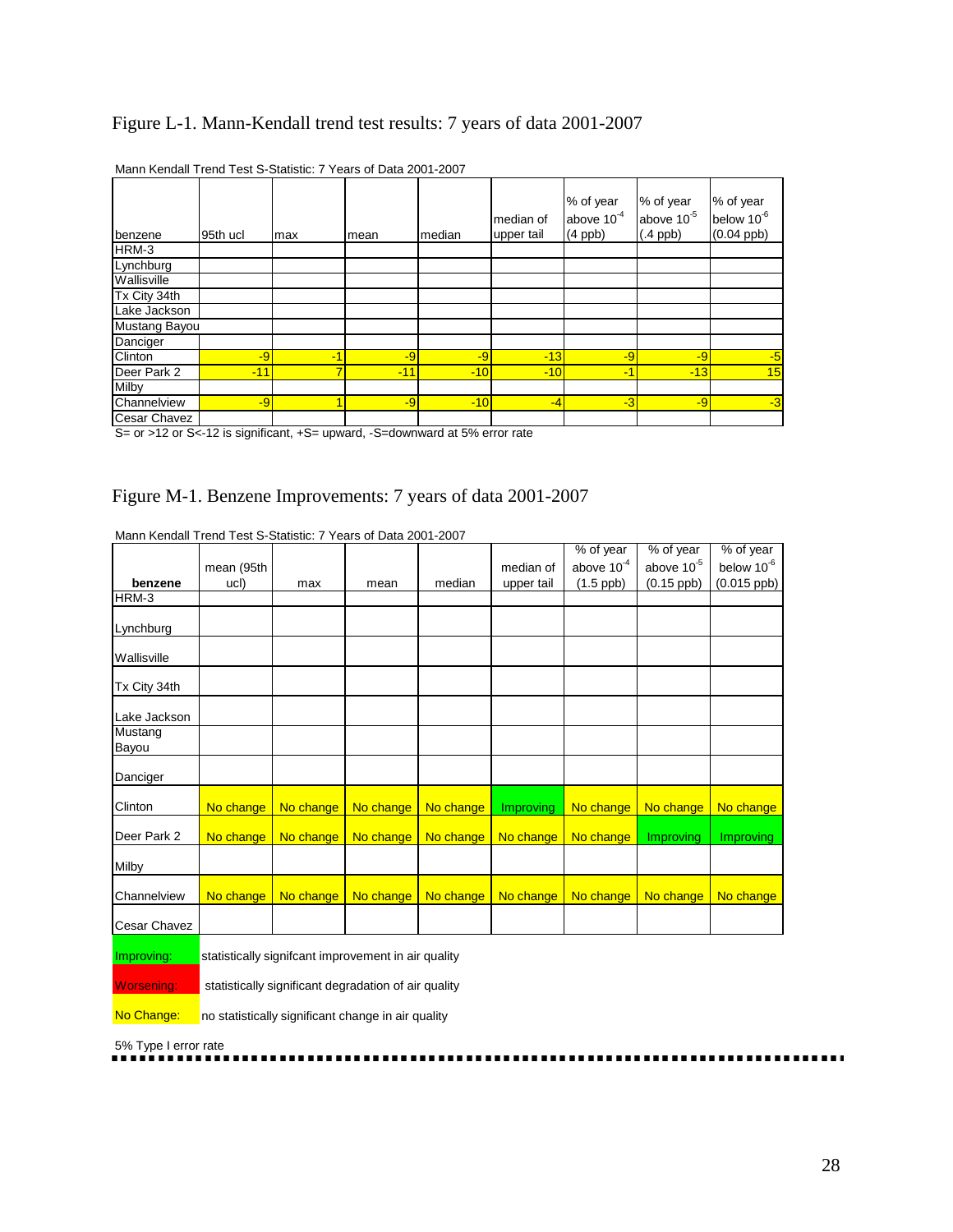|  |  | Figure N-1. Mann-Kendall trend test results: 5 years of data 2003-2007 |
|--|--|------------------------------------------------------------------------|
|  |  |                                                                        |

| 5 years of data     |          |      |       | S= or >7 or S<-7 is significant, $+S$ = upward, $-S$ = downward |                         |                                              |                                                   |                                              |
|---------------------|----------|------|-------|-----------------------------------------------------------------|-------------------------|----------------------------------------------|---------------------------------------------------|----------------------------------------------|
| benzene             | 95th ucl | max  | mean  | median                                                          | median of<br>upper tail | % of year<br>above $10^{-4}$<br>$(4$ ppb $)$ | % of year<br>above 10 <sup>-5</sup><br>$(.4$ ppb) | % of year<br>below $10^{-6}$<br>$(0.04$ ppb) |
| HRM-3               | $-8$     | h    | $-10$ | -8                                                              | $-10$                   | $-10$                                        | $-10$                                             | -2                                           |
| Lynchburg           | $-6$     |      | -4    | -4                                                              | $-6$                    | $-2$                                         | -4                                                | -4                                           |
| Wallisville         | -4       |      | -4    | -5                                                              | $-4$                    | $-4$                                         | $\Omega$                                          |                                              |
| Tx City 34th        | -8       |      | -8    | $-10$                                                           | $-8$                    | -8                                           | $-10$                                             | 10                                           |
| Lake Jackson        | -4       |      | -2    |                                                                 | -5                      | -3                                           | -4                                                | $-2$                                         |
| Mustang Bayou       | $-10$    |      | $-10$ | -9                                                              | $-8$                    | -4                                           | $-10$                                             | 2                                            |
| Danciger            | $-6$     |      | $-6$  |                                                                 | $\overline{ }$          |                                              | $-8$                                              | 6                                            |
| Clinton             | -4       |      | -4    | -6                                                              |                         | $-8$                                         | $-6$                                              | $-6$                                         |
| Deer Park 2         | $-6$     | 6    | $-6$  | -4                                                              | -4                      |                                              | $-6$                                              |                                              |
| <b>Milby</b>        |          |      |       |                                                                 |                         |                                              |                                                   |                                              |
| Channelview         | $-4$     | $-2$ | $-4$  | $-3$                                                            | $-5$                    | $-2$                                         | $-4$                                              | -4                                           |
| <b>Cesar Chavez</b> |          |      |       |                                                                 |                         |                                              |                                                   |                                              |

Figure O-1. Benzene Improvements: 5 years of data 2003-2007

| Mahil Rendali Tienu Test Results. 5 Tears of Data 2003-2007 | mean (95th |           |           |                  | median of        | % of year       | % of year       | % of year        |
|-------------------------------------------------------------|------------|-----------|-----------|------------------|------------------|-----------------|-----------------|------------------|
|                                                             |            |           |           |                  |                  |                 |                 |                  |
| benzene                                                     | ucl)       | max       | mean      | median           | upper tail       | above $10^{-4}$ | above $10^{-5}$ | below $10^{-6}$  |
|                                                             |            |           |           |                  |                  |                 |                 |                  |
| HRM-3                                                       | Improving  | No change | Improving | <b>Improving</b> | <b>Improving</b> | Improving       | Improving       | No change        |
|                                                             |            |           |           |                  |                  |                 |                 |                  |
| Lynchburg                                                   | No change  | No change | No change | No change        | No change        | No change       | No change       | No change        |
| Wallisville                                                 | No change  | No change | No change | No change        | No change        | No change       | No change       | No change        |
|                                                             |            |           |           |                  |                  |                 |                 |                  |
| Tx City 34th                                                | Improving  | No change | Improving | Improving        | Improving        | Improving       | Improving       | <b>Improving</b> |
|                                                             |            |           |           |                  |                  |                 |                 |                  |
| Lake Jackson                                                | No change  | No change | No change | No change        | No change        | No change       | No change       | No change        |
| Mustang                                                     |            |           |           |                  |                  |                 |                 |                  |
| Bayou                                                       | Improving  | No change | Improving | Improving        | Improving        | No change       | Improving       | No change        |
|                                                             |            |           |           |                  |                  |                 |                 |                  |
| Danciger                                                    | No change  | No change | No change | <b>Improving</b> | No change        | No change       | Improving       | No change        |
|                                                             |            |           |           |                  |                  |                 |                 |                  |
| Clinton                                                     | No change  | No change | No change | No change        | Improving        | Improving       | No change       | No change        |
|                                                             |            |           |           |                  |                  |                 |                 |                  |
| Deer Park 2                                                 | No change  | No change | No change | No change        | No change        | No change       | No change       | No change        |
|                                                             |            |           |           |                  |                  |                 |                 |                  |
|                                                             |            |           |           |                  |                  |                 |                 |                  |
| Milby                                                       |            |           |           |                  |                  |                 |                 |                  |
|                                                             |            |           |           |                  |                  |                 |                 |                  |
| Channelview                                                 | No change  | No change | No change | No change        | No change        | No change       | No change       | No change        |
|                                                             |            |           |           |                  |                  |                 |                 |                  |
| Cesar Chavez                                                |            |           |           |                  |                  |                 |                 |                  |
|                                                             |            |           |           |                  |                  |                 |                 |                  |

Mann Kendall Trend Test Results: 5 Years of Data 2003-2007

Improving: statistically signifcant improvement in air quality

Worsening: statistically significant degradation of air quality

No Change: no statistically significant change in air quality

5% Type I error rate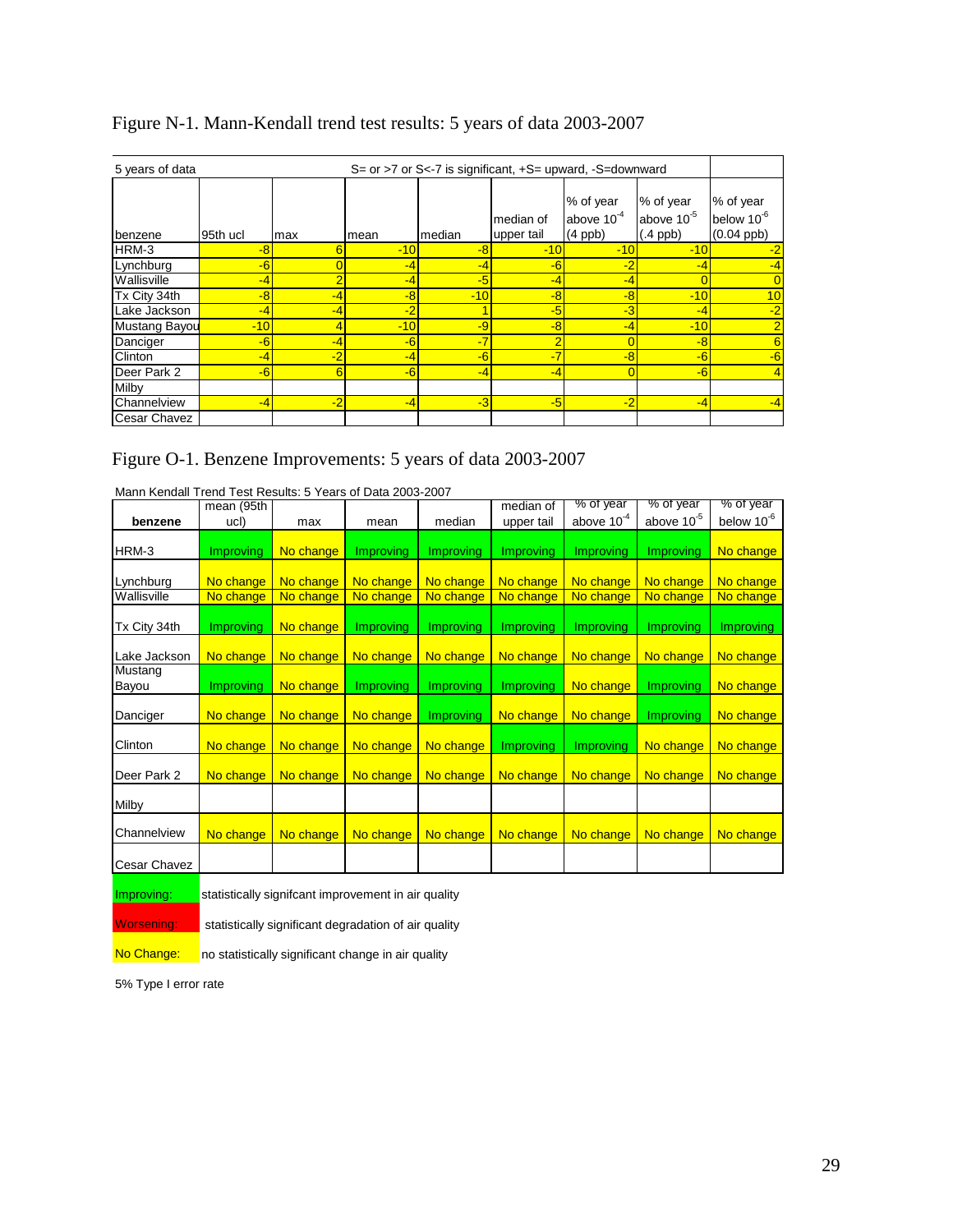|  | Figure P-1. Average statistical ranks |  |
|--|---------------------------------------|--|
|  |                                       |  |

|                     | Mean at 95% |                |        |                |        |                | median of  |      | $%$ of year        |      | $%$ of year          |      | percent of year       |      | average |
|---------------------|-------------|----------------|--------|----------------|--------|----------------|------------|------|--------------------|------|----------------------|------|-----------------------|------|---------|
| 2007                | upper conf  |                | max    |                | median |                | upper tail |      | above $10^{-4}$ (4 |      | above $10^{-5}$ (.4) |      | below $10^{-6}$ (0.04 |      | rank    |
|                     |             |                |        |                |        |                |            |      |                    |      |                      |      |                       |      |         |
| Benzene             | ppb         | rank           | ppb    | rank           | ppb    | rank           | ppb        | rank | $\%$               | rank | $\%$                 | rank | $\%$                  | rank |         |
| HRM-3               | 0.48        | 9              | 44.12  | 10             | 0.29   | 9              | 0.67       | 5    | 0.37               | 8    | 36.40                | 9    | 4.95                  | 11   | 8.7     |
| Lynchburg           | 1.67        | 12             | 912.74 | 12             | 0.31   | 10             | 1.07       | 12   | 5.71               | 12   | 41.96                | 11   | 6.66                  | 6    | 10.7    |
| Wallisville         | 0.23        | 3              | 10.67  | 3              | 0.15   | 4              | 0.57       | 3    | 0.05               | 3    | 13.76                | 3    | 7.56                  | 5    | 3.4     |
| Tx City 34th        | 0.26        | 4              | 14.14  | 5              | 0.15   | 4              | 0.57       | 3    | 0.29               |      | 15.45                | 4    | 20.90                 | 2    | 4.1     |
| Lake Jackson        | 0.15        | $\overline{2}$ | 3.50   | $\overline{2}$ | 0.1    | $\overline{2}$ | 0.52       | 2    | 0.00               |      | 6.97                 | 2    | 22.95                 |      | 1.7     |
| Mustang Bayou       | 0.30        | 5              | 13.83  | 4              | 0.13   | 3              | 0.68       | 7    | 0.28               | 6    | 18.56                | 5    | 14.67                 | 4    | 4.9     |
| Danciger            | 0.13        |                | 2.68   |                | 0.09   |                | 0.51       |      | 0.00               |      | 2.90                 |      | 18.69                 | 3    | 1.3     |
| Clinton             | 0.56        | 10             | 66.93  | 11             | 0.31   | 10             | 0.69       | 8    | 0.72               | 9    | 37.33                | 10   | 5.14                  | 9    | 9.6     |
| Deer Park 2         | 0.46        | 7              | 41.80  | 9              | 0.22   | 7              | 0.67       | 5    | 1.02               | 10   | 28.37                |      | 6.57                  |      | 7.4     |
| Milby               | 0.36        | 6              | 21.03  |                | 0.2    | 6              | 0.71       | 10   | 0.22               | 5    | 22.61                | 6    | 5.21                  | 8    | 6.9     |
| <b>Channelview</b>  | 0.63        | 11             | 25.68  | 8              | 0.37   | 12             | 0.72       | 11   | 1.04               | 11   | 45.93                | 12   | 5.04                  | 10   | 10.7    |
| <b>Cesar Chavez</b> | 0.48        | 8              | 17.44  | 6              | 0.28   | 8              | 0.69       | 8    | 0.19               | 4    | 34.21                | 8    | 4.75                  | 12   | 7.7     |

concentrations in ppbV

rank is the rank order of the statistic

high ranks correspond to higher concentrations or higher precentages with the following exception

in the category of "percent of year below 10<sup>-6</sup>", high ranks correspond to lower precentages

|                    |      |            |      |                | <b>Benzene Percent of Samples Below Limit</b> |                |                |                |                |                |
|--------------------|------|------------|------|----------------|-----------------------------------------------|----------------|----------------|----------------|----------------|----------------|
|                    | 1998 | 1999       | 2000 | 2001           | 2002                                          | 2003           | 2004           | 2005           | 2006           | 2007           |
| HRM-3              |      |            |      | 1              |                                               | $\overline{2}$ | $\overline{4}$ | $\overline{4}$ | 4              | 4              |
| Lynchburg<br>Ferry |      |            |      |                |                                               | 3              | 5              | $\overline{4}$ | 4              | 4              |
| Wallisville        |      |            |      |                |                                               | 2              | 4              | $\overline{4}$ | 4              | 4              |
| Tx City 34th<br>St |      |            |      |                |                                               | $\mathbf{3}$   | $\overline{4}$ | $\overline{4}$ | $\overline{4}$ | 4              |
| Lake<br>Jackson    |      |            |      |                |                                               | 2              | $\overline{4}$ | $\overline{4}$ | $\overline{4}$ | $\overline{4}$ |
| Mustang<br>Bayou   |      |            |      |                |                                               | 3              | 5              | $\overline{4}$ | 4              | 4              |
| Danciger           |      |            |      |                |                                               | 2              | $\overline{4}$ | $\overline{4}$ | $\overline{4}$ | $\overline{4}$ |
| Clinton            | 4    | 4          | 4    | 4              | 4                                             | 4              | 4              | 4              | 4              | 4              |
| Deer Park          | 5    | $\sqrt{3}$ | 3    | $\overline{4}$ | $\overline{\mathbf{4}}$                       | 4              | $\overline{4}$ | 5              | $\overline{4}$ | 4              |
| Milby Park         |      |            |      |                |                                               |                |                | 4              | 4              | 4              |
| Channel-<br>view   |      |            |      | $\mathbf{1}$   | $\overline{4}$                                | 4              | $\overline{4}$ | $\overline{4}$ | $\overline{4}$ | 4              |
| Cesar<br>Chavez    |      |            |      |                |                                               |                | $\mathbf{3}$   | 4              | 4              | 4              |

# Figure Q-1. Benzene % of samples below detection limit

This statistic is the number of samples where the concentration was below the detection limit. These samples were replaced with 1/2 the detection limit for statistical calculations.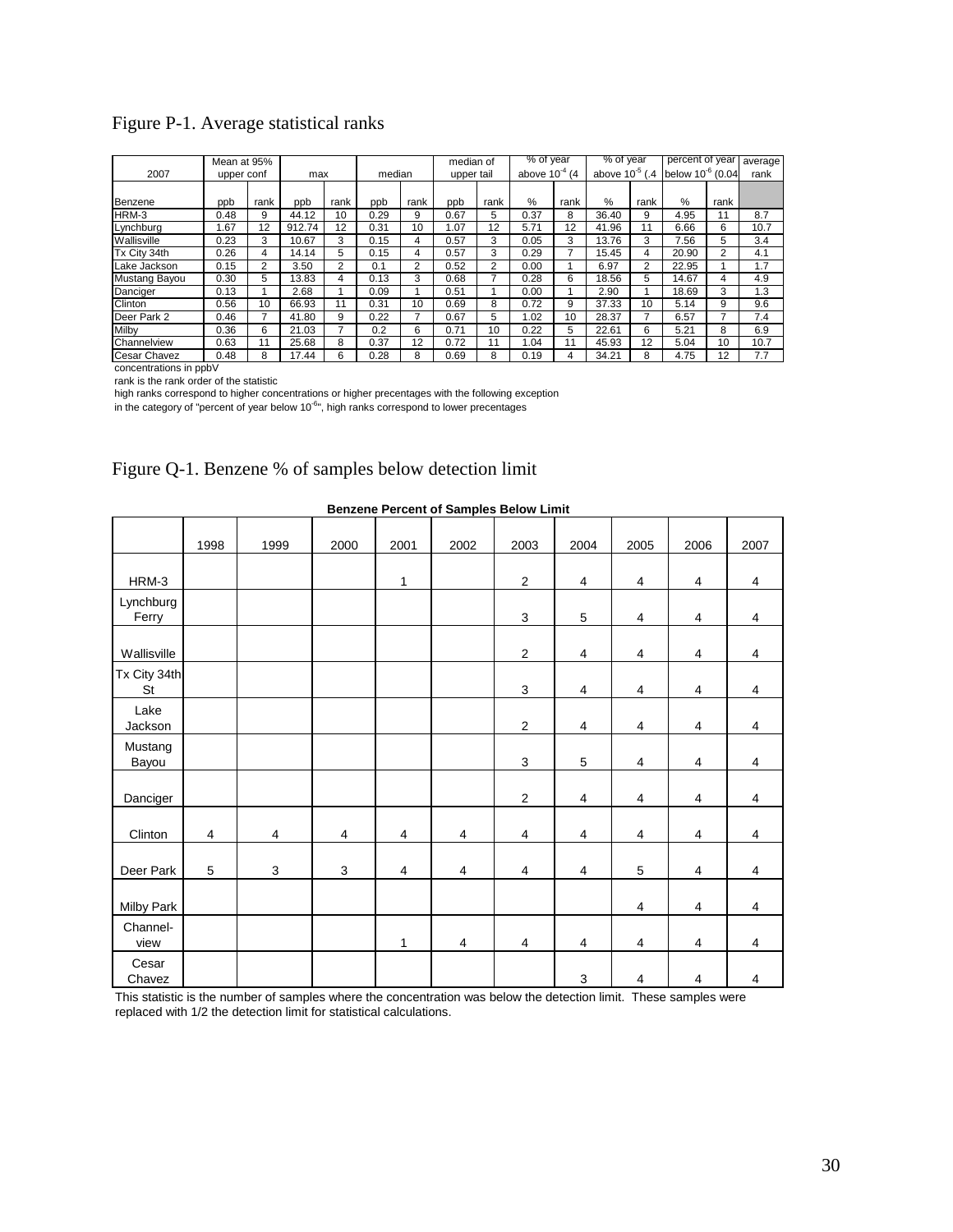| <b>Benzene Frequency of Detect</b> |      |      |      |      |      |      |      |      |      |      |  |  |
|------------------------------------|------|------|------|------|------|------|------|------|------|------|--|--|
|                                    | 1998 | 1999 | 2000 | 2001 | 2002 | 2003 | 2004 | 2005 | 2006 | 2007 |  |  |
| HRM-3                              |      |      |      | 16%  |      | 52%  | 87%  | 77%  | 92%  | 87%  |  |  |
| Lynchburg<br>Ferry                 |      |      |      |      |      | 51%  | 78%  | 83%  | 88%  | 90%  |  |  |
| Wallisville                        |      |      |      |      |      | 51%  | 86%  | 73%  | 72%  | 87%  |  |  |
| Tx City 34th<br><b>St</b>          |      |      |      |      |      | 53%  | 90%  | 88%  | 87%  | 87%  |  |  |
| Lake<br>Jackson                    |      |      |      |      |      | 40%  | 77%  | 80%  | 86%  | 90%  |  |  |
| Mustang<br>Bayou                   |      |      |      |      |      | 40%  | 82%  | 84%  | 86%  | 85%  |  |  |
| Danciger                           |      |      |      |      |      | 44%  | 89%  | 84%  | 83%  | 88%  |  |  |
| Clinton                            | 85%  | 73%  | 87%  | 67%  | 73%  | 70%  | 82%  | 82%  | 88%  | 86%  |  |  |
| Deer Park                          | 76%  | 61%  | 65%  | 75%  | 76%  | 78%  | 79%  | 73%  | 82%  | 87%  |  |  |
| <b>Milby Park</b>                  |      |      |      |      |      |      |      | 72%  | 86%  | 88%  |  |  |
| Channel-<br>view                   |      |      |      | 21%  | 40%  | 83%  | 70%  | 72%  | 84%  | 86%  |  |  |
| Cesar<br>Chavez                    |      |      |      |      |      |      | 57%  | 88%  | 84%  | 90%  |  |  |

# Figure R-1. Benzene frequency of detection

This statistic is the number of samples where a concentration was detected out of the total number of samples available.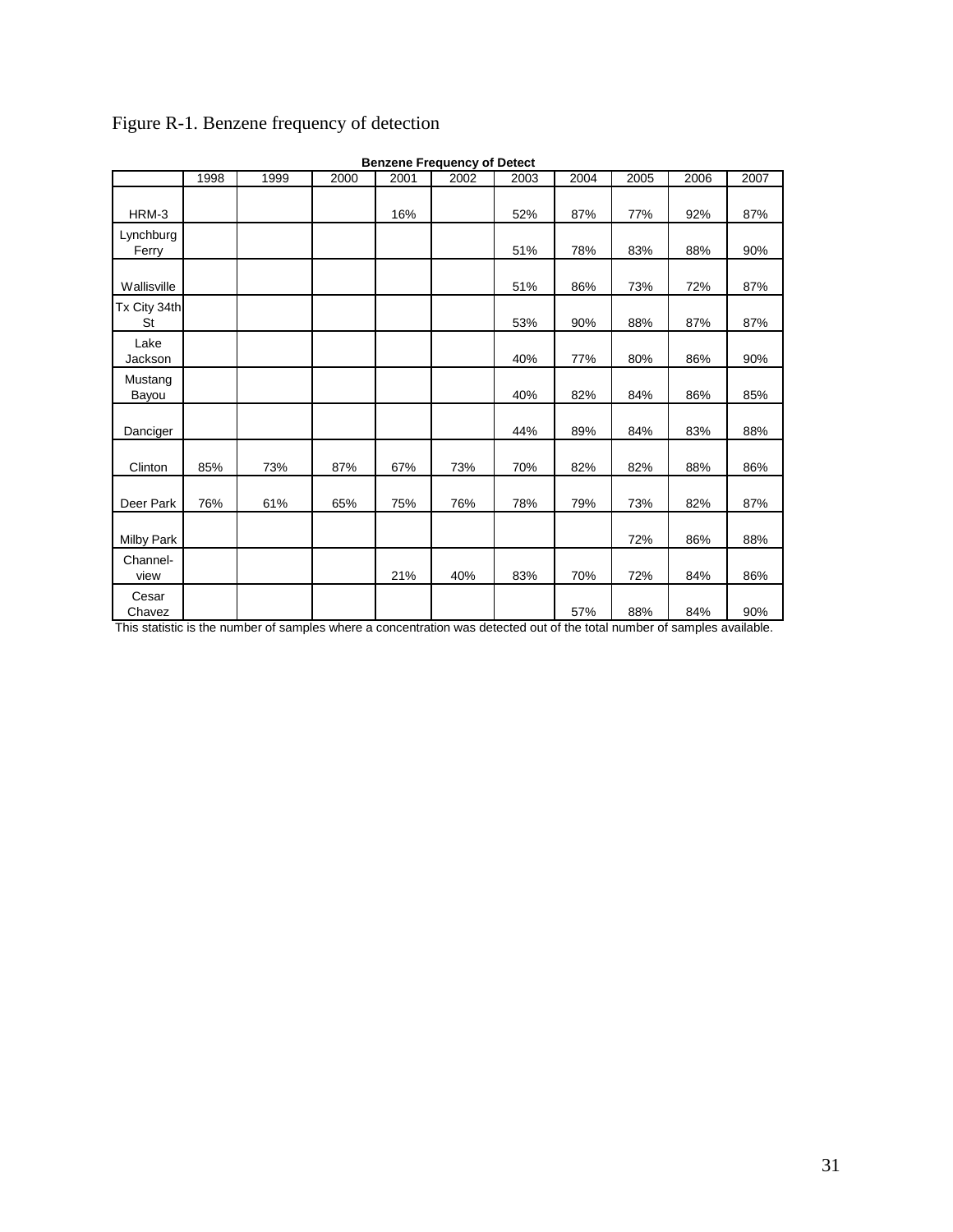|                    |      |      |      |      | <b>Benzene Number of Samples</b> |      |      |      |      |      |
|--------------------|------|------|------|------|----------------------------------|------|------|------|------|------|
|                    | 1998 | 1999 | 2000 | 2001 | 2002                             | 2003 | 2004 | 2005 | 2006 | 2007 |
| HRM-3              |      |      |      | 1445 |                                  | 4551 | 7683 | 6736 | 8020 | 7657 |
| Lynchburg<br>Ferry |      |      |      |      |                                  | 4433 | 6879 | 7297 | 7726 | 7895 |
| Wallisville        |      |      |      |      |                                  | 4503 | 7567 | 6403 | 6346 | 7655 |
| Tx City 34th<br>St |      |      |      |      |                                  | 4653 | 7937 | 7742 | 7607 | 7632 |
| Lake<br>Jackson    |      |      |      |      |                                  | 3476 | 6788 | 6985 | 7565 | 7890 |
| Mustang<br>Bayou   |      |      |      |      |                                  | 3485 | 7202 | 7332 | 7518 | 7484 |
| Danciger           |      |      |      |      |                                  | 3821 | 7799 | 7375 | 7227 | 7694 |
| Clinton            | 7487 | 6384 | 7662 | 5883 | 6416                             | 6118 | 7164 | 7197 | 7706 | 7546 |
| Deer Park          | 6653 | 5351 | 5699 | 6549 | 6658                             | 6847 | 6917 | 6387 | 7216 | 7656 |
| <b>Milby Park</b>  |      |      |      |      |                                  |      |      | 6294 | 7550 | 7740 |
| Channel-<br>view   |      |      |      | 1839 | 3524                             | 7303 | 6111 | 6311 | 7371 | 7494 |
| Cesar<br>Chavez    |      |      |      |      |                                  |      | 5025 | 7711 | 7361 | 7860 |

# Figure S-1. Benzene number of samples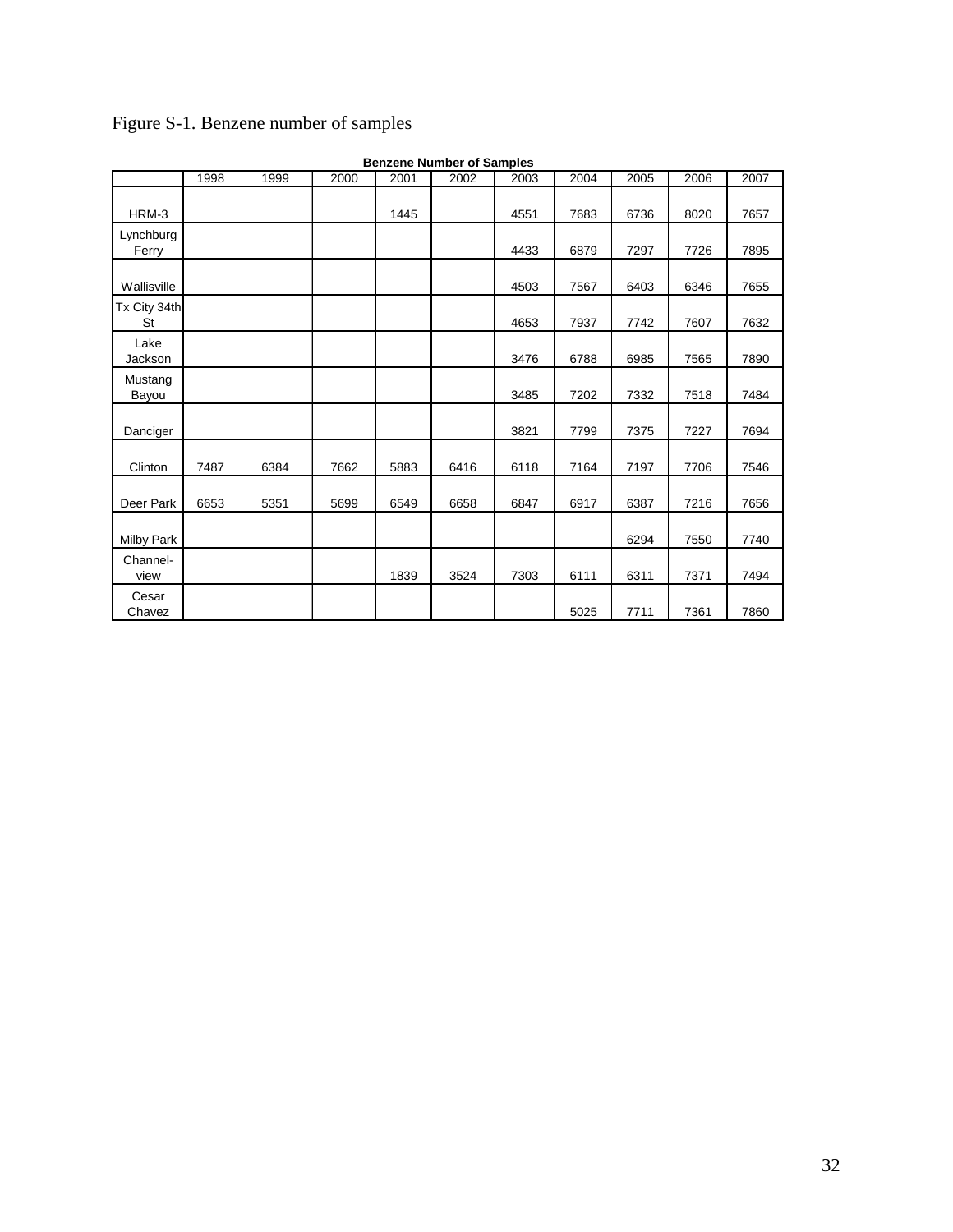|                    | <b>Benzene Coefficient of Variation</b> |      |      |      |      |      |      |      |      |      |  |  |  |
|--------------------|-----------------------------------------|------|------|------|------|------|------|------|------|------|--|--|--|
|                    | 1998                                    | 1999 | 2000 | 2001 | 2002 | 2003 | 2004 | 2005 | 2006 | 2007 |  |  |  |
| HRM-3              |                                         |      |      | 0.99 |      | 1.36 | 1.51 | 3.39 | 7.05 | 1.76 |  |  |  |
| Lynchburg<br>Ferry |                                         |      |      |      |      | 6.89 | 9.43 | 6.41 | 5.56 | 8.76 |  |  |  |
| Wallisville        |                                         |      |      |      |      | 1.33 | 1.24 | 1.41 | 1.33 | 1.29 |  |  |  |
| Tx City 34th<br>St |                                         |      |      |      |      | 4.40 | 4.56 | 4.57 | 3.21 | 2.00 |  |  |  |
| Lake<br>Jackson    |                                         |      |      |      |      | 1.40 | 2.53 | 1.22 | 1.64 | 1.19 |  |  |  |
| Mustang<br>Bayou   |                                         |      |      |      |      | 1.62 | 1.64 | 1.49 | 1.84 | 1.89 |  |  |  |
| Danciger           |                                         |      |      |      |      | 1.11 | 1.08 | 1.10 | 1.40 | 1.00 |  |  |  |
| Clinton            | 2.61                                    | 2.45 | 1.77 | 1.77 | 1.50 | 1.74 | 2.55 | 1.84 | 1.22 | 2.18 |  |  |  |
| Deer Park          | 1.66                                    | 1.74 | 1.38 | 1.84 | 1.39 | 1.65 | 1.82 | 2.04 | 1.77 | 2.17 |  |  |  |
| <b>Milby Park</b>  |                                         |      |      |      |      |      |      | 1.88 | 2.06 | 1.58 |  |  |  |
| Channel-<br>view   |                                         |      |      | 1.76 | 1.18 | 1.77 | 1.67 | 3.68 | 1.66 | 1.58 |  |  |  |
| Cesar<br>Chavez    |                                         |      |      |      |      |      | 1.63 | 1.30 | 1.83 | 1.41 |  |  |  |

# Figure T-1. Benzene coefficient of variation

This statistic may indicate non-normality if it exceeds 1.2.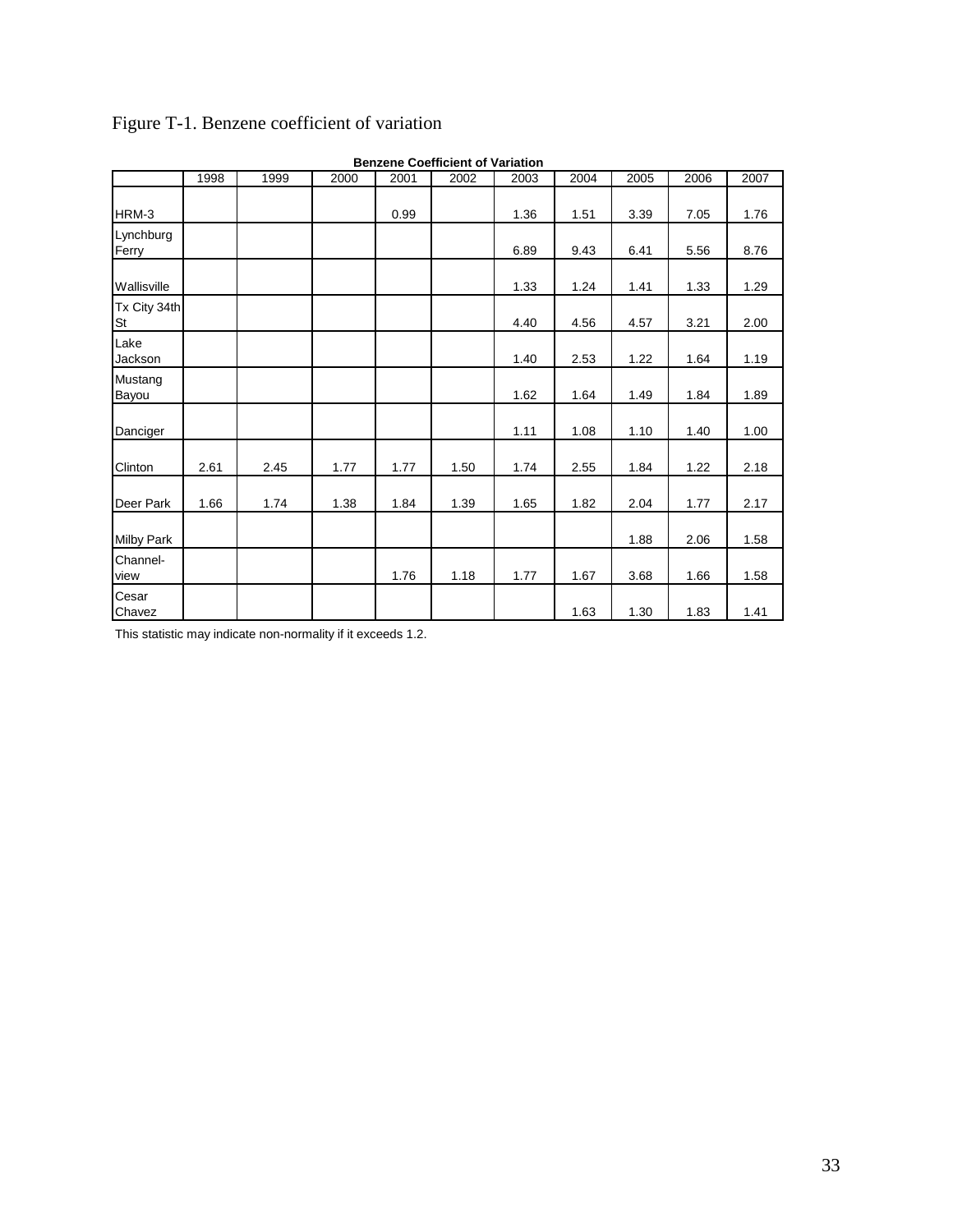## Figure A-2. 1,3-Butadiene mean with 95% confidence

|                     | 1998 | 1999 | 2000 | 2001 | 2002 | 2003 | 2004               | 2005 | 2006 | 2007 |
|---------------------|------|------|------|------|------|------|--------------------|------|------|------|
|                     |      |      |      |      |      |      |                    |      |      |      |
| HRM-3               |      |      |      | 0.50 |      | 0.50 | $\vert 0.44 \vert$ | 0.37 | 0.21 | 0.18 |
|                     |      |      |      |      |      |      |                    |      |      |      |
| Lynchburg Ferry     |      |      |      |      |      | 0.59 | 0.44               | 0.37 | 0.19 | 0.15 |
|                     |      |      |      |      |      |      |                    |      |      |      |
| Wallisville         |      |      |      |      |      | 0.15 | 0.17               | 0.10 | 0.07 | 0.08 |
|                     |      |      |      |      |      |      |                    |      |      |      |
| Tx City 34th St     |      |      |      |      |      | 0.11 | 0.13               | 0.09 | 0.04 | 0.06 |
|                     |      |      |      |      |      |      |                    |      |      |      |
| Lake Jackson        |      |      |      |      |      | 0.05 | 0.06               | 0.07 | 0.04 | 0.04 |
|                     |      |      |      |      |      |      |                    |      |      |      |
| Mustang Bayou       |      |      |      |      |      | 0.14 | 0.12               | 0.10 | 0.07 | 0.08 |
|                     |      |      |      |      |      |      |                    |      |      |      |
| Danciger            |      |      |      |      |      | 0.05 | 0.05               | 0.04 | 0.04 | 0.03 |
|                     |      |      |      |      |      |      |                    |      |      |      |
| Clinton             | 1.19 | 0.60 | 0.64 | 0.36 | 0.41 | 0.39 | 0.62               | 0.32 | 0.30 | 0.23 |
|                     |      |      |      |      |      |      |                    |      |      |      |
| Deer Park           | 0.30 | 0.25 | 0.16 | 0.16 | 0.17 | 0.30 | $\vert$ 0.22       | 0.20 | 0.24 | 0.22 |
|                     |      |      |      |      |      |      |                    |      |      |      |
| <b>Milby Park</b>   |      |      |      |      |      |      |                    | 1.53 | 1.65 | 1.03 |
|                     |      |      |      |      |      |      |                    |      |      |      |
| Channel-view        |      |      |      | 0.53 | 0.48 | 0.54 | $\vert 0.40 \vert$ | 0.46 | 0.38 | 0.26 |
|                     |      |      |      |      |      |      |                    |      |      |      |
| <b>Cesar Chavez</b> |      |      |      |      |      |      | 0.56               | 0.46 | 0.26 | 0.24 |

**1,3-Butadiene Mean (with 95% Confidence) ppbV** 

This statistic is the upper 95th confidence limit of the annual mean of the hourly automatic gas chromatograph data. Although the true mean cannot be known without analyzing all of the air, the probability that the true mean is higher than this number is held to 5%.

| red    | $=1x10^{-4}$ risk, 1.5 ppbV, or greater                         |
|--------|-----------------------------------------------------------------|
| orange | $=1x10^{-5}$ risk, 0.15 ppbV, or greater                        |
|        |                                                                 |
| yellow | $= 1x10^{-6}$ risk, 0.015 ppbV rounded to 0.02 ppbV, or greater |
| green  | =less than $1x10^{-6}$ risk                                     |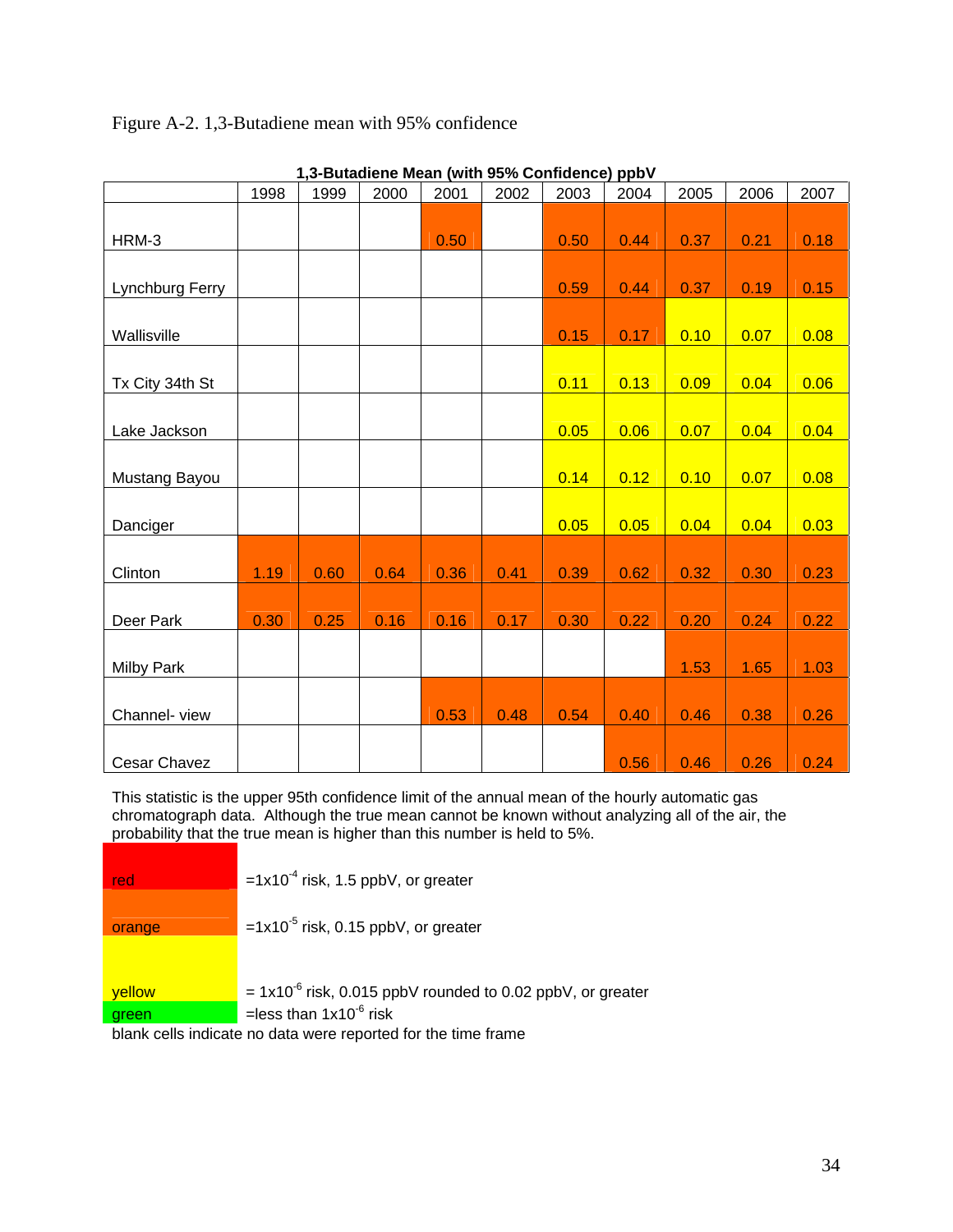# Figure B-2. 1,3-Butadiene maximum

|              | 1998   | 1999  | 2000  | 2001  | 2002  | 2003  | 2004  | 2005   | 2006    | 2007  |
|--------------|--------|-------|-------|-------|-------|-------|-------|--------|---------|-------|
|              |        |       |       |       |       |       |       |        |         |       |
| HRM-3        |        |       |       | 16.31 |       | 39.67 | 57.13 | 84.72  | 89.29   | 10.91 |
| Lynchburg    |        |       |       |       |       |       |       |        |         |       |
| Ferry        |        |       |       |       |       | 43.54 | 55.77 | 121.87 | 17.11   | 20.11 |
|              |        |       |       |       |       |       |       |        |         |       |
| Wallisville  |        |       |       |       |       | 7.95  | 14.67 | 8.99   | 24.33   | 27.5  |
| Tx City 34th |        |       |       |       |       |       |       |        |         |       |
| <b>St</b>    |        |       |       |       |       | 41.66 | 26.07 | 49.01  | 5.79    | 9.13  |
|              |        |       |       |       |       |       |       |        |         |       |
| Lake Jackson |        |       |       |       |       | 4.13  | 2.27  | 3.89   | 4.54    | 4.55  |
| Mustang      |        |       |       |       |       |       |       |        |         |       |
| Bayou        |        |       |       |       |       | 38.12 | 33.29 | 38.74  | 29.25   | 47.97 |
|              |        |       |       |       |       |       |       |        |         |       |
| Danciger     |        |       |       |       |       | 6.88  | 1.3   | 2.23   | 2.27    | 8.57  |
|              |        |       |       |       |       |       |       |        |         |       |
| Clinton      | 112.24 | 35.79 | 48.82 | 24.41 | 23.41 | 15.92 | 35.54 | 54.98  | 116.92  | 25.72 |
|              |        |       |       |       |       |       |       |        |         |       |
| Deer Park    | 45.52  | 12.89 | 8.33  | 43.1  | 18.67 | 72.24 | 23.39 | 8.05   | 11.28   | 203.4 |
|              |        |       |       |       |       |       |       |        |         |       |
| Milby Park   |        |       |       |       |       |       |       | 82.25  | 1611.25 | 73.93 |
| Channel-     |        |       |       |       |       |       |       |        |         |       |
| view         |        |       |       | 79.26 | 49.53 | 36.04 | 24.36 | 54.47  | 53.23   | 32.89 |
| Cesar        |        |       |       |       |       |       |       |        |         |       |
| Chavez       |        |       |       |       |       |       | 37.02 | 52.47  | 53.96   | 31.08 |

#### **1,3-Butadiene Maximum ppbV**

This statistic is the maximum concentration of the 1 hour annual data.

| red    | $=1x10^{-4}$ risk, 1.5 ppbV, or greater                         |
|--------|-----------------------------------------------------------------|
| orange | $=1x10^{-5}$ risk, 0.15 ppbV, or greater                        |
|        |                                                                 |
| yellow | $= 1x10^{-6}$ risk, 0.015 ppbV rounded to 0.02 ppbV, or greater |
| green  | =less than $1x10^{-6}$ risk                                     |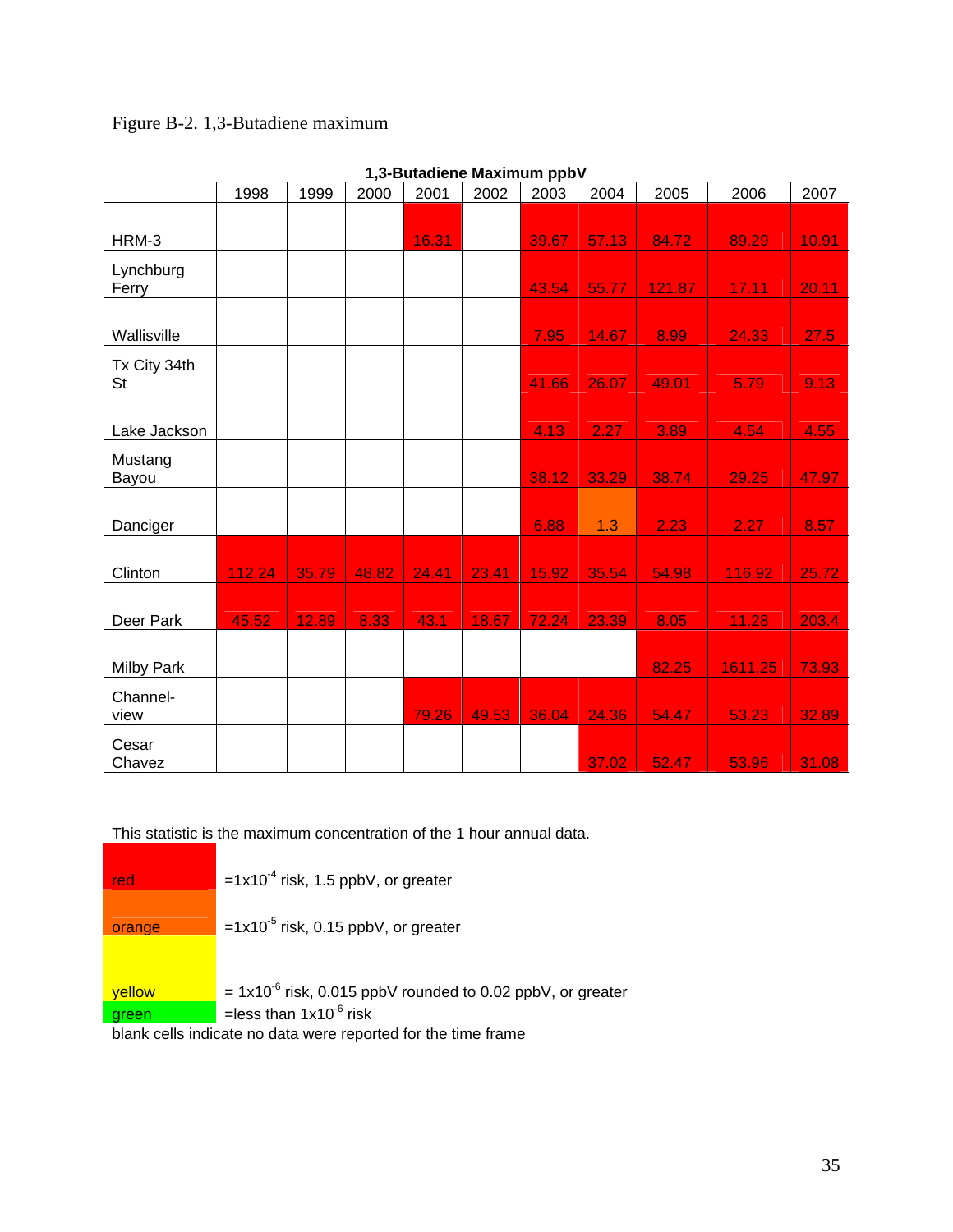| 1,3-Butadiene Mean ppbV |      |      |      |      |      |      |      |      |      |      |  |  |
|-------------------------|------|------|------|------|------|------|------|------|------|------|--|--|
|                         | 1998 | 1999 | 2000 | 2001 | 2002 | 2003 | 2004 | 2005 | 2006 | 2007 |  |  |
|                         |      |      |      |      |      |      |      |      |      |      |  |  |
| HRM-3                   |      |      |      | 0.46 |      | 0.46 | 0.42 | 0.34 | 0.19 | 0.18 |  |  |
| Lynchburg<br>Ferry      |      |      |      |      |      | 0.55 | 0.41 | 0.34 | 0.18 | 0.14 |  |  |
| Wallisville             |      |      |      |      |      | 0.14 | 0.16 | 0.09 | 0.06 | 0.07 |  |  |
| Tx City 34th St         |      |      |      |      |      | 0.10 | 0.12 | 0.07 | 0.04 | 0.06 |  |  |
| Lake Jackson            |      |      |      |      |      | 0.04 | 0.05 | 0.06 | 0.03 | 0.04 |  |  |
| Mustang Bayou           |      |      |      |      |      | 0.10 | 0.11 | 0.09 | 0.06 | 0.07 |  |  |
| Danciger                |      |      |      |      |      | 0.05 | 0.05 | 0.04 | 0.03 | 0.03 |  |  |
| Clinton                 | 1.10 | 0.56 | 0.60 | 0.34 | 0.38 | 0.36 | 0.58 | 0.30 | 0.27 | 0.22 |  |  |
| Deer Park               | 0.28 | 0.24 | 0.15 | 0.14 | 0.16 | 0.25 | 0.21 | 0.19 | 0.24 | 0.17 |  |  |
| <b>Milby Park</b>       |      |      |      |      |      |      |      | 1.45 | 1.24 | 1.00 |  |  |
| Channel-view            |      |      |      | 0.43 | 0.45 | 0.50 | 0.37 | 0.42 | 0.35 | 0.24 |  |  |
| Cesar Chavez            |      |      |      |      |      |      | 0.52 | 0.43 | 0.24 | 0.23 |  |  |

## Figure C-2. 1,3-Butadiene mean

This statistic is the the annual sample mean of the hourly automatic gas chromatograph data without confidence. It is used in conjunction with the number of samples collected and the standard deviation of the samples to calculate the upper confidence limit of the true mean.

| red    | $=1x10^{-4}$ risk, 1.5 ppbV, or greater                         |
|--------|-----------------------------------------------------------------|
| orange | $=1x10^{-5}$ risk, 0.15 ppbV, or greater                        |
|        |                                                                 |
| vellow | $= 1x10^{-6}$ risk, 0.015 ppbV rounded to 0.02 ppbV, or greater |
| green  | =less than $1x10^{-6}$ risk                                     |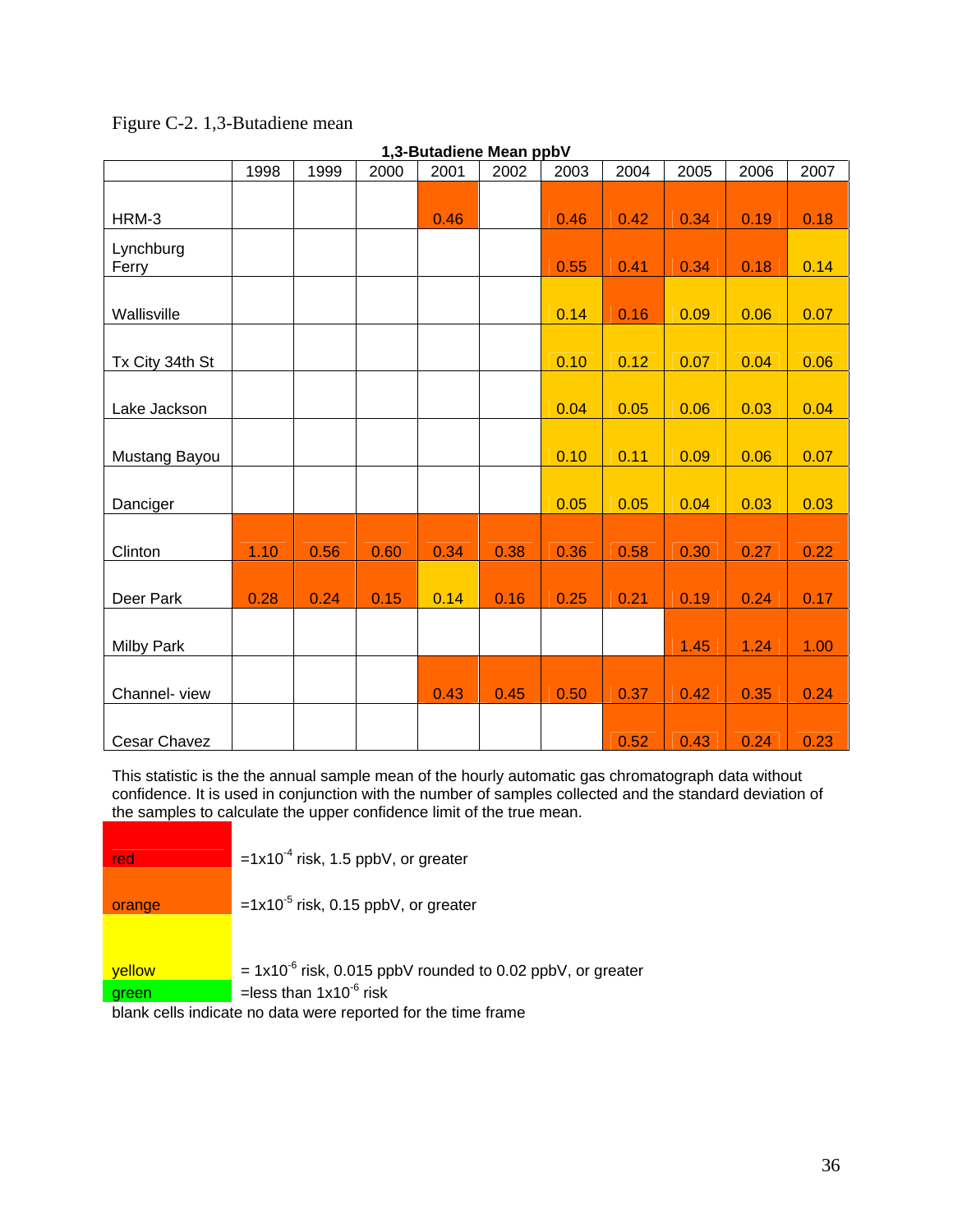| 1,3-Butadiene Median ppbV |      |      |      |      |      |      |      |      |              |      |  |  |
|---------------------------|------|------|------|------|------|------|------|------|--------------|------|--|--|
|                           | 1998 | 1999 | 2000 | 2001 | 2002 | 2003 | 2004 | 2005 | 2006         | 2007 |  |  |
|                           |      |      |      |      |      |      |      |      |              |      |  |  |
| HRM-3                     |      |      |      | 0.2  |      | 0.13 | 0.12 | 0.11 | 0.08         | 0.08 |  |  |
| Lynchburg                 |      |      |      |      |      |      |      |      |              |      |  |  |
| Ferry                     |      |      |      |      |      | 0.24 | 0.15 | 0.1  | 0.08         | 0.06 |  |  |
| Wallisville               |      |      |      |      |      | 0.06 | 0.1  | 0.05 | 0.03         | 0.03 |  |  |
|                           |      |      |      |      |      |      |      |      |              |      |  |  |
| Tx City 34th St           |      |      |      |      |      | 0.03 | 0.05 | 0.02 | 0.02         | 0.03 |  |  |
|                           |      |      |      |      |      |      |      |      |              |      |  |  |
| Lake Jackson              |      |      |      |      |      | 0.03 | 0.04 | 0.03 | 0.02         | 0.02 |  |  |
|                           |      |      |      |      |      |      |      |      |              |      |  |  |
| Mustang Bayou             |      |      |      |      |      | 0.01 | 0.02 | 0.02 | $\mathbf{0}$ | 0.02 |  |  |
|                           |      |      |      |      |      |      |      |      |              |      |  |  |
| Danciger                  |      |      |      |      |      | 0.02 | 0.03 | 0.02 | 0.02         | 0.02 |  |  |
|                           |      |      |      |      |      |      |      |      |              |      |  |  |
| Clinton                   | 0.18 | 0.16 | 0.1  | 0.13 | 0.11 | 0.11 | 0.14 | 0.11 | 0.11         | 0.1  |  |  |
|                           |      |      |      |      |      |      |      |      |              |      |  |  |
| Deer Park                 | 0.08 | 0.08 | 0.04 | 0.03 | 0.05 | 0.05 | 0.08 | 0.08 | 0.17         | 0.07 |  |  |
|                           |      |      |      |      |      |      |      |      |              |      |  |  |
| <b>Milby Park</b>         |      |      |      |      |      |      |      | 0.19 | 0.14         | 0.22 |  |  |
|                           |      |      |      |      |      |      |      |      |              |      |  |  |
| Channel-view              |      |      |      | 0.1  | 0.08 | 0.12 | 0.07 | 0.06 | 0.08         | 0.04 |  |  |
|                           |      |      |      |      |      |      |      |      |              |      |  |  |
| <b>Cesar Chavez</b>       |      |      |      |      |      |      | 0.08 | 0.12 | 0.08         | 0.09 |  |  |

# Figure D-2. 1,3-Butadiene median

This statistic is the middle 50% of the data. It is a better indicator of central tendancy of the data distribution than the mean for skewed environmental datasets.

| red    | $=1x10^{-4}$ risk, 1.5 ppbV, or greater                         |
|--------|-----------------------------------------------------------------|
| orange | $=1x10^{-5}$ risk, 0.15 ppbV, or greater                        |
|        |                                                                 |
| yellow | $= 1x10^{-6}$ risk, 0.015 ppbV rounded to 0.02 ppbV, or greater |
| green  | =less than $1x10^{-6}$ risk                                     |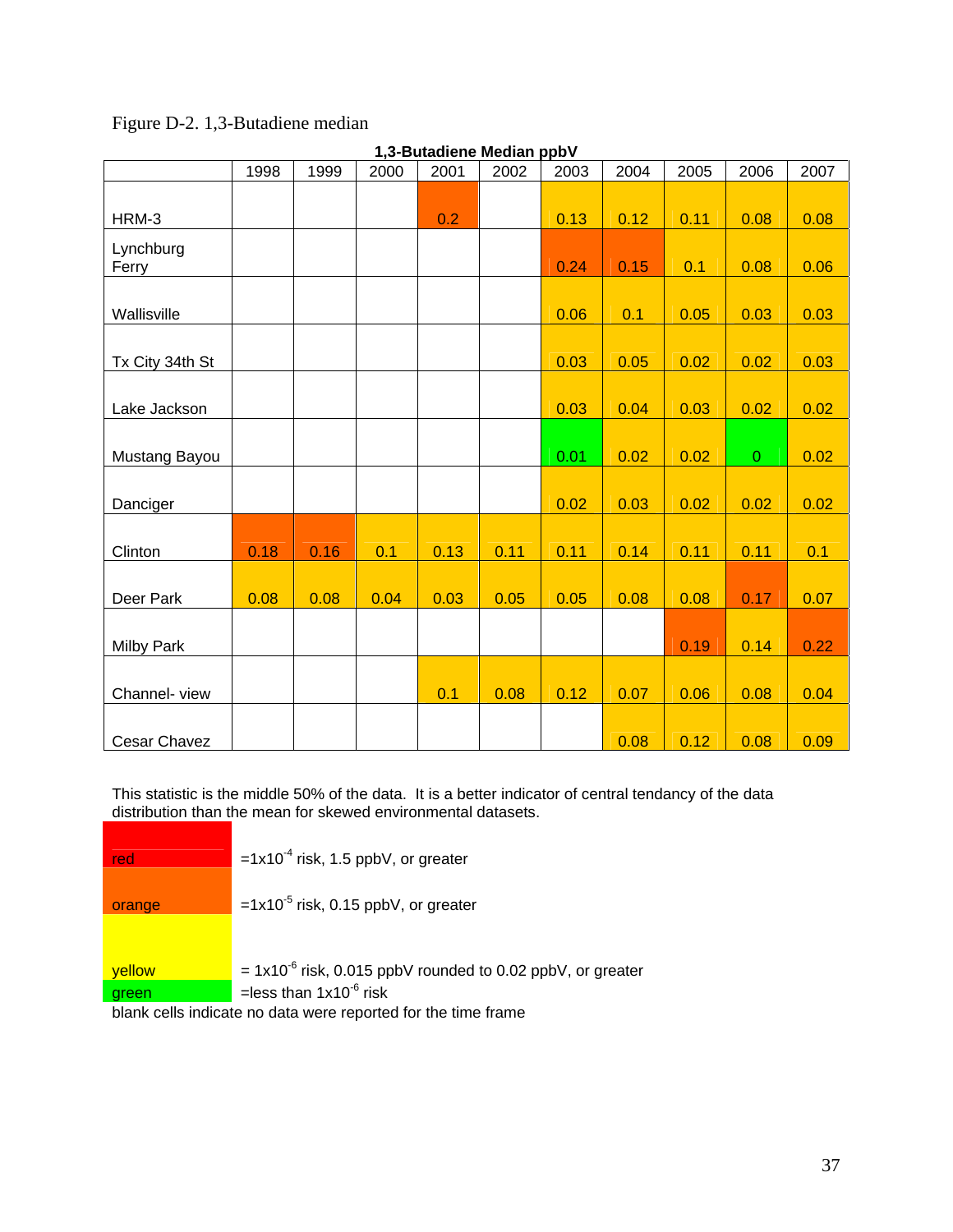|                   | 1998 | 1999 | 2000 | 2001 | 2002 | 2003 | 2004 | 2005 | 2006 | 2007 |
|-------------------|------|------|------|------|------|------|------|------|------|------|
|                   |      |      |      |      |      |      |      |      |      |      |
| HRM-3             |      |      |      | 0.40 |      | 0.38 | 0.37 | 0.35 | 0.29 | 0.28 |
|                   |      |      |      |      |      |      |      |      |      |      |
| Lynchburg         |      |      |      |      |      |      |      |      |      |      |
| Ferry             |      |      |      |      |      | 0.28 | 0.28 | 0.31 | 0.29 | 0.28 |
|                   |      |      |      |      |      |      |      |      |      |      |
| Wallisville       |      |      |      |      |      | 0.31 | 0.24 | 0.27 | 0.26 | 0.26 |
|                   |      |      |      |      |      |      |      |      |      |      |
| Tx City 34th St   |      |      |      |      |      | 0.25 | 0.25 | 0.26 | 0.24 | 0.23 |
|                   |      |      |      |      |      |      |      |      |      |      |
| Lake Jackson      |      |      |      |      |      | 0.23 | 0.23 | 0.24 | 0.22 | 0.22 |
|                   |      |      |      |      |      |      |      |      |      |      |
| Mustang Bayou     |      |      |      |      |      | 0.34 | 0.32 | 0.30 | 0.29 | 0.28 |
|                   |      |      |      |      |      |      |      |      |      |      |
|                   |      |      |      |      |      |      |      |      |      |      |
| Danciger          |      |      |      |      |      | 0.26 | 0.24 | 0.23 | 0.23 | 0.23 |
|                   |      |      |      |      |      |      |      |      |      |      |
| Clinton           | 0.48 | 0.42 | 0.47 | 0.37 | 0.45 | 0.36 | 0.44 | 0.34 | 0.33 | 0.32 |
|                   |      |      |      |      |      |      |      |      |      |      |
| Deer Park         | 0.36 | 0.36 | 0.33 | 0.31 | 0.30 | 0.39 | 0.31 | 0.31 | 0.26 | 0.30 |
|                   |      |      |      |      |      |      |      |      |      |      |
| <b>Milby Park</b> |      |      |      |      |      |      |      | 0.97 | 0.65 | 0.85 |
|                   |      |      |      |      |      |      |      |      |      |      |
|                   |      |      |      |      |      |      |      |      |      |      |
| Channel-view      |      |      |      | 0.38 | 0.43 | 0.47 | 0.48 | 0.41 | 0.34 | 0.36 |
|                   |      |      |      |      |      |      |      |      |      |      |
| Cesar Chavez      |      |      |      |      |      |      | 0.47 | 0.43 | 0.35 | 0.35 |

Figure E-2. 1,3-Butadiene median of concentrations above 1 x  $10^{-5}$  risk

**1,3-Butadiene Median of Concentrations above 1x10-5 risk ppbV** 

This statistic is the middle 50% of the data which exceeds the  $1x10<sup>-5</sup>$  risk limit. It is an indicator of the severity to which the concentrations exceed the limit.

| pink | = concentrations are 3x the $1x10^{-5}$ risk, 0.45 ppbV, or greater |
|------|---------------------------------------------------------------------|
| rose | = concentrations are 2x the $1x10^{-5}$ risk, 0.3 ppbV, or greater  |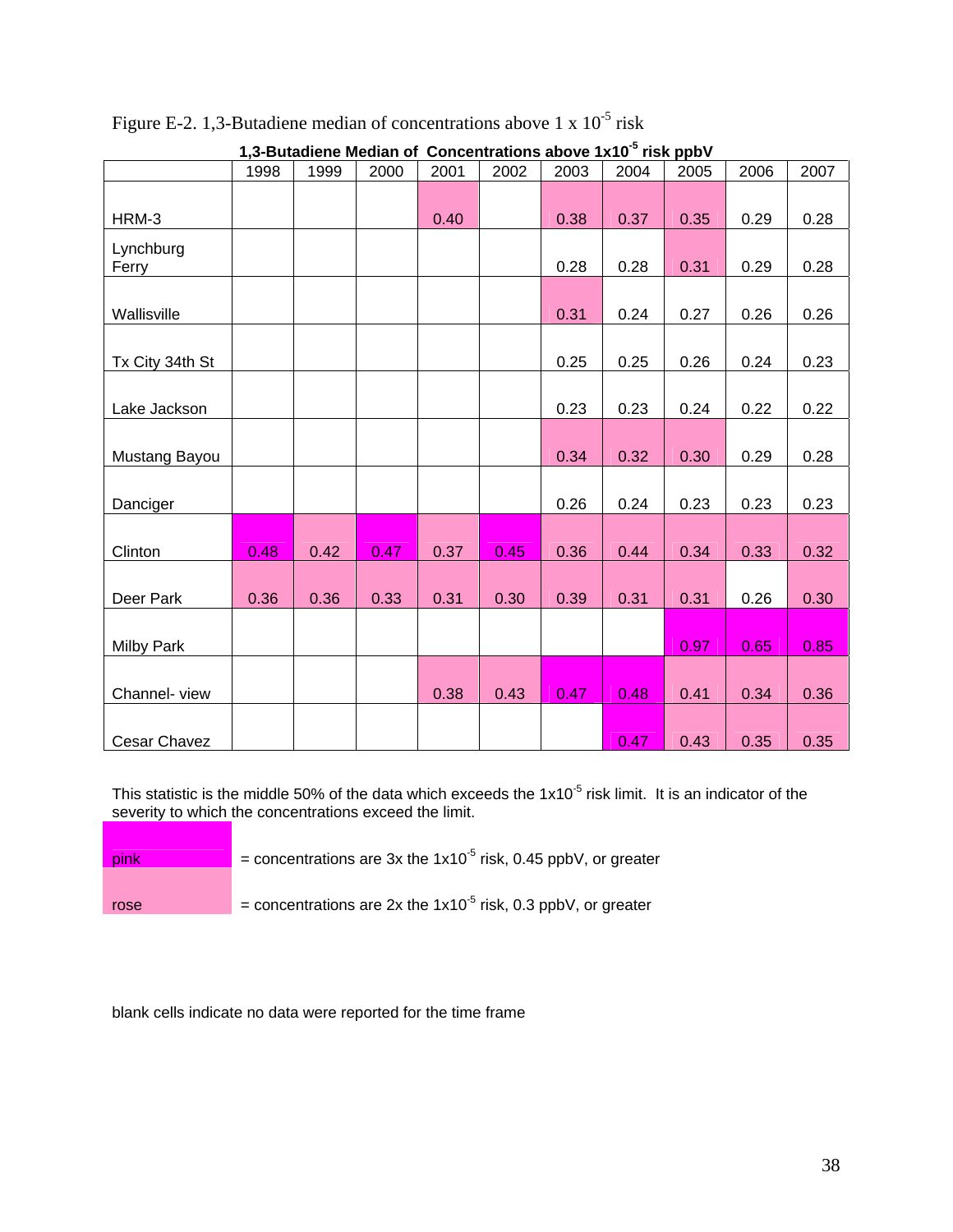|                   | 1998 | productive to be the year that exceeds the TXTV. How mint<br>1999 | 2000    | 2001                    | 2002           | 2003           | 2004           | 2005           | 2006                    | 2007           |
|-------------------|------|-------------------------------------------------------------------|---------|-------------------------|----------------|----------------|----------------|----------------|-------------------------|----------------|
|                   |      |                                                                   |         |                         |                |                |                |                |                         |                |
| HRM-3             |      |                                                                   |         | $\overline{5}$          |                | $6\,$          | 5              | $\mathbf{3}$   | $\mathbf{1}$            | $\mathbf{1}$   |
| Lynchburg         |      |                                                                   |         |                         |                |                |                |                |                         |                |
| Ferry             |      |                                                                   |         |                         |                | $\,6\,$        | $\overline{4}$ | $\mathfrak{S}$ | 1                       | $\mathbf{1}$   |
|                   |      |                                                                   |         |                         |                |                |                |                |                         |                |
| Wallisville       |      |                                                                   |         |                         |                | $\mathbf{1}$   | $\mathbf{1}$   | $\pmb{0}$      | $\pmb{0}$               | $\pmb{0}$      |
|                   |      |                                                                   |         |                         |                |                |                |                |                         |                |
| Tx City 34th St   |      |                                                                   |         |                         |                | $\mathsf 0$    | $\mathbf{1}$   | $\mathbf 0$    | $\pmb{0}$               | $\pmb{0}$      |
|                   |      |                                                                   |         |                         |                |                |                |                |                         |                |
| Lake Jackson      |      |                                                                   |         |                         |                | $\mathbf 0$    | $\pmb{0}$      | $\pmb{0}$      | $\mathsf 0$             | $\mathbf 0$    |
|                   |      |                                                                   |         |                         |                |                |                |                |                         |                |
| Mustang Bayou     |      |                                                                   |         |                         |                | $\mathbf{1}$   | $\mathbf 1$    | $\mathbf{1}$   | $\pmb{0}$               | $\pmb{0}$      |
| Danciger          |      |                                                                   |         |                         |                | $\pmb{0}$      | $\pmb{0}$      | $\pmb{0}$      | $\pmb{0}$               | $\pmb{0}$      |
|                   |      |                                                                   |         |                         |                |                |                |                |                         |                |
| Clinton           | 12   | $\overline{7}$                                                    | $\bf 8$ | $\overline{4}$          | $\overline{5}$ | $\overline{5}$ | $\bf 8$        | 3              | $\overline{2}$          | $\mathbf{1}$   |
|                   |      |                                                                   |         |                         |                |                |                |                |                         |                |
| Deer Park         | 3    | $\mathfrak{S}$                                                    | 1       | $\mathbf{1}$            | 1              | 3              | $\overline{2}$ | $\overline{2}$ | $\mathbf{1}$            | $\mathbf{1}$   |
|                   |      |                                                                   |         |                         |                |                |                |                |                         |                |
| <b>Milby Park</b> |      |                                                                   |         |                         |                |                |                | 22             | 13                      | 19             |
|                   |      |                                                                   |         |                         |                |                |                |                |                         |                |
| Channel-view      |      |                                                                   |         | $\overline{\mathbf{4}}$ | $\,6\,$        | $\overline{7}$ | $\,6$          | 5              | $\overline{\mathbf{4}}$ | 3              |
|                   |      |                                                                   |         |                         |                |                |                |                |                         |                |
| Cesar Chavez      |      |                                                                   |         |                         |                |                | $\,8\,$        | 5              | $\overline{2}$          | $\overline{2}$ |

Figure F-2. 1,3-Butadiene % of the year that exceeds  $1x10^{-4}$  risk limit

**1,3-Butadiene % of the year that exceeds the 1x10-4 risk limit** 

This statistic is the percent of the year that hourly concentrations exceeded the  $1x10^{-4}$  risk limit. This is an indicator of how often very extreme values were experienced.

| dk gray | $=$ percent of year with 10% or greater extreme values |
|---------|--------------------------------------------------------|
|         |                                                        |

It gray  $=$  percent of year with 5% or greater extreme values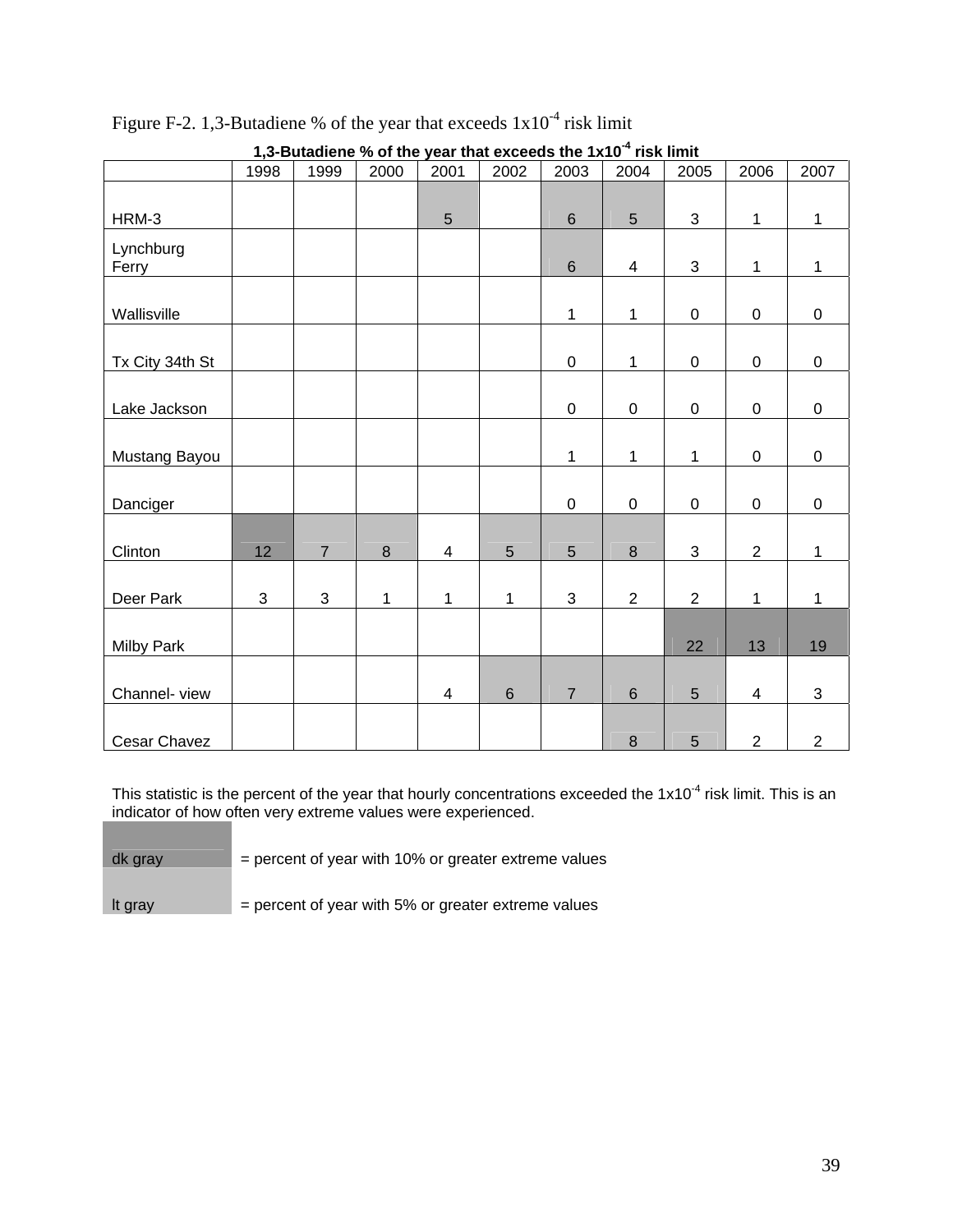| 1,3-Butadiene % of the year that exceeds the 1x10 <sup>-5</sup> risk limit |      |      |      |      |      |      |      |                |                |                |  |  |
|----------------------------------------------------------------------------|------|------|------|------|------|------|------|----------------|----------------|----------------|--|--|
|                                                                            | 1998 | 1999 | 2000 | 2001 | 2002 | 2003 | 2004 | 2005           | 2006           | 2007           |  |  |
|                                                                            |      |      |      |      |      |      |      |                |                |                |  |  |
| HRM-3                                                                      |      |      |      | 57   |      | 44   | 43   | 38             | 27             | 28             |  |  |
| Lynchburg                                                                  |      |      |      |      |      |      |      |                |                |                |  |  |
| Ferry                                                                      |      |      |      |      |      | 80   | 47   | 33             | 22             | 21             |  |  |
|                                                                            |      |      |      |      |      |      |      |                |                |                |  |  |
| Wallisville                                                                |      |      |      |      |      | 19   | 28   | 11             | 8              | 9              |  |  |
|                                                                            |      |      |      |      |      |      |      |                |                |                |  |  |
| Tx City 34th St                                                            |      |      |      |      |      | 10   | 11   | $\overline{7}$ | $\mathfrak{S}$ | 6              |  |  |
|                                                                            |      |      |      |      |      |      |      |                |                |                |  |  |
| Lake Jackson                                                               |      |      |      |      |      | 5    | 6    | $\overline{7}$ | $\overline{2}$ | 3              |  |  |
|                                                                            |      |      |      |      |      |      |      |                |                |                |  |  |
| Mustang Bayou                                                              |      |      |      |      |      | 10   | 13   | 10             | 8              | $\overline{7}$ |  |  |
|                                                                            |      |      |      |      |      |      |      |                |                |                |  |  |
| Danciger                                                                   |      |      |      |      |      | 5    | 3    | 4              | $\mathfrak{B}$ | $\overline{2}$ |  |  |
|                                                                            |      |      |      |      |      |      |      |                |                |                |  |  |
| Clinton                                                                    | 54   | 51   | 39   | 44   | 41   | 41   | 46   | 38             | 40             | 35             |  |  |
|                                                                            |      |      |      |      |      |      |      |                |                |                |  |  |
| Deer Park                                                                  | 31   | 29   | 21   | 19   | 23   | 21   | 26   | 27             | 54             | 23             |  |  |
|                                                                            |      |      |      |      |      |      |      |                |                |                |  |  |
| <b>Milby Park</b>                                                          |      |      |      |      |      |      |      | 53             | 49             | 55             |  |  |
|                                                                            |      |      |      |      |      |      |      |                |                |                |  |  |
| Channel-view                                                               |      |      |      | 39   | 36   | 43   | 32   | 31             | 33             | 21             |  |  |
|                                                                            |      |      |      |      |      |      |      |                |                |                |  |  |
| Cesar Chavez                                                               |      |      |      |      |      |      | 36   | 43             | 32             | 35             |  |  |

Figure G-2. 1,3-Butadiene % of the year that exceeds  $1x10^{-5}$  risk limit

This statistic is the percent of the year that hourly concentrations exceeded the  $1x10^{-4}$  risk limit. This is an indicator of how often extreme values were experienced.

| dk orange | $=$ percent of year with 50% or greater extreme values |
|-----------|--------------------------------------------------------|
|           |                                                        |
| It orange | $=$ percent of year with 30% or greater extreme values |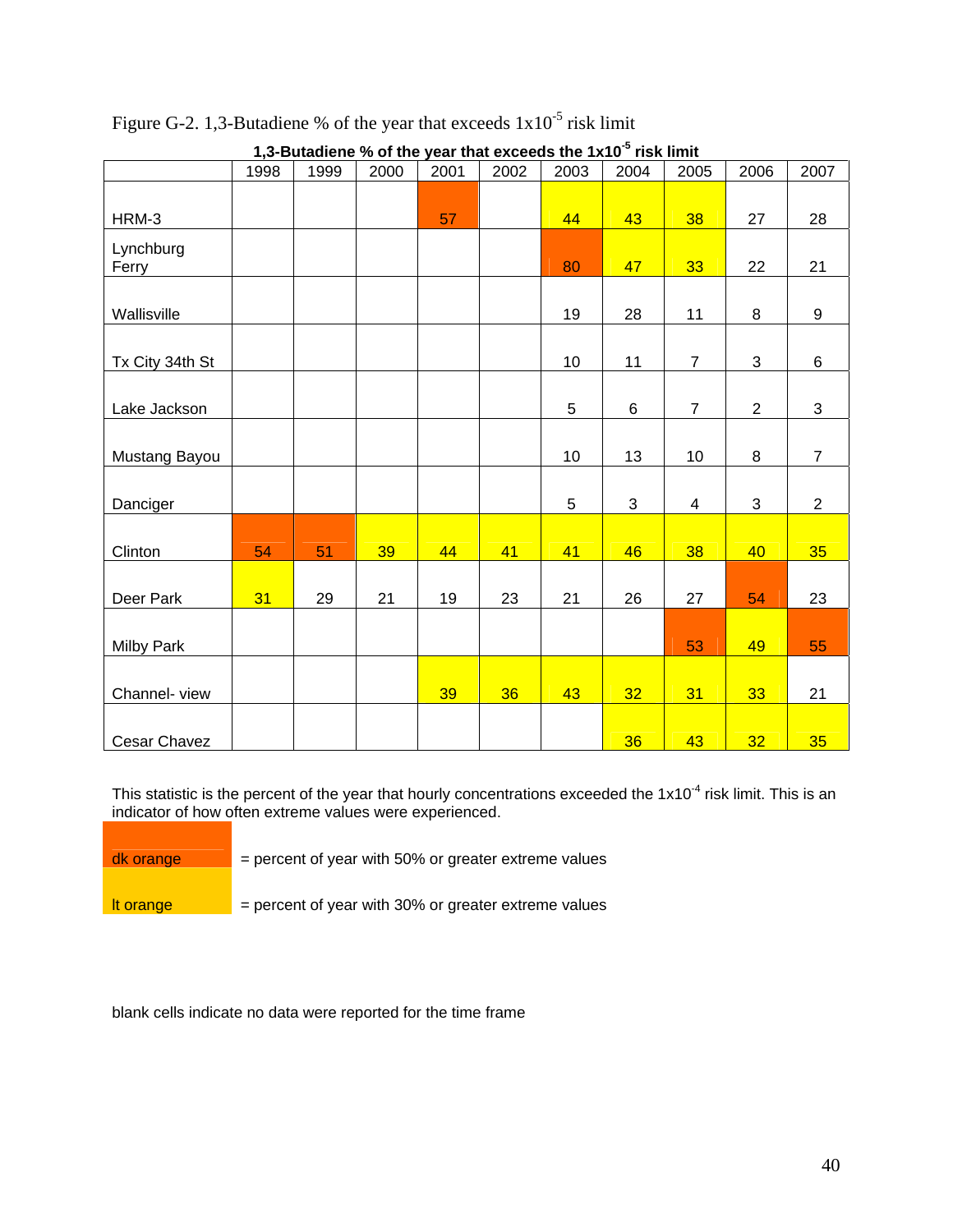|                   |                 | $1,0$ -Dutaulono 70 UI tho your |                |      |      | <b>DEIGM THE IVID</b> | TISK IIIIIIL    |                 |                 |                 |
|-------------------|-----------------|---------------------------------|----------------|------|------|-----------------------|-----------------|-----------------|-----------------|-----------------|
|                   | 1998            | 1999                            | 2000           | 2001 | 2002 | 2003                  | 2004            | 2005            | 2006            | 2007            |
|                   |                 |                                 |                |      |      |                       |                 |                 |                 |                 |
| HRM-3             |                 |                                 |                | 6    |      | $\overline{7}$        | 6               | 8               | 5               | $\overline{4}$  |
|                   |                 |                                 |                |      |      |                       |                 |                 |                 |                 |
| Lynchburg         |                 |                                 |                |      |      | 6                     | $\overline{7}$  | $\overline{7}$  | 5               | 11 <sub>1</sub> |
| Ferry             |                 |                                 |                |      |      |                       |                 |                 |                 |                 |
|                   |                 |                                 |                |      |      |                       |                 |                 |                 |                 |
| Wallisville       |                 |                                 |                |      |      | $\overline{7}$        | 6               | $6\phantom{a}$  | 32              | 21              |
|                   |                 |                                 |                |      |      |                       |                 |                 |                 |                 |
| Tx City 34th St   |                 |                                 |                |      |      | 25                    | $\,6$           | 34              | 28              | 12 <sub>1</sub> |
|                   |                 |                                 |                |      |      |                       |                 |                 |                 |                 |
| Lake Jackson      |                 |                                 |                |      |      | 35                    | 40              | 33              | 38              | 34              |
|                   |                 |                                 |                |      |      |                       |                 |                 |                 |                 |
| Mustang Bayou     |                 |                                 |                |      |      | 58                    | 45              | 48              | 57              | 49              |
|                   |                 |                                 |                |      |      |                       |                 |                 |                 |                 |
|                   |                 |                                 |                |      |      |                       |                 |                 |                 |                 |
| Danciger          |                 |                                 |                |      |      | 33                    | 10 <sub>1</sub> | 41              | 36              | 32              |
|                   |                 |                                 |                |      |      |                       |                 |                 |                 |                 |
| Clinton           | 9               | 5                               | $\overline{7}$ | 6    | 9    | 10 <sub>1</sub>       | 5               | 6               | 5               | 6               |
|                   |                 |                                 |                |      |      |                       |                 |                 |                 |                 |
| Deer Park         | 12 <sup>2</sup> | 19                              | 36             | 46   | 21   | 18                    | 6               | $\overline{7}$  | 5               | 5               |
|                   |                 |                                 |                |      |      |                       |                 |                 |                 |                 |
| <b>Milby Park</b> |                 |                                 |                |      |      |                       |                 | 13 <sub>1</sub> | $\overline{7}$  | 8               |
|                   |                 |                                 |                |      |      |                       |                 |                 |                 |                 |
| Channel-view      |                 |                                 |                | 9    | 11   | $\bf 8$               | 13 <sub>1</sub> | 27              | 12 <sub>1</sub> | 24              |
|                   |                 |                                 |                |      |      |                       |                 |                 |                 |                 |
|                   |                 |                                 |                |      |      |                       |                 |                 |                 |                 |
| Cesar Chavez      |                 |                                 |                |      |      |                       | 6               | 6               | 23              | 19              |

# Figure H-2. 1,3-Butadiene % of the year below 1x10-6 risk limit

**1,3-Butadiene % of the year below the 1x10-6 risk limit** 

This statistic is the percent of the year that hourly concentrations are below the  $1x10^{-6}$  risk limit. This is an indicator of how often accetable values were experienced.

| dk orange | $=$ percent of year with 30% or greater acceptable values |
|-----------|-----------------------------------------------------------|
| It orange | $=$ percent of year with 10% or greater acceptable values |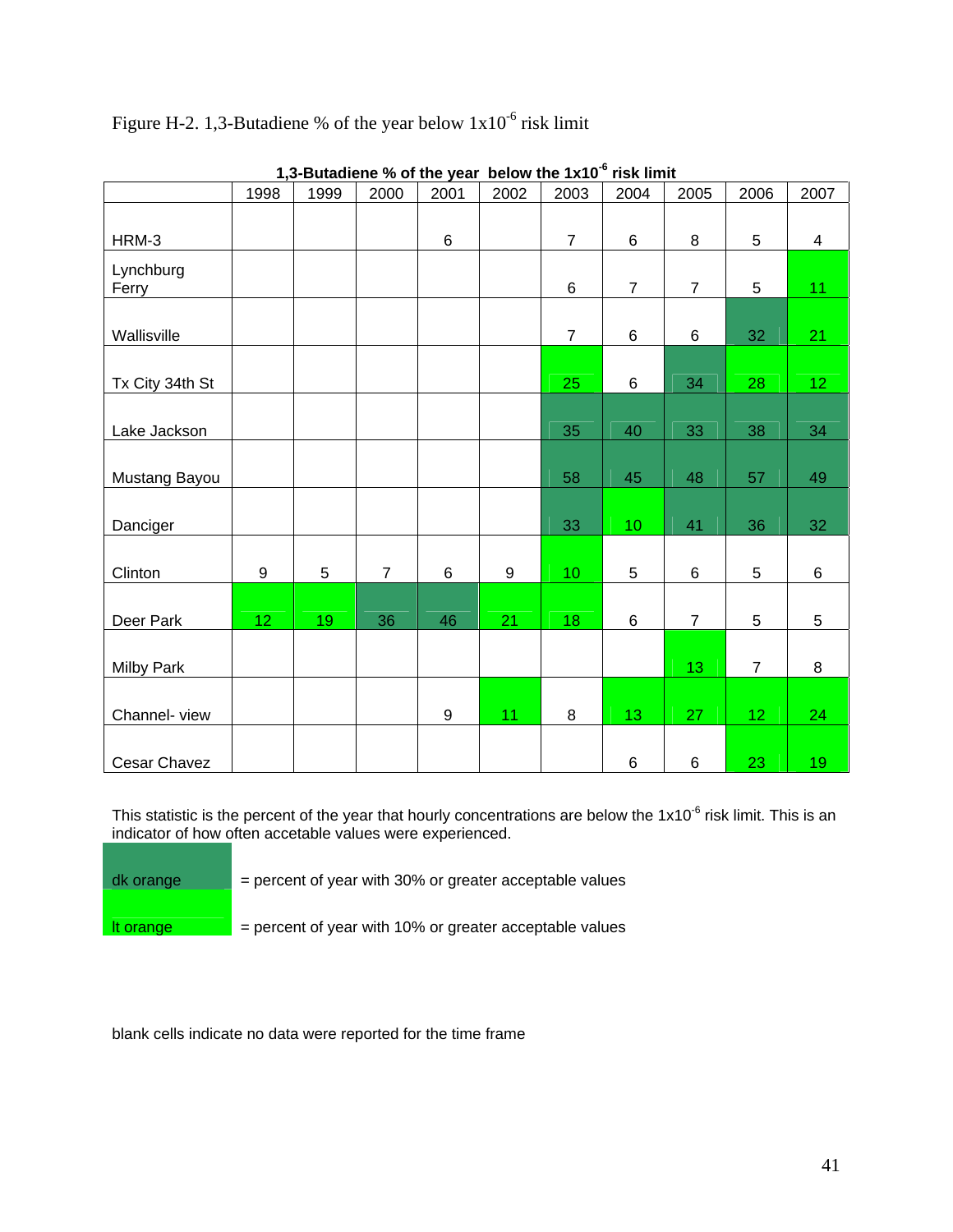|                                           |              |                |                |              | Tx City      | Lake         | Mustang      |              |                 | Deer Park      |                |                | Cesar          |        |       |              |
|-------------------------------------------|--------------|----------------|----------------|--------------|--------------|--------------|--------------|--------------|-----------------|----------------|----------------|----------------|----------------|--------|-------|--------------|
|                                           |              | HRM-3          | Lynchburg      | Wallisville  | 34th         | Jacksor      | Bayou        | Danciger     | Clinton         | $\overline{2}$ | Milby          | Channelview    | Chavez         | Aldine | HRM-7 | Bayland      |
|                                           |              | 22             | 23             | 24           | 25           | 26           | 27           | 28           | a               | h              | k              |                | v              | q      | s     | m            |
|                                           | 1998         |                |                |              |              |              |              |              | 1.19            | 0.30           |                |                |                |        |       | 0.16         |
|                                           | 1999<br>2000 |                |                |              |              |              |              |              | 0.60<br>0.64    | 0.25<br>0.16   |                |                |                | 0.18   |       | 0.13<br>0.09 |
|                                           | 2001         | 0.50           |                |              |              |              |              |              | 0.36            | 0.16           |                | 0.53           |                | 0.16   | 4.33  |              |
| 95th Upper Confidence Lin                 | 2002         |                |                |              |              |              |              |              | 0.41            | 0.17           |                | 0.48           |                |        |       |              |
|                                           | 2003         | 0.50           | 0.59           | 0.15         | 0.11         | 0.05         | 0.14         | 0.05         | 0.39            | 0.30           |                | 0.54           |                |        |       |              |
|                                           | 2004         | 0.44           | 0.44           | 0.17         | 0.13         | 0.06         | 0.12         | 0.05         | 0.62            | 0.22           |                | 0.40           | 0.56           |        |       |              |
|                                           | 2005         | 0.37           | 0.37           | 0.10         | 0.09         | 0.07         | 0.10         | 0.04         | 0.32            | 0.20           | 1.53           | 0.46           | 0.46           |        |       |              |
|                                           | 2006         | 0.21           | 0.19           | 0.07         | 0.04         | 0.04         | 0.07         | 0.04         | 0.30            | 0.24           | 1.65           | 0.38           | 0.26           |        |       |              |
|                                           | 2007         | 0.18           | 0.15           | 0.08         | 0.06         | 0.04         | 0.08         | 0.03         | 0.23            | 0.22           | 1.03           | 0.26           | 0.24           |        |       |              |
|                                           | 1998<br>1999 |                |                |              |              |              |              |              | 112.24<br>35.79 | 45.52<br>12.89 |                |                |                |        |       | 7.38<br>4.5  |
|                                           | 2000         |                |                |              |              |              |              |              | 48.82           | 8.33           |                |                |                | 2.7    |       | 4.89         |
|                                           | 2001         | 16.31          |                |              |              |              |              |              | 24.41           | 43.1           |                | 79.26          |                | 4.96   | 87.58 |              |
| Maximum                                   | 2002         |                |                |              |              |              |              |              | 23.41           | 18.67          |                | 49.53          |                |        |       |              |
|                                           | 2003         | 39.67          | 43.54          | 7.95         | 41.66        | 4.13         | 38.12        | 6.88         | 15.92           | 72.24          |                | 36.04          |                |        |       |              |
|                                           | 2004         | 57.13          | 55.77          | 14.67        | 26.07        | 2.27         | 33.29        | 1.3          | 35.54           | 23.39          |                | 24.36          | 37.02          |        |       |              |
|                                           | 2005         | 84.72          | 121.87         | 8.99         | 49.01        | 3.89         | 38.74        | 2.23         | 54.98           | 8.05           | 82.25          | 54.47          | 52.47          |        |       |              |
|                                           | 2006<br>2007 | 89.29          | 17.11          | 24.33        | 5.79         | 4.54         | 29.25        | 2.27         | 116.92          | 11.28<br>203.4 | 1611.25        | 53.23          | 53.96          |        |       |              |
|                                           | 1998         | 10.91          | 20.11          | 27.5         | 9.13         | 4.55         | 47.97        | 8.57         | 25.72<br>1.10   | 0.28           | 73.93          | 32.89          | 31.08          |        |       | 0.16         |
|                                           | 1999         |                |                |              |              |              |              |              | 0.56            | 0.24           |                |                |                |        |       | 0.13         |
|                                           | 2000         |                |                |              |              |              |              |              | 0.60            | 0.15           |                |                |                | 0.16   |       | 0.09         |
|                                           | 2001         | 0.46           |                |              |              |              |              |              | 0.34            | 0.14           |                | 0.43           |                | 0.16   | 3.84  |              |
| Mean                                      | 2002         |                |                |              |              |              |              |              | 0.38            | 0.16           |                | 0.45           |                |        |       |              |
|                                           | 2003         | 0.46           | 0.55           | 0.14         | 0.10         | 0.04         | 0.10         | 0.05         | 0.36            | 0.25           |                | 0.50           |                |        |       |              |
|                                           | 2004         | 0.42           | 0.41           | 0.16         | 0.12         | 0.05         | 0.11         | 0.05         | 0.58            | 0.21           |                | 0.37           | 0.52           |        |       |              |
|                                           | 2005         | 0.34           | 0.34           | 0.09         | 0.07         | 0.06         | 0.09         | 0.04         | 0.30            | 0.19           | 1.45           | 0.42           | 0.43           |        |       |              |
|                                           | 2006<br>2007 | 0.19           | 0.18           | 0.06<br>0.07 | 0.04         | 0.03         | 0.06         | 0.03         | 0.27            | 0.24<br>0.17   | 1.24<br>1.00   | 0.35           | 0.24<br>0.23   |        |       |              |
|                                           | 1998         | 0.18           | 0.14           |              | 0.06         | 0.04         | 0.07         | 0.03         | 0.22<br>0.18    | 0.08           |                | 0.24           |                |        |       | 0.07         |
|                                           | 1999         |                |                |              |              |              |              |              | 0.16            | 0.08           |                |                |                |        |       | 0.06         |
|                                           | 2000         |                |                |              |              |              |              |              | 0.10            | 0.04           |                |                |                | 0.07   |       | 0.03         |
|                                           | 2001         | 0.20           |                |              |              |              |              |              | 0.13            | 0.03           |                | 0.10           |                | 0.07   | 0.57  |              |
| Median                                    | 2002         |                |                |              |              |              |              |              | 0.11            | 0.05           |                | 0.08           |                |        |       |              |
|                                           | 2003         | 0.13           | 0.24           | 0.06         | 0.03         | 0.03         | 0.01         | 0.02         | 0.11            | 0.05           |                | 0.12           |                |        |       |              |
|                                           | 2004         | 0.12           | 0.15           | 0.10         | 0.05         | 0.04         | 0.02         | 0.03         | 0.14            | 0.08           |                | 0.07           | 0.08           |        |       |              |
|                                           | 2005         | 0.11           | 0.10           | 0.05         | 0.02         | 0.03         | 0.02         | 0.02         | 0.11            | 0.08           | 0.19           | 0.06           | 0.12           |        |       |              |
|                                           | 2006         | 0.08           | 0.08           | 0.03         | 0.02         | 0.02         | 0.00         | 0.02         | 0.11            | 0.17           | 0.14           | 0.08           | 0.08           |        |       |              |
|                                           | 2007<br>1998 | 0.08           | 0.06           | 0.03         | 0.03         | 0.02         | 0.02         | 0.02         | 0.10            | 0.07           | 0.22           | 0.04           | 0.09           |        |       |              |
|                                           | 1999         |                |                |              |              |              |              |              | 0.00<br>0.00    | 0.00<br>0.00   |                |                |                |        |       | 0.00<br>0.00 |
| Median of Lower Tail                      | 2000         |                |                |              |              |              |              |              | 0.00            | 0.00           |                |                |                | 0.00   |       | 0.00         |
|                                           | 2001         | 0.00           |                |              |              |              |              |              | 0.00            | 0.00           |                | 0.00           |                | 0.01   | 0.00  |              |
|                                           | 2002         |                |                |              |              |              |              |              | 0.00            | 0.00           |                | 0.00           |                |        |       |              |
|                                           | 2003         | 0.00           | 0.00           | 0.00         | 0.00         | 0.00         | 0.00         | 0.01         | 0.00            | 0.00           |                | 0.00           |                |        |       |              |
|                                           | 2004         | 0.00           | 0.00           | 0.00         | 0.00         | 0.00         | 0.00         | 0.00         | 0.00            | 0.00           |                | 0.00           | 0.00           |        |       |              |
|                                           | 2005         | 0.00           | 0.00           | 0.00         | 0.01         | 0.00         | 0.00         | 0.00         | 0.00            | 0.00           | 0.00           | 0.00           | 0.00           |        |       |              |
|                                           | 2006         | 0.00           | 0.00           | 0.00         | 0.01         | 0.01         | 0.00         | 0.00         | 0.00            | 0.00           | 0.00           | 0.00           | 0.00           |        |       |              |
|                                           | 2007<br>1998 | 0.00           | 0.00           | 0.01         | 0.00         | 0.00         | 0.00         | 0.00         | 0.00            | 0.00           | 0.00           | 0.00           | 0.00           |        |       | 0.31         |
|                                           | 1999         |                |                |              |              |              |              |              | 0.48<br>0.42    | 0.36<br>0.36   |                |                |                |        |       | 0.30         |
| Median of Upper Tail                      | 2000         |                |                |              |              |              |              |              | 0.47            | 0.33           |                |                |                | 0.32   |       | 0.29         |
|                                           | 2001         | 0.40           |                |              |              |              |              |              | 0.37            | 0.31           |                | 0.38           |                | 0.31   | 1.87  |              |
|                                           | 2002         |                |                |              |              |              |              |              | 0.45            | 0.30           |                | 0.43           |                |        |       |              |
|                                           | 2003         | 0.38           | 0.28           | 0.31         | 0.25         | 0.23         | 0.34         | 0.26         | 0.36            | 0.39           |                | 0.47           |                |        |       |              |
|                                           | 2004         | 0.37           | 0.28           | 0.24         | 0.25         | 0.23         | 0.32         | 0.24         | 0.44            | 0.31           |                | 0.48           | 0.47           |        |       |              |
|                                           | 2005         | 0.35           | 0.31           | 0.27         | 0.26         | 0.24         | 0.30         | 0.23         | 0.34            | 0.31           | 0.97           | 0.41           | 0.43           |        |       |              |
|                                           | 2006<br>2007 | 0.29           | 0.29           | 0.26         | 0.24         | 0.22         | 0.29         | 0.23<br>0.23 | 0.33<br>0.32    | 0.26           | 0.65           | 0.34           | 0.35           |        |       |              |
|                                           | 1998         | 0.28           | 0.28           | 0.26         | 0.23         | 0.22         | 0.28         |              | 11.53           | 0.30<br>3.30   | 0.85           | 0.36           | 0.35           |        |       | 0.86         |
| Percent of Year Above 10                  | 1999         |                |                |              |              |              |              |              | 7.33            | 2.97           |                |                |                |        |       | 0.44         |
|                                           | 2000         |                |                |              |              |              |              |              | 7.90            | 1.32           |                |                |                | 0.71   |       | 0.60         |
| 4                                         | 2001         | 5.31           |                |              |              |              |              |              | 4.02            | 1.06           |                | 3.57           |                | 0.47   | 35.95 |              |
| $(4$ ppb)                                 | 2002         |                |                |              |              |              |              |              | 5.28            | 1.15           |                | 6.45           |                |        |       |              |
|                                           | 2003         | 5.65           | 6.36           | 1.11         | 0.47         | 0.05         | 0.59         | 0.05         | 4.88            | 2.63           |                | 7.09           |                |        |       |              |
|                                           | 2004         | 5.29           | 3.99           | 0.55         | 0.60         | 0.01         | 1.09         | 0.00         | 7.88            | 2.00           |                | 5.82           | 7.64           |        |       |              |
|                                           | 2005         | 3.05           | 3.27           | 0.37         | 0.33         | 0.11         | 0.58         | 0.01         | 3.01            | 1.59           | 21.64          | 5.29           | 5.46           |        |       |              |
|                                           | 2006<br>2007 | 0.85<br>1.00   | 1.44<br>0.69   | 0.20<br>0.22 | 0.16<br>0.05 | 0.08<br>0.05 | 0.33<br>0.36 | 0.04<br>0.04 | 1.77<br>1.31    | 0.64<br>0.72   | 13.24<br>19.23 | 3.78<br>3.33   | 2.25<br>1.85   |        |       |              |
|                                           | 1998         |                |                |              |              |              |              |              | 53.88           | 30.74          |                |                |                |        |       | 22.87        |
| Percent of Year Above<br>5 (.4 ppb)       | 1999         |                |                |              |              |              |              |              | 51.05           | 29.16          |                |                |                |        |       | 19.63        |
|                                           | 2000         |                |                |              |              |              |              |              | 38.71           | 21.07          |                |                |                | 28.50  |       | 12.11        |
|                                           | 2001         | 56.62          |                |              |              |              |              |              | 44.25           | 19.47          |                | 39.44          |                | 27.92  | 65.25 |              |
|                                           | 2002         |                |                |              |              |              |              |              | 40.63           | 22.93          |                | 35.78          |                |        |       |              |
|                                           | 2003         | 44.04          | 79.61          | 18.88        | 10.21        | 5.19         | 9.56         | 5.19         | 41.13           | 21.16          |                | 43.45          |                |        |       |              |
|                                           | 2004         | 43.26          | 47.31          | 27.88        | 11.12        | 5.92         | 12.93        | 3.02         | 46.49           | 25.51          |                | 31.62          | 36.13          |        |       |              |
|                                           | 2005         | 38.16          | 32.87          | 10.71        | 6.64         | 7.28         | 10.37        | 4.37         | 38.49           | 27.45          | 53.33          | 30.87          | 43.04          |        |       |              |
| $\ddot{\vec{\phi}}$                       | 2006<br>2007 | 27.31<br>28.32 | 22.49<br>20.81 | 7.57<br>8.99 | 3.09<br>5.59 | 2.11<br>3.11 | 8.15<br>7.18 | 2.70<br>2.43 | 40.23<br>34.72  | 54.49<br>23.45 | 48.53<br>55.32 | 32.52<br>20.99 | 32.14<br>35.03 |        |       |              |
|                                           | 1998         |                |                |              |              |              |              |              | 9.41            | 11.55          |                |                |                |        |       | 6.05         |
| Percent of Year Below 10-<br>6 (0.04 ppb) | 1999         |                |                |              |              |              |              |              | 5.24            | 18.64          |                |                |                |        |       | 9.40         |
|                                           | 2000         |                |                |              |              |              |              |              | 6.99            | 36.37          |                |                |                | 12.21  |       | 36.22        |
|                                           | 2001         | 6.39           |                |              |              |              |              |              | 5.92            | 46.01          |                | 8.89           |                | 13.24  | 10.35 |              |
|                                           | 2002         |                |                |              |              |              |              |              | 9.06            | 20.98          |                | 10.64          |                |        |       |              |
|                                           | 2003         | 6.69           | 5.53           | 6.97         | 24.87        | 34.66        | 58.25        | 32.79        | 9.58            | 17.63          |                | 7.73           |                |        |       |              |
|                                           | 2004         | 6.14           | 6.56           | 6.22         | 6.50         | 40.14        | 45.28        | 10.15        | 5.23            | 6.43           |                | 13.38          | 6.05           |        |       |              |
|                                           | 2005         | 7.63           | 6.81           | 6.37         | 34.07        | 32.75        | 47.85        | 41.39        | 6.26            | 6.86           | 12.55          | 26.73          | 5.63           |        |       |              |
|                                           | 2006         | 5.12           | 4.76           | 32.29        | 28.39        | 37.82        | 56.91        | 36.25        | 5.38            | 5.46           | 7.14           | 11.91          | 23.35          |        |       |              |
|                                           | 2007         | 4.00           | 10.54          | 21.50        | 11.93        | 34.46        | 49.26        | 31.72        | 5.87            | 4.94           | 8.23           | 24.47          | 19.11          |        |       |              |

# Figure I-2. Descriptive statistics: 10 years of data 1998-2007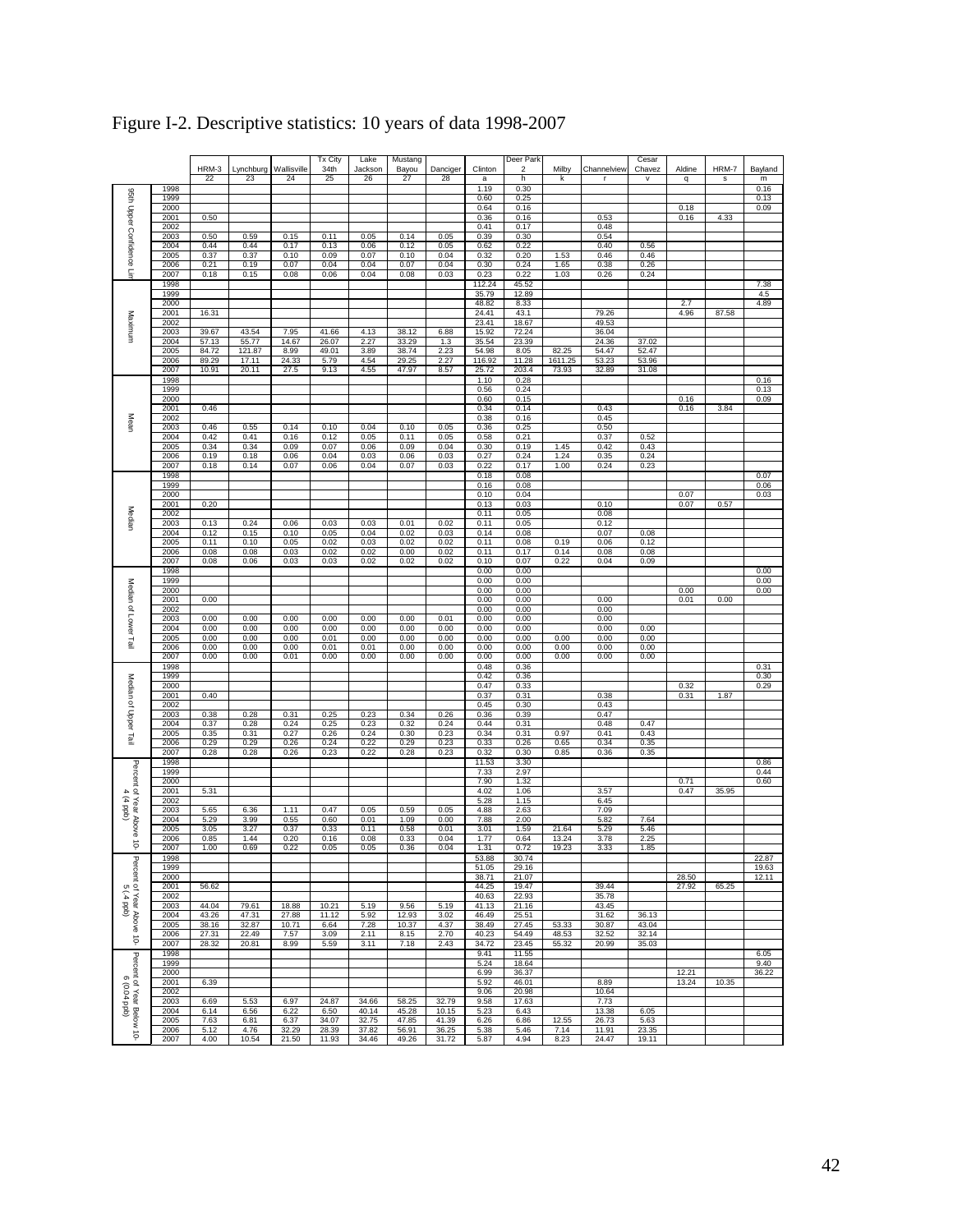|                          |      |              |              |              | <b>Tx City</b> | Lake         |               |              |              | Deer Park    |       |              | Cesar  |        |       |         |
|--------------------------|------|--------------|--------------|--------------|----------------|--------------|---------------|--------------|--------------|--------------|-------|--------------|--------|--------|-------|---------|
|                          |      | HRM-3        |              |              |                |              | Mustang       |              |              |              |       |              |        |        |       |         |
|                          |      | 22           | Lynchburg    | Wallisville  | 34th           | Jackson      | Bayou         | Danciger     | Clinton      | 2            | Milby | Channelview  | Chavez | Aldine | HRM-7 | Bayland |
|                          |      |              | 23           | 24           | 25             | 26           | 27            | 28           | a            | h            | k     | r.           | v      | q      | s     | m       |
|                          | 1998 |              |              |              |                |              |               |              | 4.74         | 1.02         |       |              |        |        |       | 0.32    |
|                          | 1999 |              |              |              |                |              |               |              | 1.63         | 0.59         |       |              |        |        |       | 0.23    |
|                          | 2000 |              |              |              |                |              |               |              | 2.03         | 0.41         |       |              |        | 0.27   |       | 0.24    |
|                          | 2001 | 1.01         |              |              |                |              |               |              | 0.82         | 0.83         |       | 2.74         |        | 0.26   | 8.93  |         |
|                          | 2002 |              |              |              |                |              |               |              | 1.00         | 0.47         |       | 1.53         |        |        |       |         |
|                          | 2003 | 1.48         | 1.47         | 0.34         | 0.76           | 0.10         | 1.05          | 0.13         | 0.92         | 1.70         |       | 1.55         |        |        |       |         |
| Standard Deviation       | 2004 | 1.37         | 1.75         | 0.40         | 0.72           | 0.09         | 0.58          | 0.06         | 1.73         | 0.63         |       | 1.12         | 1.65   |        |       |         |
|                          | 2005 | 1.59         | 1.85         | 0.28         | 0.75           | 0.13         | 0.62          | 0.08         | 0.99         | 0.38         | 3.58  | 1.99         | 1.54   |        |       |         |
|                          | 2006 | 1.14         | 0.57         | 0.39         | 0.15           | 0.10         | 0.38          | 0.07         | 1.43         | 0.32         | 22.00 | 1.50         | 0.85   |        |       |         |
|                          | 2007 | 0.40         | 0.38         | 0.37         | 0.14           | 0.09         | 0.65          | 0.11         | 0.55         | 2.36         | 2.11  | 1.03         | 0.58   |        |       |         |
|                          | 1998 |              |              |              |                |              |               |              | 4.13         | 4.93         |       |              |        |        |       | 2.35    |
| % of Samples Below Limit | 1999 |              |              |              |                |              |               |              | 3.58         | 3.05         |       |              |        |        |       | 4.11    |
|                          | 2000 |              |              |              |                |              |               |              | 4.18         | 2.84         |       |              |        | 1.07   |       | 2.32    |
|                          |      |              |              |              |                |              |               |              |              |              |       |              |        |        |       |         |
|                          | 2001 | 0.88         |              |              |                |              |               |              | 3.57         | 3.57         |       | 1.26         |        | 2.28   | 0.75  |         |
|                          | 2002 |              |              |              |                |              |               |              | 3.63         | 3.86         |       | 3.87         |        |        |       |         |
|                          | 2003 | 2.44         | 2.68         | 2.43         | 2.56           | 2.19         | 2.83          | 2.39         | 3.53         | 3.95         |       | 3.96         |        |        |       |         |
|                          | 2004 | 4.25         | 4.63         | 4.84         | 4.36           | 4.38         | 4.53          | 4.32         | 3.98         | 4.26         |       | 3.70         | 2.63   |        |       |         |
|                          | 2005 | 4.08         | 4.05         | 3.56         | 4.19           | 4.26         | 4.09          | 4.33         | 4.13         | 4.70         | 4.00  | 4.05         | 4.09   |        |       |         |
|                          | 2006 | 4.30         | 4.03         | 3.72         | 4.19           | 4.19         | 4.05          | 4.10         | 4.13         | 4.38         | 4.05  | 4.14         | 4.10   |        |       |         |
|                          | 2007 | 3.05         | 3.09         | 3.09         | 3.17           | 3.05         | 2.97          | 2.99         | 3.05         | 3.28         | 3.14  | 3.03         | 3.07   |        |       |         |
|                          | 1998 |              |              |              |                |              |               |              | 7494         | 6509         |       |              |        |        |       | 3721    |
|                          | 1999 |              |              |              |                |              |               |              | 6408         | 5349         |       |              |        |        |       | 7285    |
| Number of Samples        | 2000 |              |              |              |                |              |               |              | 7086         | 5543         |       |              |        | 1695   |       | 3526    |
|                          | 2001 | 1487         |              |              |                |              |               |              | 5865         | 6514         |       | 1879         |        | 3815   | 918   |         |
|                          | 2002 |              |              |              |                |              |               |              | 4844         | 6162         |       | 6571         |        |        |       |         |
|                          | 2003 | 4321         | 4448         | 4492         | 4660           | 4008         | 2898          | 4083         | 3749         | 4367         |       | 4953         |        |        |       |         |
|                          | 2004 | 7511         | 6967         | 7617         | 7944           | 6701         | 7272          | 7883         | 7043         | 5939         |       | 4551         | 5024   |        |       |         |
|                          | 2005 | 6727         | 7311         | 6454         | 7623           | 7032         | 7601          | 7374         | 6976         | 6047         | 6413  | 5675         | 7712   |        |       |         |
|                          | 2006 | 8022         | 7689         | 6342         | 7502           | 7626         | 7524          | 7341         | 7753         | 7137         | 7573  | 7081         | 7378   |        |       |         |
|                          | 2007 | 7580         | 7798         | 7563         | 7587           | 7777         | 7436          | 7663         | 7543         | 7536         | 7797  | 7021         | 7665   |        |       |         |
|                          | 1998 |              |              |              |                |              |               |              | 4.31         | 3.62         |       |              |        |        |       | 2.02    |
|                          | 1999 |              |              |              |                |              |               |              | 2.89         | 2.49         |       |              |        |        |       | 1.79    |
|                          | 2000 |              |              |              |                |              |               |              | 3.39         | 2.76         |       |              |        | 1.61   |       | 2.70    |
|                          | 2001 | 2.18         |              |              |                |              |               |              | 2.40         | 5.79         |       | 6.42         |        | 1.63   | 2.32  |         |
|                          | 2002 |              |              |              |                |              |               |              | 2.61         | 3.00         |       | 3.42         |        |        |       |         |
|                          | 2003 |              |              |              |                |              |               |              |              |              |       |              |        |        |       |         |
| Coefficient of Variation |      | 3.23<br>3.28 | 2.66<br>4.29 | 2.39<br>2.51 | 7.96<br>6.22   | 2.28<br>1.69 | 10.05<br>5.26 | 2.93<br>1.23 | 2.56<br>2.97 | 6.72<br>2.99 |       | 3.08<br>3.00 |        |        |       |         |
|                          | 2004 |              |              |              |                |              |               |              |              |              |       |              | 3.16   |        |       |         |
|                          | 2005 | 4.74         | 5.48         | 2.94         | 10.22          | 1.96         | 6.97          | 2.14         | 3.28         | 1.98         | 2.46  | 4.72         | 3.60   |        |       |         |
|                          | 2006 | 6.14         | 3.16         | 6.01         | 3.71           | 3.09         | 6.31          | 2.06         | 5.22         | 1.36         | 17.80 | 4.28         | 3.53   |        |       |         |
|                          | 2007 | 2.26         | 2.76         | 5.13         | 2.62           | 2.47         | 9.34          | 3.52         | 2.51         | 13.63        | 2.12  | 4.31         | 2.47   |        |       |         |
|                          | 1998 |              |              |              |                |              |               |              | 86%          | 74%          |       |              |        |        |       | 42%     |
|                          | 1999 |              |              |              |                |              |               |              | 73%          | 61%          |       |              |        |        |       | 83%     |
|                          | 2000 |              |              |              |                |              |               |              | 81%          | 63%          |       |              |        | 19%    |       | 40%     |
|                          | 2001 | 17%          |              |              |                |              |               |              | 67%          | 74%          |       | 21%          |        | 44%    | 10%   |         |
|                          | 2002 |              |              |              |                |              |               |              | 55%          | 70%          |       | 75%          |        |        |       |         |
| Frequency of Detect      | 2003 | 49%          | 51%          | 51%          | 53%            | 46%          | 33%           | 47%          | 43%          | 50%          |       | 57%          |        |        |       |         |
|                          | 2004 | 86%          | 79%          | 87%          | 90%            | 76%          | 83%           | 90%          | 80%          | 68%          |       | 52%          | 57%    |        |       |         |
|                          | 2005 | 77%          | 83%          | 74%          | 87%            | 80%          | 87%           | 84%          | 80%          | 69%          | 73%   | 65%          | 88%    |        |       |         |
|                          | 2006 | 92%          | 88%          | 72%          | 86%            | 87%          | 86%           | 84%          | 89%          | 81%          | 86%   | 81%          | 84%    |        |       |         |
|                          | 2007 | 87%          | 89%          | 86%          | 87%            | 89%          | 85%           | 87%          | 86%          | 86%          | 89%   | 80%          | 88%    |        |       |         |
|                          |      |              |              |              |                |              |               |              |              |              |       |              |        |        |       |         |

Figure J-2. Mann-Kendall trend test results: 10 years of data 1998-2007

Mann Kendall Trend Test Results: Ten Years of Data 1998-2007

|               | mean (95th |      |       |        | median of  | % of year<br>above $10^{-4}$ | % of year<br>above 10 <sup>-5</sup> | % of year<br>below 10 <sup>-6</sup> |
|---------------|------------|------|-------|--------|------------|------------------------------|-------------------------------------|-------------------------------------|
| 1,3 butadiene | ucl)       | max  | mean  | median | upper tail | $(1.5$ ppb)                  | $(0.15$ ppb)                        | $(0.015$ ppb)                       |
| HRM-3         |            |      |       |        |            |                              |                                     |                                     |
| Lynchburg     |            |      |       |        |            |                              |                                     |                                     |
| Wallisville   |            |      |       |        |            |                              |                                     |                                     |
| Tx City 34th  |            |      |       |        |            |                              |                                     |                                     |
| Lake Jackson  |            |      |       |        |            |                              |                                     |                                     |
| Mustang Bayou |            |      |       |        |            |                              |                                     |                                     |
| Danciger      |            |      |       |        |            |                              |                                     |                                     |
| Clinton       | $-31$      | $-3$ | $-31$ | $-20$  | $-33$      | $-31$                        | $-25$                               | -9                                  |
| Deer Park 2   | $-1$       | 4    | $-5$  | 10     | $-24$      | $-23$                        | 5                                   | $-25$                               |
| Milby         |            |      |       |        |            |                              |                                     |                                     |
| Channelview   |            |      |       |        |            |                              |                                     |                                     |
| Cesar Chavez  |            |      |       |        |            |                              |                                     |                                     |
| Aldine        |            |      |       |        |            |                              |                                     |                                     |
| HRM-7         |            |      |       |        |            |                              |                                     |                                     |
| Bayland       |            |      |       |        |            |                              |                                     |                                     |

S= or >19 or S<-19 is significant, +S= upward, -S=downward at 5% error rate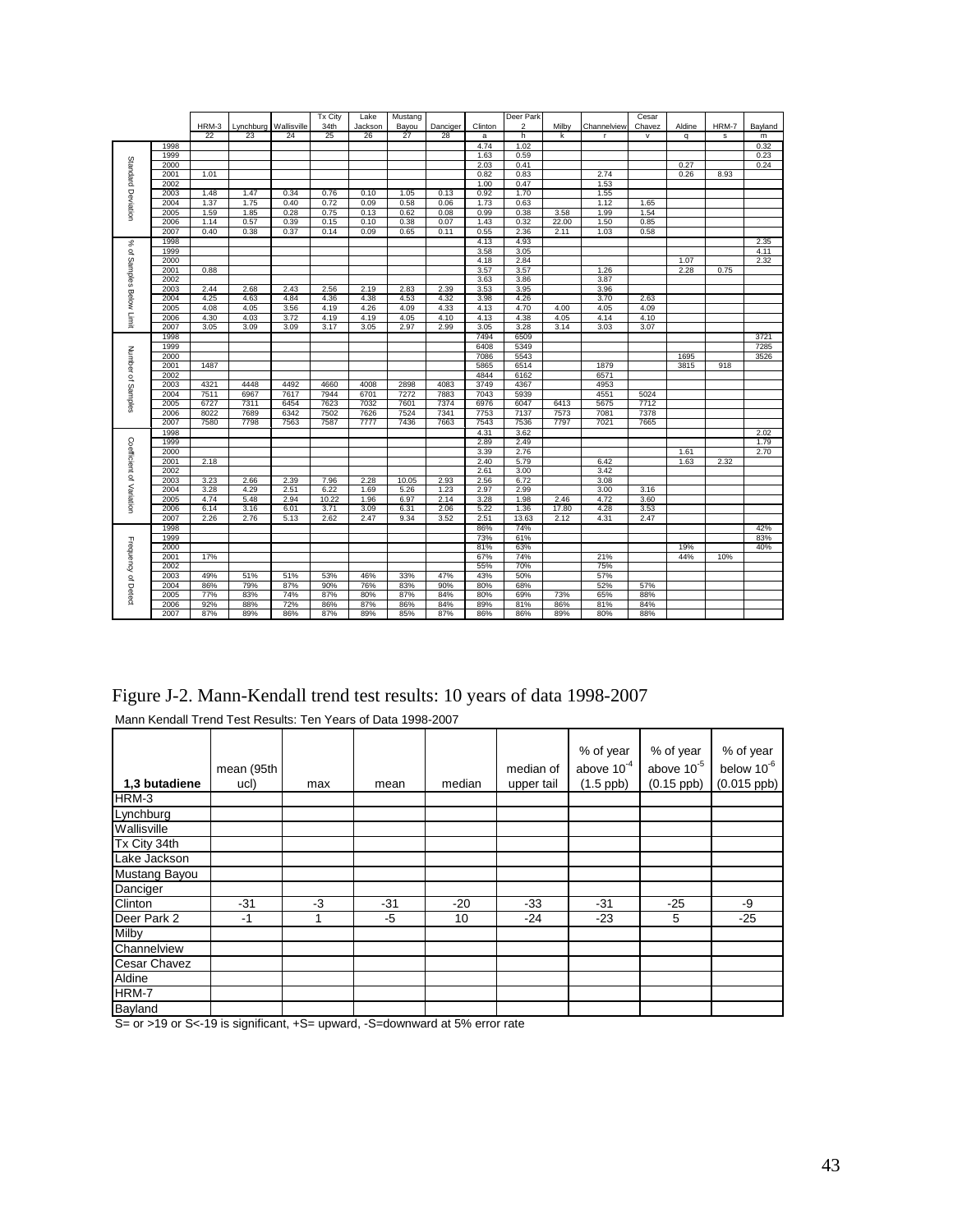|                   |                                                      |           | Mann Kendali Trend Test Results: Ten Years of Data 1998-2007 |                  | median of  | % or year       | <del>% or year</del> | % or year        |  |  |
|-------------------|------------------------------------------------------|-----------|--------------------------------------------------------------|------------------|------------|-----------------|----------------------|------------------|--|--|
|                   | mean (95th                                           |           |                                                              |                  |            | above $10^{-4}$ |                      | below $10^{-6}$  |  |  |
| 1,3 butadiene     | ucl)                                                 | max       | mean                                                         | median           | upper tail |                 | above $10^{-5}$      |                  |  |  |
| HRM-3             |                                                      |           |                                                              |                  |            |                 |                      |                  |  |  |
|                   |                                                      |           |                                                              |                  |            |                 |                      |                  |  |  |
| Lynchburg         |                                                      |           |                                                              |                  |            |                 |                      |                  |  |  |
|                   |                                                      |           |                                                              |                  |            |                 |                      |                  |  |  |
| Wallisville       |                                                      |           |                                                              |                  |            |                 |                      |                  |  |  |
|                   |                                                      |           |                                                              |                  |            |                 |                      |                  |  |  |
| Tx City 34th      |                                                      |           |                                                              |                  |            |                 |                      |                  |  |  |
|                   |                                                      |           |                                                              |                  |            |                 |                      |                  |  |  |
| Lake Jackson      |                                                      |           |                                                              |                  |            |                 |                      |                  |  |  |
| Mustang Bayou     |                                                      |           |                                                              |                  |            |                 |                      |                  |  |  |
|                   |                                                      |           |                                                              |                  |            |                 |                      |                  |  |  |
| Danciger          |                                                      |           |                                                              |                  |            |                 |                      |                  |  |  |
|                   |                                                      |           |                                                              |                  |            |                 |                      |                  |  |  |
| Clinton           | Improving                                            | No change | Improving                                                    | <b>Improving</b> | Improving  | Improving       | Improving            | No change        |  |  |
|                   |                                                      |           |                                                              |                  |            |                 |                      |                  |  |  |
| Deer Park 2       | No change                                            | No change | No change                                                    | No change        | Improving  | Improving       | No change            | <b>Worsening</b> |  |  |
| Milby             |                                                      |           |                                                              |                  |            |                 |                      |                  |  |  |
|                   |                                                      |           |                                                              |                  |            |                 |                      |                  |  |  |
| Channelview       |                                                      |           |                                                              |                  |            |                 |                      |                  |  |  |
|                   |                                                      |           |                                                              |                  |            |                 |                      |                  |  |  |
| Cesar Chavez      |                                                      |           |                                                              |                  |            |                 |                      |                  |  |  |
|                   |                                                      |           |                                                              |                  |            |                 |                      |                  |  |  |
| Aldine            |                                                      |           |                                                              |                  |            |                 |                      |                  |  |  |
| HRM-7             |                                                      |           |                                                              |                  |            |                 |                      |                  |  |  |
|                   |                                                      |           |                                                              |                  |            |                 |                      |                  |  |  |
| Bayland           |                                                      |           |                                                              |                  |            |                 |                      |                  |  |  |
| Improving:        |                                                      |           | statistically signifcant improvement in air quality          |                  |            |                 |                      |                  |  |  |
|                   |                                                      |           |                                                              |                  |            |                 |                      |                  |  |  |
| <b>Worsening:</b> | statistically significant degradation of air quality |           |                                                              |                  |            |                 |                      |                  |  |  |

Figure K-2. 1,3-Butadiene Improvements: 10 years of data 1998-2007

Mann Kendall Trend Test Results: Ten Years of Data 1998-2007

No Change: no statistically significant change in air quality

5% Type I error rate

### Figure L-2. Mann-Kendall trend test results: 7 years of data 2001-2007

| 1,3 butadiene | mean (95th<br>ucl) | max  | mean  | median | median of<br>upper tail | % of year<br>above $10^{-4}$<br>$(1.5$ ppb) | % of year<br>above $10^{-5}$<br>$(0.15$ ppb) | % of year<br>below 10 <sup>-6</sup><br>$(0.015$ ppb) |
|---------------|--------------------|------|-------|--------|-------------------------|---------------------------------------------|----------------------------------------------|------------------------------------------------------|
| HRM-3         |                    |      |       |        |                         |                                             |                                              |                                                      |
| Lynchburg     |                    |      |       |        |                         |                                             |                                              |                                                      |
| Wallisville   |                    |      |       |        |                         |                                             |                                              |                                                      |
| Tx City 34th  |                    |      |       |        |                         |                                             |                                              |                                                      |
| Lake Jackson  |                    |      |       |        |                         |                                             |                                              |                                                      |
| Mustang Bayou |                    |      |       |        |                         |                                             |                                              |                                                      |
| Danciger      |                    |      |       |        |                         |                                             |                                              |                                                      |
| Clinton       | $-11$              | 9    | $-11$ | -9     | $-15$                   | $-11$                                       | $-11$                                        | -5                                                   |
| Deer Park 2   |                    | $-1$ | 5     | 13     | $-7$                    | $-5$                                        | 13                                           | $-19$                                                |
| Milby         |                    |      |       |        |                         |                                             |                                              |                                                      |
| Channelview   | $-15$              | $-7$ | $-13$ | $-12$  | $-5$                    | -9                                          | $-13$                                        | 11                                                   |
| Cesar Chavez  |                    |      |       |        |                         |                                             |                                              |                                                      |
| Aldine        |                    |      |       |        |                         |                                             |                                              |                                                      |
| HRM-7         |                    |      |       |        |                         |                                             |                                              |                                                      |
| Bayland       |                    |      |       |        |                         |                                             |                                              |                                                      |

Mann Kendall Trend Test Results: 7 Years of Data 2001-2007

S= or >12 or S<-12 is significant, +S= upward, -S=downward at 5% error rate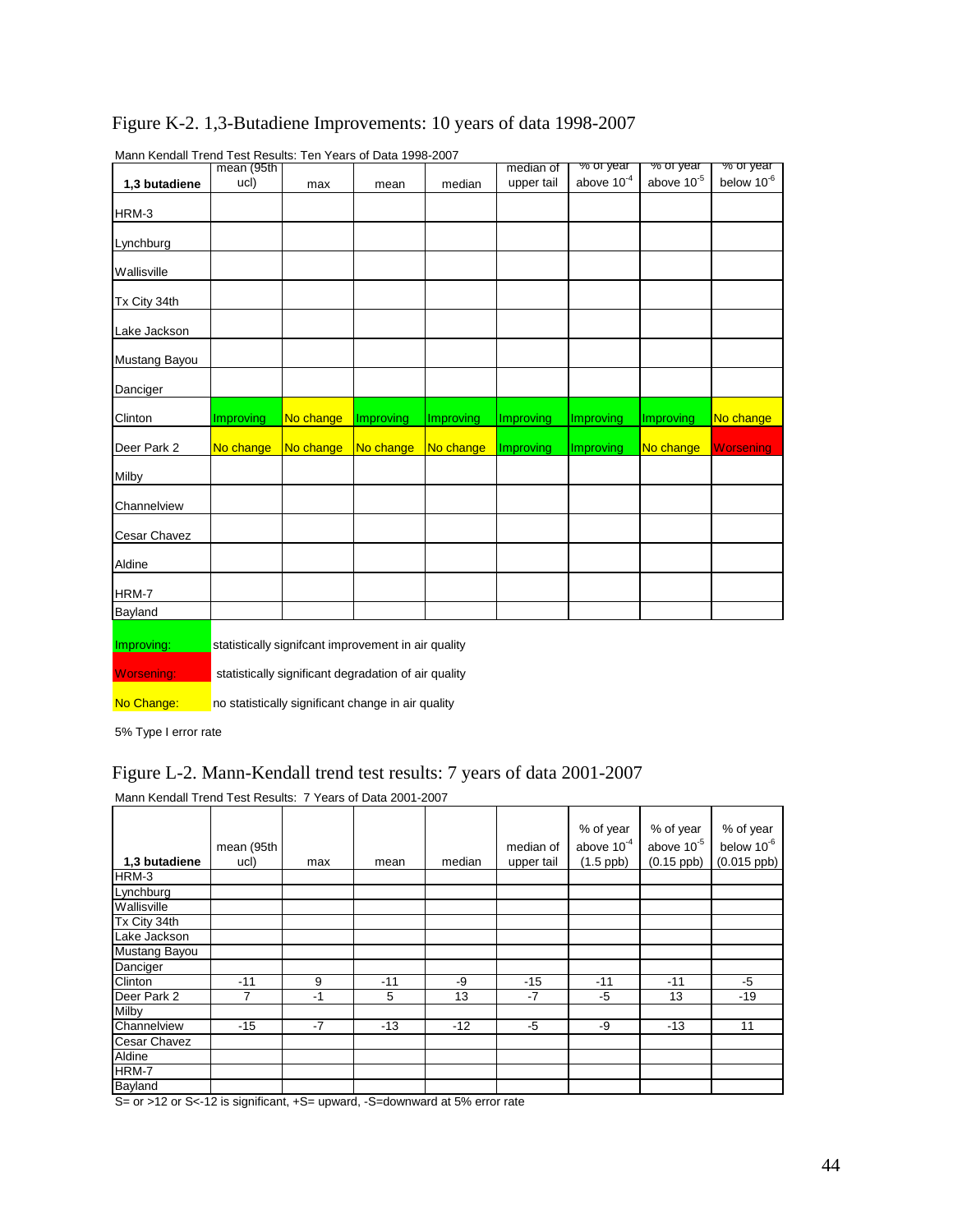| Mann Rendall Trend Test S-Statistic: 7 Years of Data 2001-2007 |                    |                                                                 |           |                  |                         | <del>% or year</del> | <del>% or year</del>   | <del>% or year</del> |  |  |
|----------------------------------------------------------------|--------------------|-----------------------------------------------------------------|-----------|------------------|-------------------------|----------------------|------------------------|----------------------|--|--|
|                                                                | mean (95th<br>ucl) |                                                                 |           |                  | median of<br>upper tail | above $10^{-4}$      | above 10 <sup>-5</sup> | below $10^{-6}$      |  |  |
| 1,3 butadiene                                                  |                    | max                                                             | mean      | median           |                         |                      |                        |                      |  |  |
| HRM-3                                                          |                    |                                                                 |           |                  |                         |                      |                        |                      |  |  |
|                                                                |                    |                                                                 |           |                  |                         |                      |                        |                      |  |  |
| Lynchburg                                                      |                    |                                                                 |           |                  |                         |                      |                        |                      |  |  |
|                                                                |                    |                                                                 |           |                  |                         |                      |                        |                      |  |  |
| Wallisville                                                    |                    |                                                                 |           |                  |                         |                      |                        |                      |  |  |
|                                                                |                    |                                                                 |           |                  |                         |                      |                        |                      |  |  |
| Tx City 34th                                                   |                    |                                                                 |           |                  |                         |                      |                        |                      |  |  |
| Lake Jackson                                                   |                    |                                                                 |           |                  |                         |                      |                        |                      |  |  |
|                                                                |                    |                                                                 |           |                  |                         |                      |                        |                      |  |  |
| Mustang Bayou                                                  |                    |                                                                 |           |                  |                         |                      |                        |                      |  |  |
|                                                                |                    |                                                                 |           |                  |                         |                      |                        |                      |  |  |
| Danciger                                                       |                    |                                                                 |           |                  |                         |                      |                        |                      |  |  |
| Clinton                                                        | No change          | No change                                                       | No change | No change        | Improving               | No change            | No change              | No change            |  |  |
|                                                                |                    |                                                                 |           |                  |                         |                      |                        |                      |  |  |
| Deer Park 2                                                    | No change          | No change                                                       | No change | <b>Worsening</b> | No change               | No change            | Worsening              | <b>Worsening</b>     |  |  |
|                                                                |                    |                                                                 |           |                  |                         |                      |                        |                      |  |  |
| Milby                                                          |                    |                                                                 |           |                  |                         |                      |                        |                      |  |  |
| Channelview                                                    | Improving          | No change                                                       | Improving | Improving        | No change               | No change            | Improving              | No change            |  |  |
|                                                                |                    |                                                                 |           |                  |                         |                      |                        |                      |  |  |
| Cesar Chavez                                                   |                    |                                                                 |           |                  |                         |                      |                        |                      |  |  |
|                                                                |                    |                                                                 |           |                  |                         |                      |                        |                      |  |  |
| Aldine                                                         |                    |                                                                 |           |                  |                         |                      |                        |                      |  |  |
| HRM-7                                                          |                    |                                                                 |           |                  |                         |                      |                        |                      |  |  |
| Bayland                                                        |                    |                                                                 |           |                  |                         |                      |                        |                      |  |  |
|                                                                |                    |                                                                 |           |                  |                         |                      |                        |                      |  |  |
| Improving:                                                     |                    | Improving: statistically signifcant improvement in air quality  |           |                  |                         |                      |                        |                      |  |  |
|                                                                |                    |                                                                 |           |                  |                         |                      |                        |                      |  |  |
| <b>Worsening:</b>                                              |                    | Worsening: statistically significant degradation of air quality |           |                  |                         |                      |                        |                      |  |  |
|                                                                |                    |                                                                 |           |                  |                         |                      |                        |                      |  |  |
| No Change:                                                     |                    | No Change: no statistically significant change in air quality   |           |                  |                         |                      |                        |                      |  |  |

# Figure M-2. 1,3-Butadiene Improvements: 7 years of data 2001-2007

Mann Kendall Trend Test S-Statistic: 7 Years of Data 2001-2007

5% Type I error rate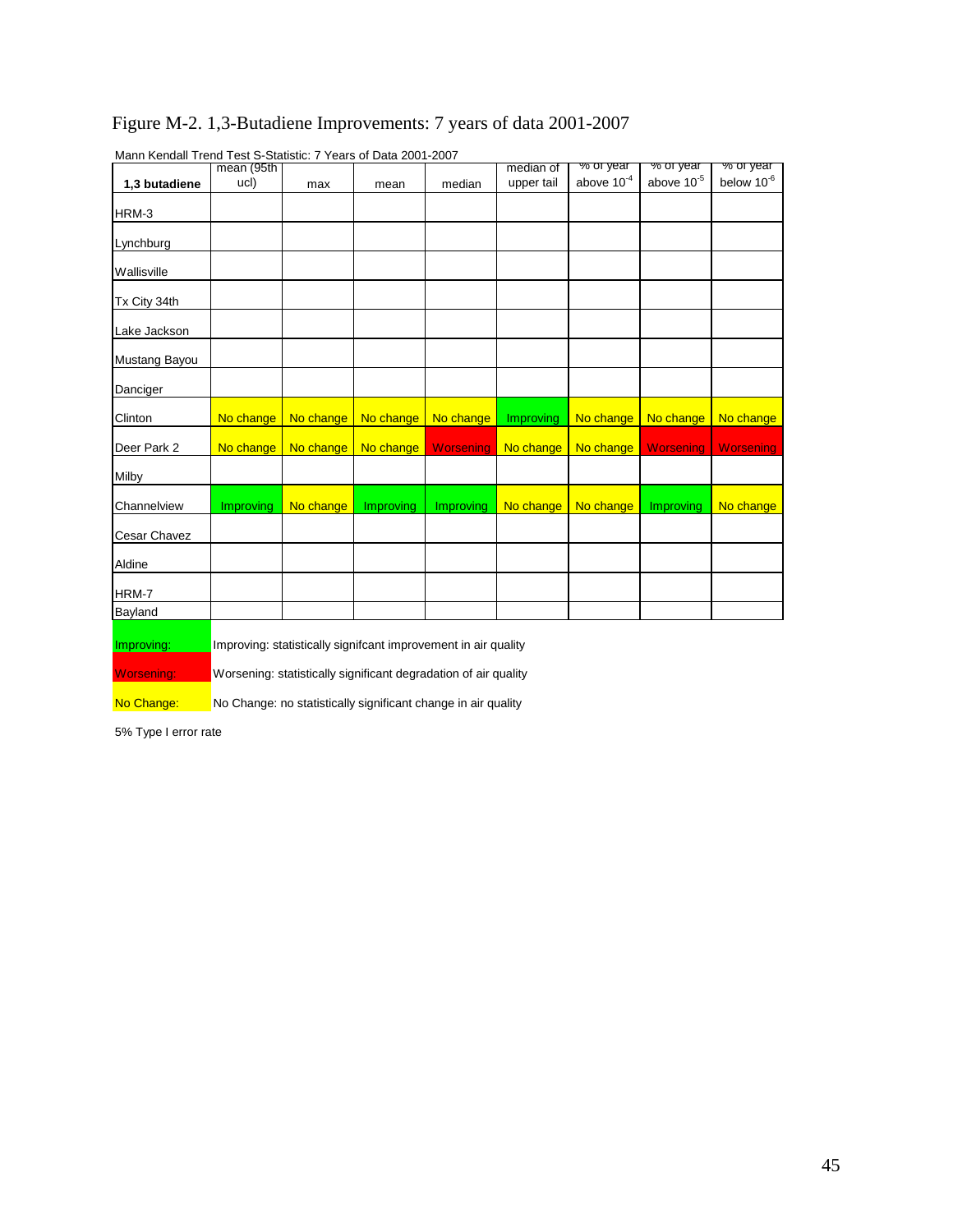# Figure N-2. Mann-Kendall trend test results: 5 years of data 2003-2007

|                     |            |                |      |        |            |             |                                           | % of year       |
|---------------------|------------|----------------|------|--------|------------|-------------|-------------------------------------------|-----------------|
|                     |            |                |      |        |            | % of year   | % of year                                 | below $10^{-6}$ |
|                     | mean       |                |      |        |            |             | median of above $10^{-4}$ above $10^{-5}$ | (0.015)         |
| 1.3 butadiene       | (95th ucl) | max            | mean | median | upper tail | $(1.5$ ppb) | $(0.15$ ppb)                              | ppb)            |
| HRM-3               | $-10$      | 2              | -10  | -9     | $-10$      | -8          | -8                                        | -6              |
| Lynchburg           | $-10$      | $-2$           | -10  | $-10$  |            | -10         | -10                                       | 4               |
| Wallisville         | -6         | 8              | -6   | $-7$   | -3         | -8          | -6                                        | $\overline{4}$  |
| Tx City 34th        | -6         | $-4$           | -6   | $-2$   | -6         | -8          | -6                                        | 0               |
| Lake Jackson        | $-2$       | 6              | $-2$ | -6     | $-3$       | 2           | $-2$                                      | $-2$            |
| Mustang Bayou       | -8         | $\overline{2}$ | -6   | 1      | $-10$      | -6          | -6                                        | 0               |
| Danciger            | $-10$      | 4              | -8   | $-2$   | $-7$       | 0           | -8                                        | $\mathbf 0$     |
| Clinton             | -8         | 4              | -8   | -5     | -8         | -8          | -6                                        | $-2$            |
| Deer Park 2         | $-4$       | 0              | -6   | 3      | $-7$       | -8          | 4                                         | -8              |
| Milby               |            |                |      |        |            |             |                                           |                 |
| Channelview         | -8         | $\mathbf 0$    | -8   | -6     | -6         | $-10$       | -6                                        | 4               |
| <b>Cesar Chavez</b> |            |                |      |        |            |             |                                           |                 |
| Aldine              |            |                |      |        |            |             |                                           |                 |
| HRM-7               |            |                |      |        |            |             |                                           |                 |
| Bayland             |            |                |      |        |            |             |                                           |                 |

Mann Kendall Trend Test S-Statistic: 5 Years of Data 2003-2007

S= or >7 or S<-7 is significant, +S= upward, -S=downward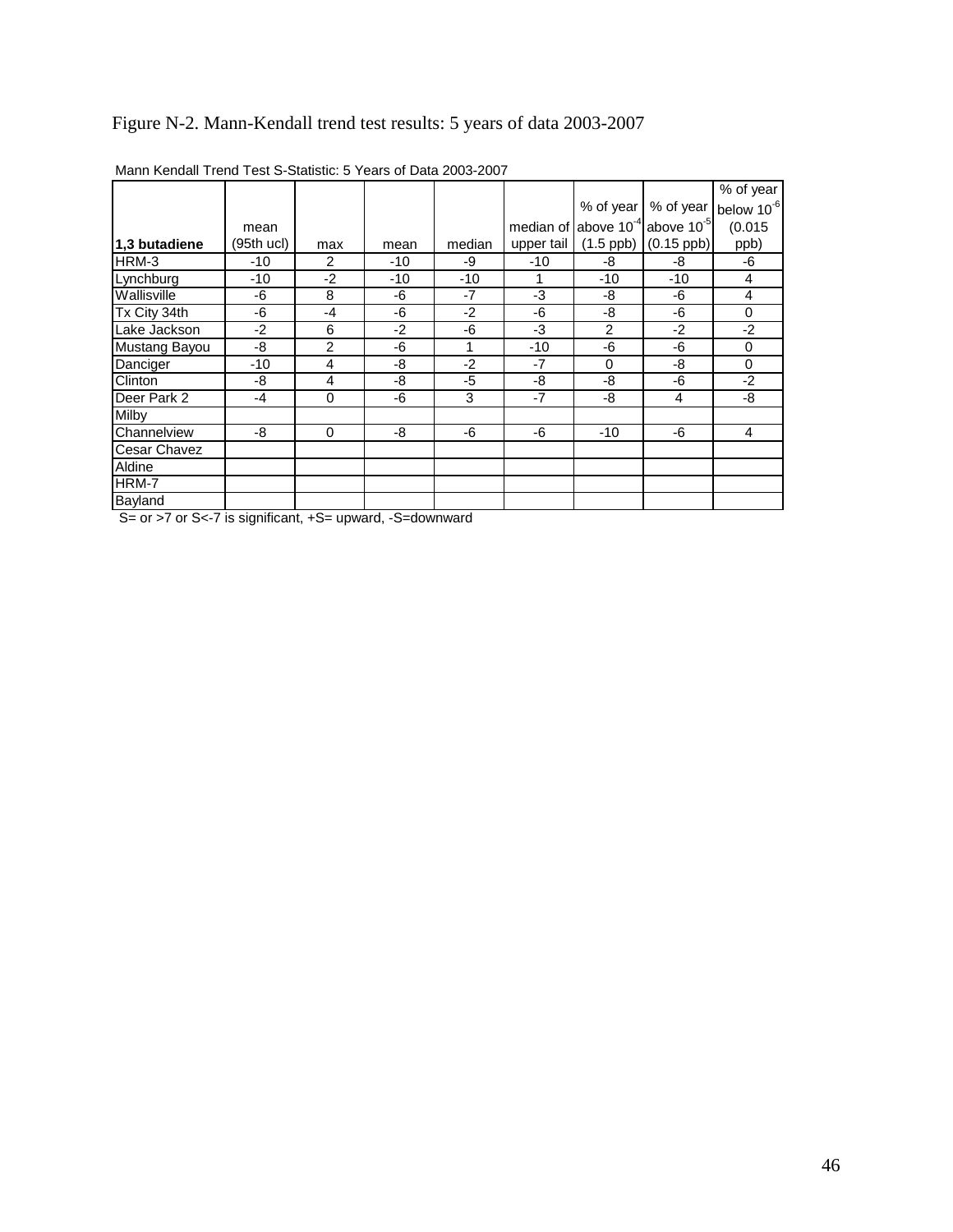| Marin Rendali Trend Test Results. 5 Tears of Data 2003-2007 | mean (95th       |                                                                                                                                                                                  |                       |           | median of  | % of year        | % of year           | % of year              |
|-------------------------------------------------------------|------------------|----------------------------------------------------------------------------------------------------------------------------------------------------------------------------------|-----------------------|-----------|------------|------------------|---------------------|------------------------|
| 1,3 butadiene                                               | ucl)             | max                                                                                                                                                                              | mean                  | median    | upper tail | above $10^{-4}$  | above $10^{-5}$     | below 10 <sup>-6</sup> |
| HRM-3                                                       | <b>Improving</b> | No change                                                                                                                                                                        | Improving             | Improving | Improving  | Improving        | <b>Improving</b>    | No change              |
| Lynchburg                                                   | <b>Improving</b> | No change                                                                                                                                                                        | Improving             | Improving | No change  | Improving        | <b>Improving</b>    | No change              |
| Wallisville                                                 | No change        | Worsening                                                                                                                                                                        | No change             | Improving | No change  | Improving        | No change No change |                        |
| Tx City 34th                                                | No change        | No change                                                                                                                                                                        | No change             | No change | No change  | Improving        | No change No change |                        |
| Lake Jackson                                                | No change        | No change                                                                                                                                                                        | No change   No change |           | No change  | No change        | No change No change |                        |
| Mustang Bayou                                               | <b>Improving</b> | No change                                                                                                                                                                        | No change             | No change | Improving  | No change        | No change No change |                        |
| Danciger                                                    | Improving        | No change                                                                                                                                                                        | <b>Improving</b>      | No change | Improving  | No change        | <b>Improving</b>    | No change              |
| Clinton                                                     | <b>Improving</b> | No change                                                                                                                                                                        | Improving             | No change | Improving  | Improving        | No change No change |                        |
| Deer Park 2                                                 | No change        | No change                                                                                                                                                                        | No change             | No change | Improving  | Improving        | No change Worsening |                        |
| Milby                                                       |                  |                                                                                                                                                                                  |                       |           |            |                  |                     |                        |
| Channelview                                                 | Improving        | No change                                                                                                                                                                        | Improving             | No change | No change  | <b>Improving</b> | No change No change |                        |
| Cesar Chavez                                                |                  |                                                                                                                                                                                  |                       |           |            |                  |                     |                        |
| Aldine                                                      |                  |                                                                                                                                                                                  |                       |           |            |                  |                     |                        |
| HRM-7                                                       |                  |                                                                                                                                                                                  |                       |           |            |                  |                     |                        |
| Bayland                                                     |                  |                                                                                                                                                                                  |                       |           |            |                  |                     |                        |
| Improving:                                                  |                  | Improving: statistically signifcant improvement in air quality<br>the contract that the contract of the contract of the contract of the contract of the contract of the contract |                       |           |            |                  |                     |                        |

### Figure O-2. 1,3-Butadiene Improvements: 5 years of data 2003-2007

Mann Kendall Trend Test Results: 5 Years of Data 2003-2007

Worsening: Worsening: statistically significant degradation of air quality<br>No Change: No Change: no statistically significant change in air quality No Change: no statistically significant change in air quality

5% Type I error rate

### Figure P-2. Average statistical ranks

|                   | Mean at 95% |                |       |      |        |                 | median of  |      | % of year             |      | % of year                   |      | percent of year        |      | average |
|-------------------|-------------|----------------|-------|------|--------|-----------------|------------|------|-----------------------|------|-----------------------------|------|------------------------|------|---------|
| 2007              | upper conf  |                | max   |      | median |                 | upper tail |      | above $10^{-4}$ (1.5) |      | above 10 <sup>-5</sup> (.15 |      | below 10 <sup>-6</sup> |      | rank    |
|                   |             |                |       |      |        |                 |            |      |                       |      |                             |      |                        |      |         |
| 1,3 butadiene     | ppb         | rank           | ppb   | rank | ppb    | rank            | ppb        | rank | $\%$                  | rank | %                           | rank | $\%$                   | rank |         |
| HRM-3             | 0.18        |                | 10.91 | 4    | 0.08   | 9               | 0.28       | 5    | 1.00                  | 8    | 28.32                       | 9    | 4.00                   | 12   | 7.7     |
| Lynchburg         | 0.15        | 6              | 20.11 | 5    | 0.06   |                 | 0.28       | 5    | 0.69                  | 6    | 20.81                       | 6    | 10.54                  | 8    | 6.1     |
| Wallisville       | 0.08        | 4              | 27.5  |      | 0.03   | 4               | 0.26       | 4    | 0.22                  | 4    | 8.99                        | 5    | 21.50                  | 5    | 4.7     |
| Tx City 34th      | 0.06        | 3              | 9.13  | 3    | 0.03   | 4               | 0.23       | 2    | 0.05                  | 3    | 5.59                        | 3    | 11.93                  |      | 3.6     |
| Lake Jackson      | 0.04        | $\overline{2}$ | 4.55  |      | 0.02   |                 | 0.22       |      | 0.05                  | 2    | 3.11                        | 2    | 34.46                  | 2    | 1.6     |
| Mustang Bayou     | 0.08        | 5              | 47.97 | 10   | 0.02   |                 | 0.28       | 5    | 0.36                  | 5    | 7.18                        | 4    | 49.26                  |      | 4.4     |
| Danciger          | 0.03        |                | 8.57  | 2    | 0.02   |                 | 0.23       | 2    | 0.04                  |      | 2.43                        |      | 31.72                  | 3    | 1.6     |
| <b>Clinton</b>    | 0.23        | 9              | 25.72 | 6    | 0.1    | 11              | 0.32       | 9    | 1.31                  | 9    | 34.72                       | 10   | 5.87                   | 10   | 9.1     |
| Deer Park 2       | 0.22        | 8              | 203.4 | 12   | 0.07   | 8               | 0.3        | 8    | 0.72                  |      | 23.45                       | 8    | 4.94                   | 11   | 8.9     |
| Milby             | 1.03        | 12             | 73.93 | 11   | 0.22   | 12 <sup>2</sup> | 0.85       | 12   | 19.23                 | 12   | 55.32                       | 12   | 8.23                   | 9    | 11.4    |
| Channelview       | 0.26        | 11             | 32.89 | 9    | 0.04   | 6               | 0.36       | 11   | 3.33                  | 11   | 20.99                       |      | 24.47                  | 4    | 8.4     |
| Cesar Chavez<br>. | 0.24        | 10             | 31.08 | 8    | 0.09   | 10              | 0.35       | 10   | 1.85                  | 10   | 35.03                       |      | 19.11                  | 6    | 9.3     |

concentrations in ppbV

rank is the rank order of the statistic

high ranks correspond to higher concentrations or higher precentages with the following exception<br>in the category of "percent of year below 10<sup>-6</sup>", high ranks correspond to lower precentages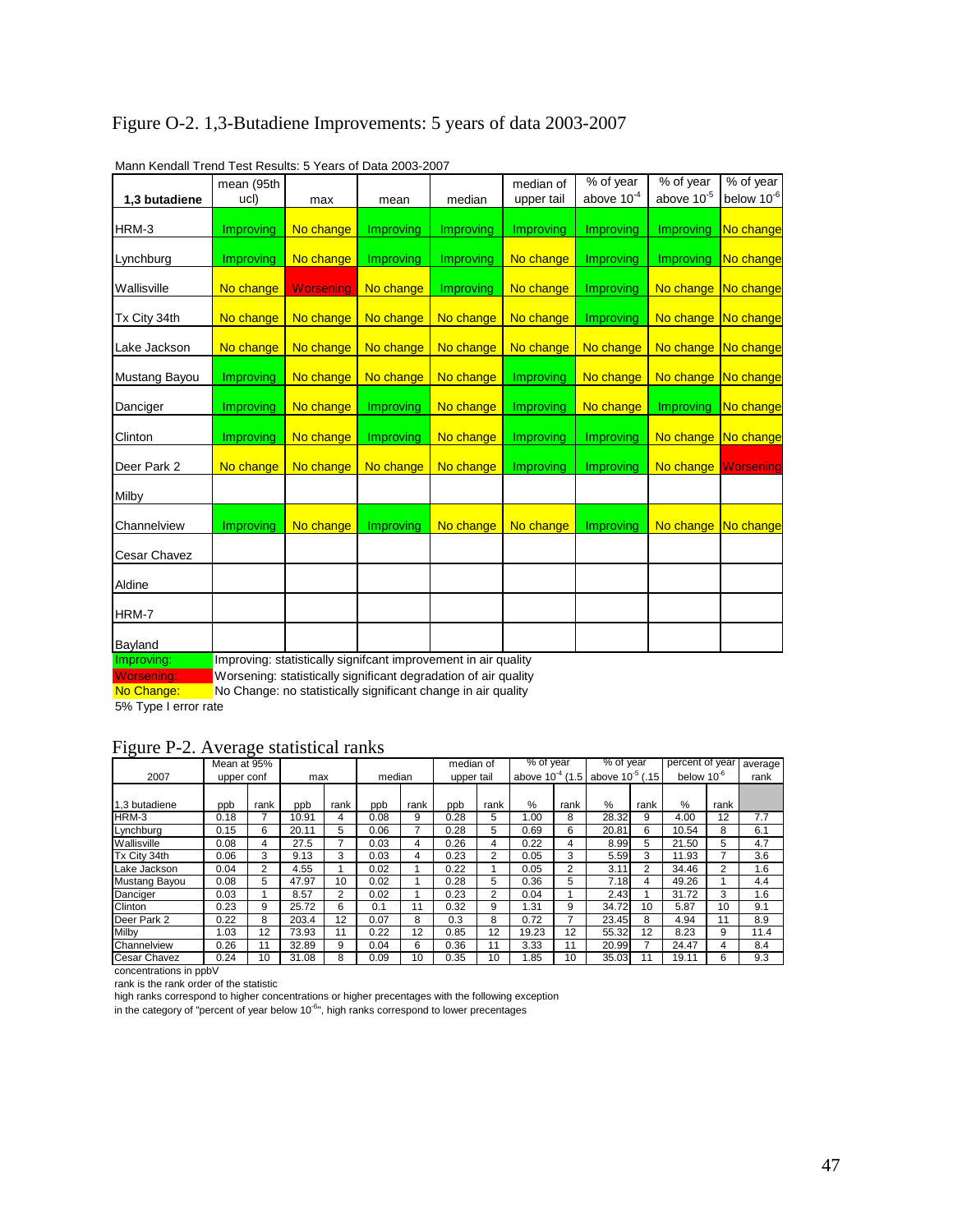|                   |      | .,.  |      |      |      |                |                         |      |      |              |
|-------------------|------|------|------|------|------|----------------|-------------------------|------|------|--------------|
|                   | 1998 | 1999 | 2000 | 2001 | 2002 | 2003           | 2004                    | 2005 | 2006 | 2007         |
| HRM-3             |      |      |      | 1    |      | 2              | 4                       | 4    | 4    | 3            |
|                   |      |      |      |      |      |                |                         |      |      |              |
| Lynchburg Ferry   |      |      |      |      |      | 3              | 5                       | 4    | 4    | 3            |
| Wallisville       |      |      |      |      |      | $\overline{2}$ | 5                       | 4    | 4    | 3            |
|                   |      |      |      |      |      |                |                         |      |      |              |
| Tx City 34th St   |      |      |      |      |      | 3              | $\overline{\mathbf{4}}$ | 4    | 4    | 3            |
|                   |      |      |      |      |      |                |                         |      |      |              |
| Lake Jackson      |      |      |      |      |      | $\overline{2}$ | 4                       | 4    | 4    | 3            |
|                   |      |      |      |      |      |                |                         |      |      |              |
| Mustang Bayou     |      |      |      |      |      | 3              | 5                       | 4    | 4    | 3            |
| Danciger          |      |      |      |      |      | $\overline{2}$ | 4                       | 4    | 4    | $\mathbf{3}$ |
| Clinton           | 4    | 4    | 4    | 4    | 4    | 4              | 4                       | 4    | 4    | 3            |
| Deer Park         | 5    | 3    | 3    | 4    | 4    | 4              | 4                       | 5    | 4    | 3            |
| <b>Milby Park</b> |      |      |      |      |      |                |                         | 4    | 4    | 3            |
|                   |      |      |      |      |      |                |                         |      |      |              |
| Channel-view      |      |      |      | 1    | 4    | 4              | 4                       | 4    | 4    | 3            |
|                   |      |      |      |      |      |                |                         |      |      |              |
| Cesar Chavez      |      |      |      |      |      |                | 3                       | 4    | 4    | 3            |

Figure Q-2. 1,3-Butadiene % of samples below detection limit

**1,3-Butadiene Percent of Samples Below Limit** 

This statistic is the percent of samples where the concentration was below the detection limit out of the total number of samples available. These samples were replaced with 1/2 the detection limit for statistical calculations.

Figure R-2. 1,3-Butadiene frequency of detection

|                 |      |      | <b>1.3-Dulations in Equality of Detect</b> |      |      |      |      |      |      |      |
|-----------------|------|------|--------------------------------------------|------|------|------|------|------|------|------|
|                 | 1998 | 1999 | 2000                                       | 2001 | 2002 | 2003 | 2004 | 2005 | 2006 | 2007 |
| HRM-3           |      |      |                                            | 17%  |      | 49%  | 86%  | 77%  | 92%  | 87%  |
|                 |      |      |                                            |      |      |      |      |      |      |      |
| Lynchburg Ferry |      |      |                                            |      |      | 51%  | 79%  | 83%  | 88%  | 89%  |
| Wallisville     |      |      |                                            |      |      | 51%  | 87%  | 74%  | 72%  | 86%  |
|                 |      |      |                                            |      |      |      |      |      |      |      |
| Tx City 34th St |      |      |                                            |      |      | 53%  | 90%  | 87%  | 86%  | 87%  |
|                 |      |      |                                            |      |      |      |      |      |      |      |
| Lake Jackson    |      |      |                                            |      |      | 46%  | 76%  | 80%  | 87%  | 89%  |
|                 |      |      |                                            |      |      |      |      |      |      |      |
| Mustang Bayou   |      |      |                                            |      |      | 33%  | 83%  | 87%  | 86%  | 85%  |
| Danciger        |      |      |                                            |      |      | 47%  | 90%  | 84%  | 84%  | 87%  |
| Clinton         | 86%  | 73%  | 81%                                        | 67%  | 55%  | 43%  | 80%  | 80%  | 89%  | 86%  |
| Deer Park       | 74%  | 61%  | 63%                                        | 74%  | 70%  | 50%  | 68%  | 69%  | 81%  | 86%  |
| Milby Park      |      |      |                                            |      |      |      |      | 73%  | 86%  | 89%  |
|                 |      |      |                                            |      |      |      |      |      |      |      |
| Channel-view    |      |      |                                            | 21%  | 75%  | 57%  | 52%  | 65%  | 81%  | 80%  |
|                 |      |      |                                            |      |      |      |      |      |      |      |
| Cesar Chavez    |      |      |                                            |      |      |      | 57%  | 88%  | 84%  | 88%  |

**1,3-Butadiene Frequency of Detect** 

This statistic is the number of samples where a concentration was detected out of the total number of samples available.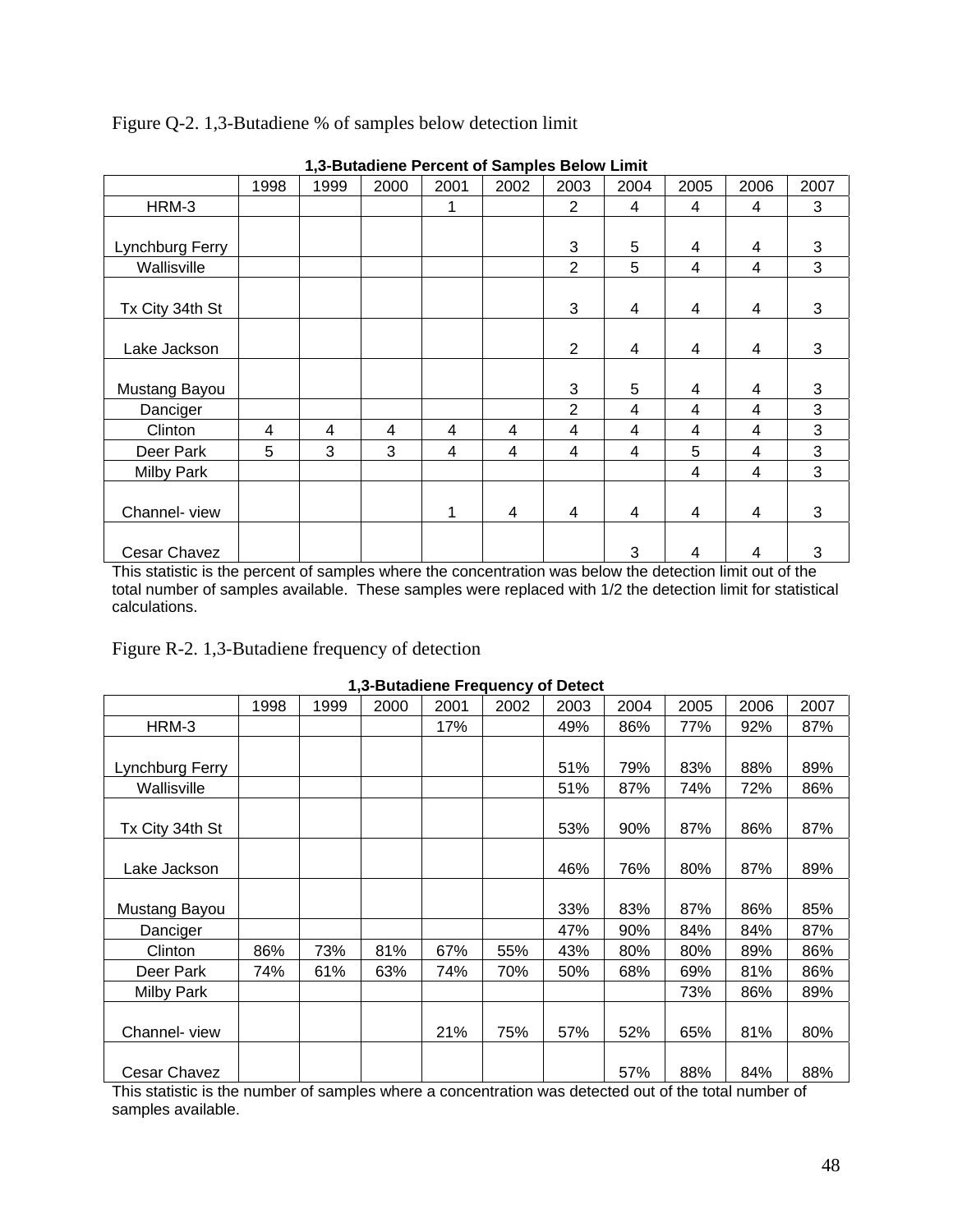Figure S-2. 1,3-Butadiene number of samples

|                     | 1998 | 1999 | 2000 | 2001 | 2002 | 2003 | 2004 | 2005 | 2006 | 2007 |
|---------------------|------|------|------|------|------|------|------|------|------|------|
| HRM-3               |      |      |      | 1487 |      | 4321 | 7511 | 6727 | 8022 | 7580 |
|                     |      |      |      |      |      |      |      |      |      |      |
| Lynchburg Ferry     |      |      |      |      |      | 4448 | 6967 | 7311 | 7689 | 7798 |
| Wallisville         |      |      |      |      |      | 4492 | 7617 | 6454 | 6342 | 7563 |
|                     |      |      |      |      |      |      |      |      |      |      |
| Tx City 34th St     |      |      |      |      |      | 4660 | 7944 | 7623 | 7502 | 7587 |
|                     |      |      |      |      |      |      |      |      |      |      |
| Lake Jackson        |      |      |      |      |      | 4008 | 6701 | 7032 | 7626 | 7777 |
|                     |      |      |      |      |      |      |      |      |      |      |
| Mustang Bayou       |      |      |      |      |      | 2898 | 7272 | 7601 | 7524 | 7436 |
| Danciger            |      |      |      |      |      | 4083 | 7883 | 7374 | 7341 | 7663 |
| Clinton             | 7494 | 6408 | 7086 | 5865 | 4844 | 3749 | 7043 | 6976 | 7753 | 7543 |
| Deer Park           | 6509 | 5349 | 5543 | 6514 | 6162 | 4367 | 5939 | 6047 | 7137 | 7536 |
| Milby Park          |      |      |      |      |      |      |      | 6413 | 7573 | 7797 |
|                     |      |      |      |      |      |      |      |      |      |      |
| Channel-view        |      |      |      | 1879 | 6571 | 4953 | 4551 | 5675 | 7081 | 7021 |
|                     |      |      |      |      |      |      |      |      |      |      |
| <b>Cesar Chavez</b> |      |      |      |      |      |      | 5024 | 7712 | 7378 | 7665 |

**1,3-Butadiene Number of Samples** 

This statistic is the number of samples where a concentration was detected.

|                    |      |      |      |      |      | 1,3-Butadiene Coefficient of Variation |      |       |       |       |
|--------------------|------|------|------|------|------|----------------------------------------|------|-------|-------|-------|
|                    | 1998 | 1999 | 2000 | 2001 | 2002 | 2003                                   | 2004 | 2005  | 2006  | 2007  |
| HRM-3              |      |      |      | 2.18 |      | 3.23                                   | 3.28 | 4.74  | 6.14  | 2.26  |
| Lynchburg<br>Ferry |      |      |      |      |      | 2.66                                   | 4.29 | 5.48  | 3.16  | 2.76  |
| Wallisville        |      |      |      |      |      | 2.39                                   | 2.51 | 2.94  | 6.01  | 5.13  |
| Tx City 34th St    |      |      |      |      |      | 7.96                                   | 6.22 | 10.22 | 3.71  | 2.62  |
| Lake Jackson       |      |      |      |      |      | 2.28                                   | 1.69 | 1.96  | 3.09  | 2.47  |
| Mustang Bayou      |      |      |      |      |      | 10.05                                  | 5.26 | 6.97  | 6.31  | 9.34  |
| Danciger           |      |      |      |      |      | 2.93                                   | 1.23 | 2.14  | 2.06  | 3.52  |
| Clinton            | 4.31 | 2.89 | 3.39 | 2.40 | 2.61 | 2.56                                   | 2.97 | 3.28  | 5.22  | 2.51  |
| Deer Park          | 3.62 | 2.49 | 2.76 | 5.79 | 3.00 | 6.72                                   | 2.99 | 1.98  | 1.36  | 13.63 |
| Milby Park         |      |      |      |      |      |                                        |      | 2.46  | 17.80 | 2.12  |
| Channel-view       |      |      |      | 6.42 | 3.42 | 3.08                                   | 3.00 | 4.72  | 4.28  | 4.31  |
| Cesar Chavez       |      |      |      |      |      |                                        | 3.16 | 3.60  | 3.53  | 2.47  |

Figure T-2. 1,3-Butadiene coefficient of variation

This statistic may indicate non-normality if it exceeds 1.2.